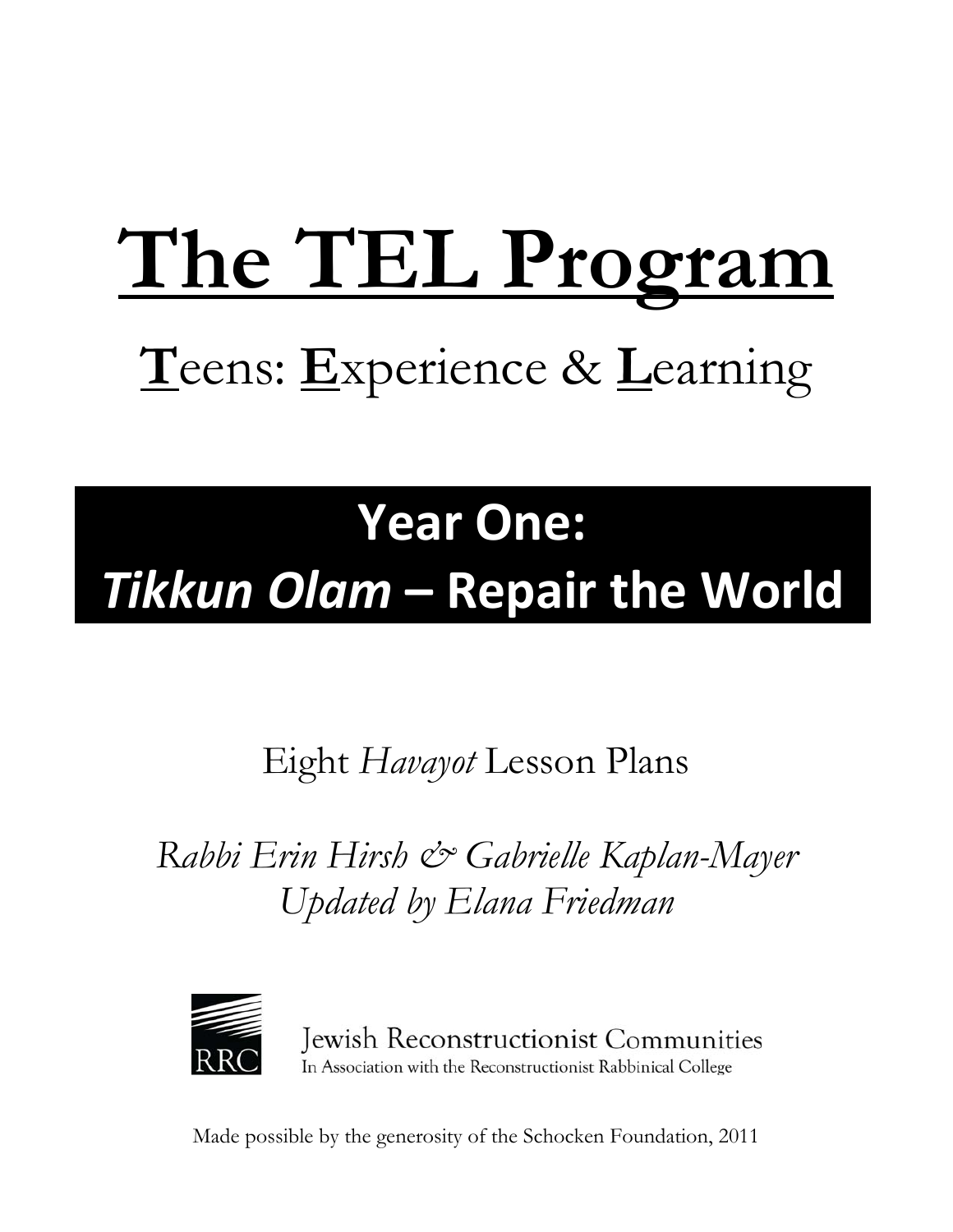#### **Guidance for Using These Materials**

A "*tel*" is a hill made of and built upon an archeological site – the remains of previous experiences. The TEL program is designed to enable teens to build upon past learning as congregational communities within a community of congregations and *havurot*, the Jewish Reconstructionist Movement.

The word *havayah* comes from the Hebrew word for experience. *Havayot* are experiential learning sessions. These sessions have been written to enable groups of teens to have a meaningful set of experiences together.

Each TEL group, like each Reconstructionist congregation of which it is a part, will have its own personality and dynamics and interests. In fact, TEL groups meet for different amounts of time and with different levels of frequency. We believe that all teaching resources for teens are most effective when the group leaders feel empowered to shape the *havayot* in whatever manner best suits their personal teaching style and the particular dynamics of the TEL group. Therefore, we fully expect Group Leaders to use this material as a launch pad for the group's TEL experience; it's okay to skip things and to add others. (Please let us know if you change something and it works particularly well.)

Each *havayah* is written out in great detail. We have tried to write them out in such a way that a Group Leader could read the text nearly verbatim, if need be. More experienced leaders will likely find it more effective to just paraphrase the "big idea."

Each *havayah* is listed at about two hours not including breaks. Since each group leader will be tweaking the sessions to be fitting for their teens, some sections may be expanded, shortened or even left out.

\* \* \* \* \*

Text in *Hais fon<sup>t</sup>* gives instructions for the Group Leader on what to say or how to lead a particular section of the program.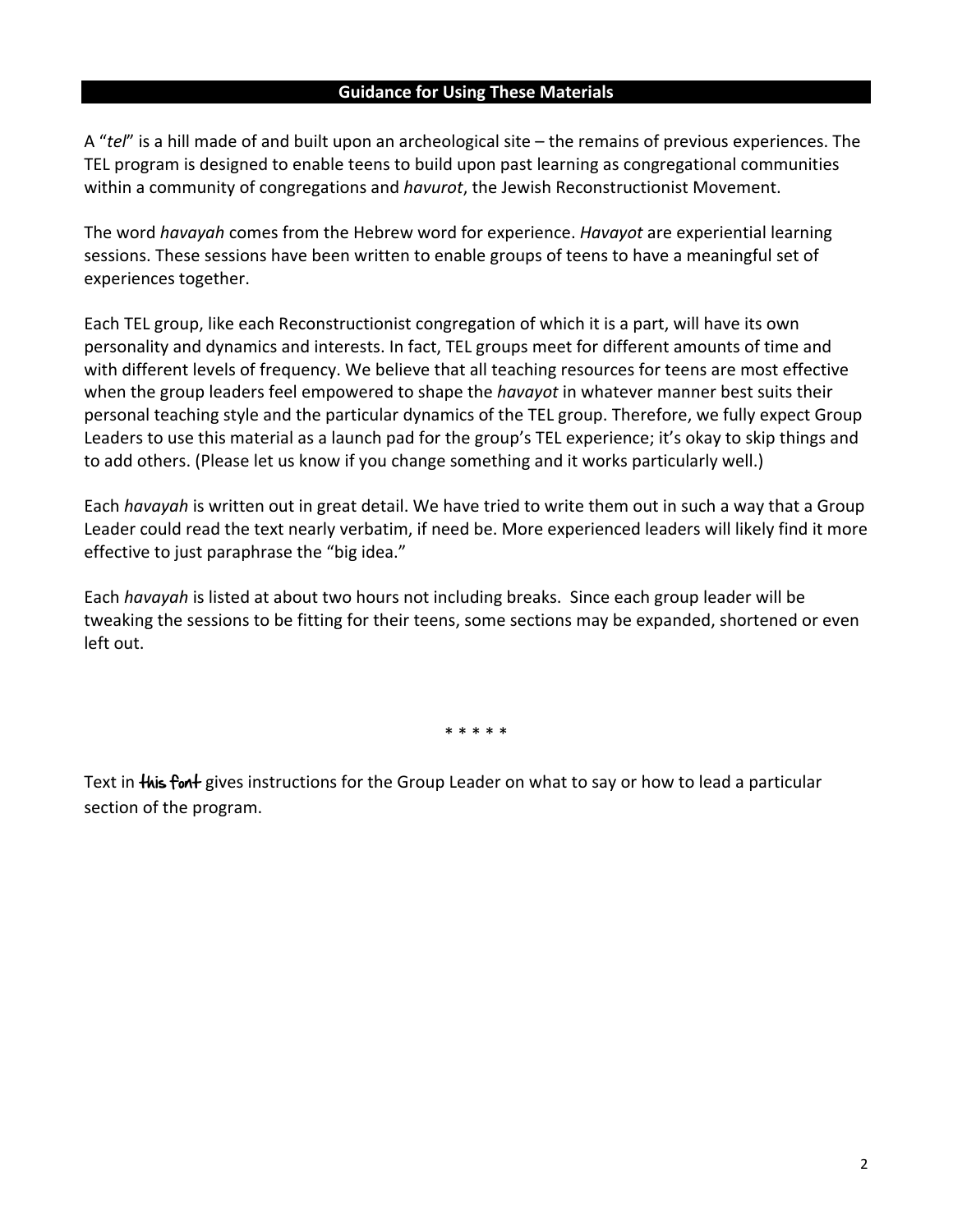# **Tikkun Olam – Repair the World: The Havayot**

| Havayah One: Tikkun Olam and Our TEL Group                                    | page 4  |
|-------------------------------------------------------------------------------|---------|
| Havayah Two: Tikkun Olam - Working as a Community                             | page 13 |
| Havayah Three: Choosing our Tikkun Olam Theme/Project, Part 1                 | page 19 |
| Havayah Four: Choosing our Tikkun Olam Theme/Project, Part 2                  | page 53 |
| Havayah Five: Tikkun Olam in Action, Part 1                                   | page 64 |
| Havayah Six: Tikkun Olam in Action, Part 2                                    | page 68 |
| Havayah Seven: Communicating about our Tikkun Olam Project                    | page 72 |
| Havayah Eight: Sharing our Tikkun Olam Project, Culmination, and Celebration! | page 77 |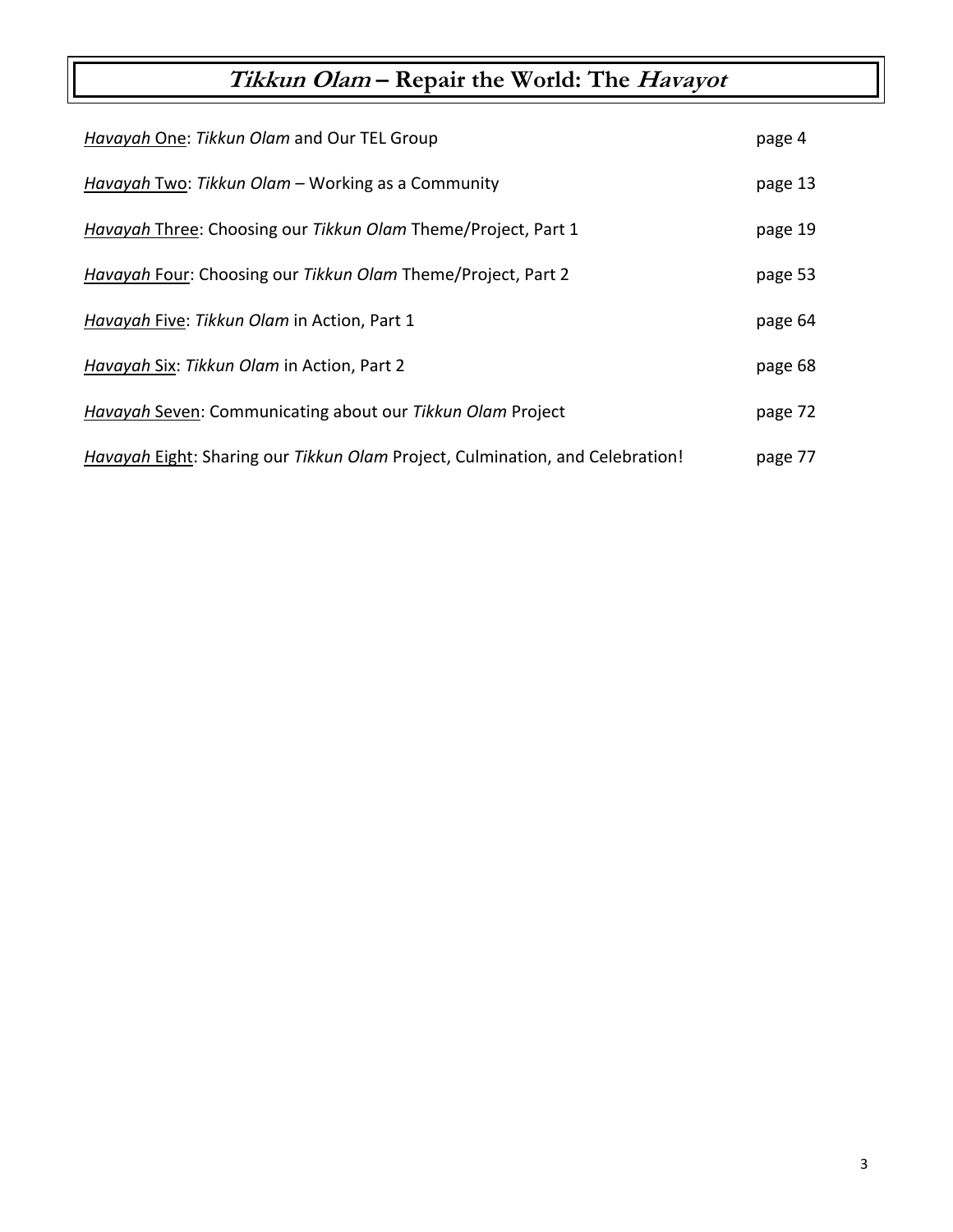# **Havayah One: Tikkun Olam and Our TEL Group**

#### **Materials:**

- Copies of texts (see handouts)
- CD player or Speakers
- Billy Joel song "We Didn't Start the Fire," on iPod or CD
- "We Didn't Start the Fire" lyrics sheet (see handouts)
- Pens/pencils
- Scratch paper
- Butcher paper
- Different colored markers
- Hole Punchers
- Different colored yarn (corresponding to marker colors)
- **Scissors**
- Masking tape or tacks
- Individual journals for use throughout the year
- "Ani V'atah" lyrics

#### Notes to the Group Leader:

In this first *havayah*, the teens have an opportunity to focus on:

- What motivates them to do work.
- What areas of the world around them they view as broken and in need of repair.
- How to actively listen to what their peers think about these issues.

This *havayah* is the first in a series of two *havayot* that will help the teens within each TEL community identify him/herself as an active agent who can help in repairing the world and get to know the other teens in their group.

#### **Introduction with Name Game (10 min)**

#### Instructions:

- Welcome the teens and introduce yourself along with the theme of *Tikkun Olam*. Each week we will be covering a different area and aspect of *Tikkun Olam* and learning together over eight sessions. *Tikkun Olam* or (repairing the world) work can be done in a variety of ways, including direct service/*avodah* (hands on helping); indirect service/*tzedakah* (fundraising, collections, making items to be donated); and advocacy/*tzedek* (protesting, letter writing, education campaigns).
- Take a few minutes to whip around the circle and have every teen share their name and an intro question. Two options: each teen sharing his/her name and an adjective that starts with the same letter ("My name is Elana and I am eager!"), or each teen shares his/her name and a food that he/she likes that also starts with the same letter, such as ("My name is Josh and I like Jell‐ O!"). Each teen should then go through and name the other teens and their food/adjective around the circle.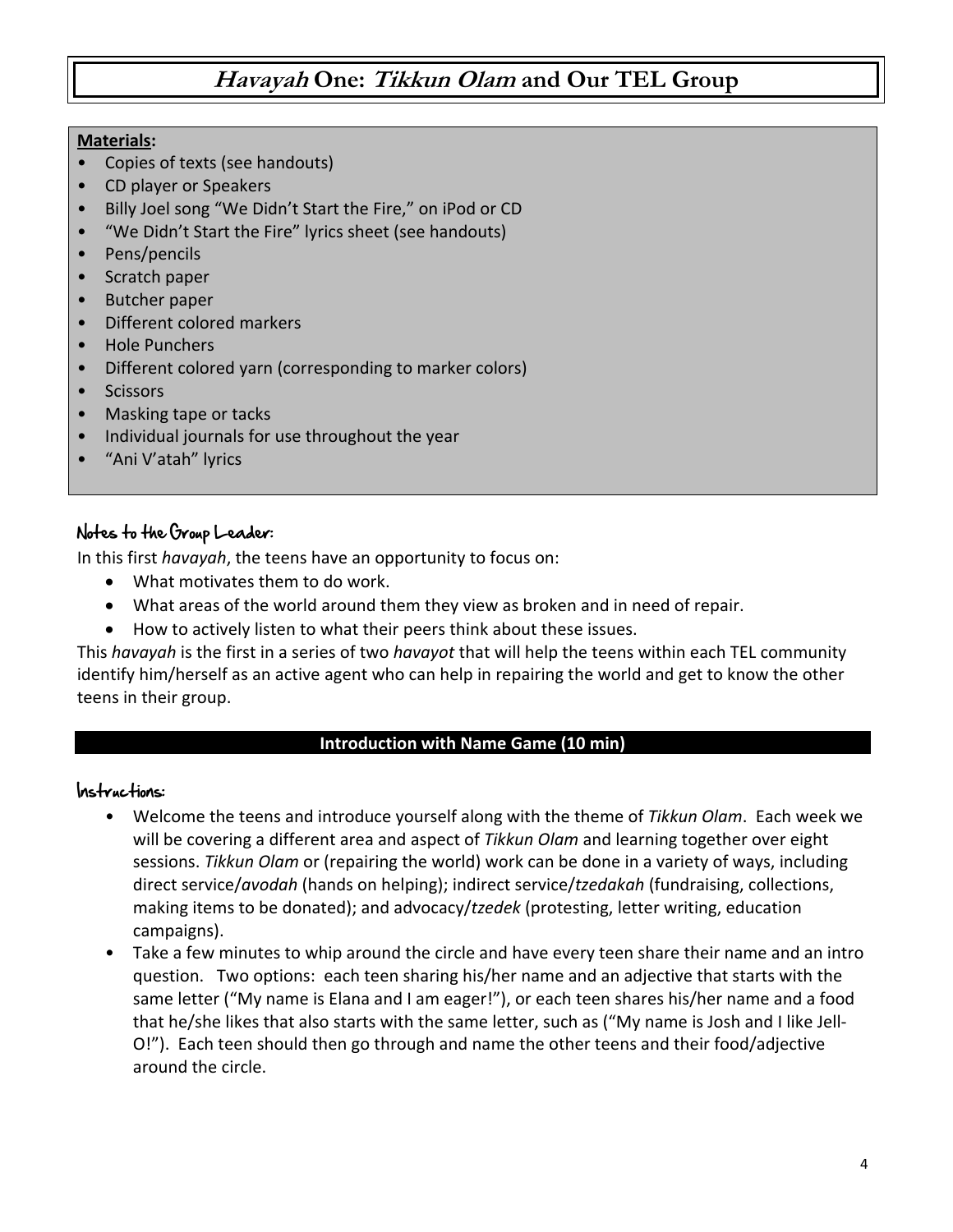#### Leader introduces "Group Count":

• In all of this session's activities, teens will have a chance to both express their opinions about what things in the world need repair and to discover what their peers feel about this issue. Listening to peers without judging is a skill that we hope to cultivate in TEL members and so we'll begin our sessions with one or two exercises that challenge us to listen to each other. (Depending on how much time you have for your TEL group, you may elect to do one or both ice breakers.)

#### Instructions:

- "Group Count" can be done as a large group, although if you have more than 10‐12 teens, you may want to divide them into more than one group. Get the group into a circle and ask them to close their eyes. Explain that they must count up as a group from 1 to 20. There is no rule as to who should say which number. If two people say the same number, then you must begin counting again. Get the group completely quiet before starting to count.
- You can add a rule that each person may only say one number, get them to count up to the number of people in the group (so that everyone must have a turn) or get them to try it with their eyes open for comparison.

#### Ask Teens:

- How did you feel during the game?
- Was it easy or hard to listen versus call out a number?

#### Leader introduces "Listening Exercise":

We are now going to try another exercise that deals with how we interact together.

#### Instructions:

- Breaks the teens into pairs with someone they don't know well. Give them a conversation topic (e.g. favorite subject in school, what I want to get out of being in TEL, favorite music/TV show/film, etc.) and explain that each person has three minutes to talk to their partner about this topic. The listener may not make any comment or ask any questions. After the three minutes are up, call out that each group should switch so that the other partner now speaks.
- After each teen has spoken, come have the group sit in a circle. Each teen then gets one to two minutes to introduce the other teen from his/her pair, without comment from the teen being spoken of.

#### Ask Teens:

- Was it hard to listen and then repeat your partner's story?
- What was it like to listen to your words being repeated from someone else?
- Were the different roles different? How so?
- Was it easier or harder to do this versus the group counting game?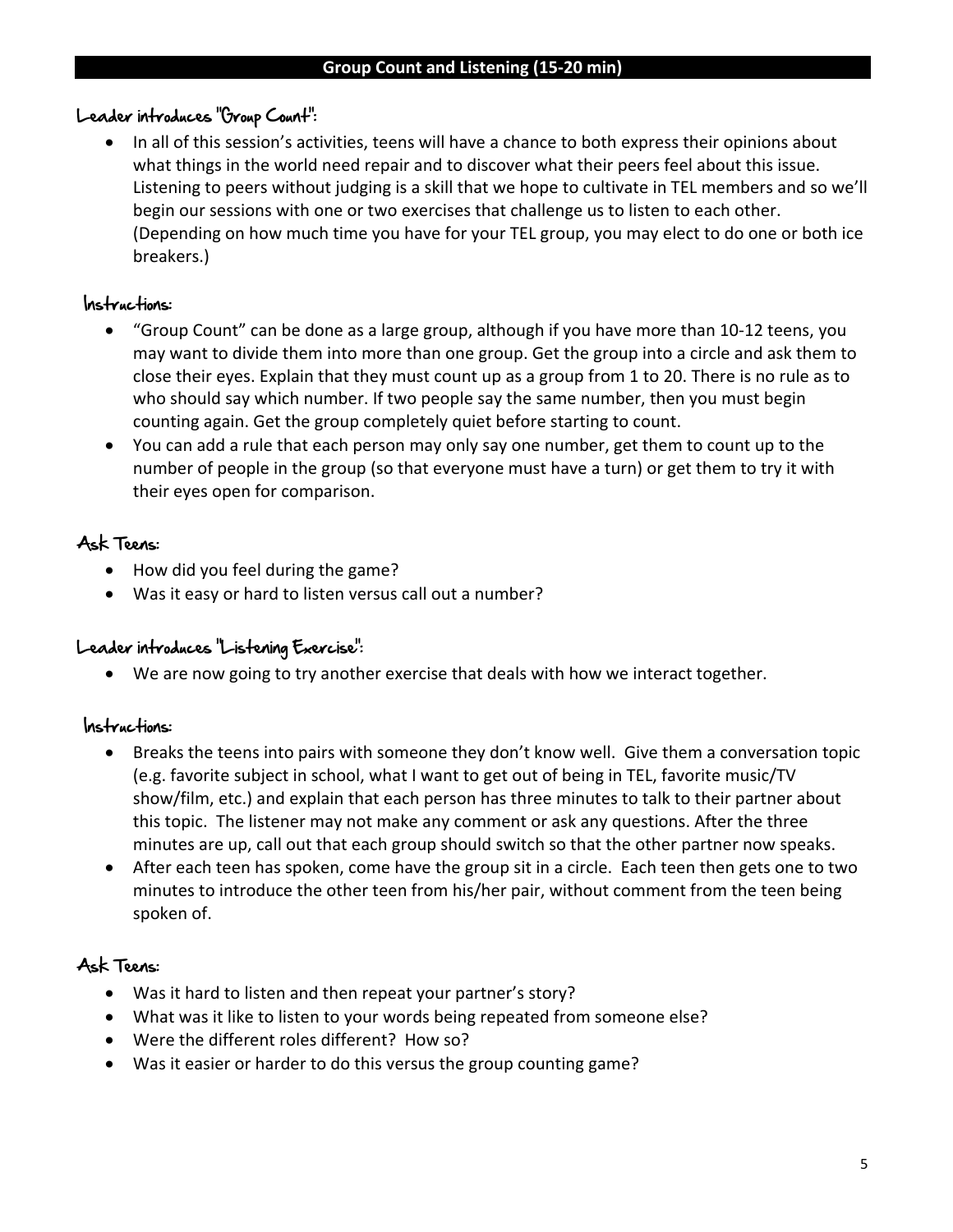#### Say to the group:

 We will be using the listening skills that came up in the games as we do a text study, song writing activity, and creative "Talmud" so that we can both express a sense of what we feel motivated to repair in the world and hear what our peers have to say.

#### **Text Study: Midrash Psalms and Elie Wiesel (10 min)**

#### Instructions:

Have handouts with both texts on them. You can also put both quotes on a board instead.

#### Say to the group:

 We will be starting each *Havayah* with a small piece of text. Today we are looking at one from a classical Jewish source and one from a contemporary Jewish thinker, Elie Wiesel. Both texts emphasize an individual's role in being an active agent in repairing the world.

#### Invite a teen to read the first text aloud:

"(God says:) Just as I create worlds and bring the dead back to life, you human beings are also capable of doing the same." – Midrash Psalms, 116:8

#### Ask Teens:

- What do you think the text means when it says that human beings are capable of creating worlds?
- Can you think of examples of that?

#### Invite a teen to read the second text aloud:

"The opposite of love is not hate, it's indifference. The opposite of faith is not heresy, it's indifference. And the opposite of life is not death, it's indifference. Because of indifference, one dies before one actually dies." – Elie Wiesel

#### Ask Teens:

- How do you think indifference can be the opposite of life or cause someone to "die"?
- Why do people become indifferent?
- Have you ever felt that way?
- How can we not become indifferent?
- Does anyone know who Wiesel is? (He is a Holocaust survivor; some teens may have read *Night* in school.)
- What from his personal experience would lead him to feel this way?
- How do the two texts relate to one another?
- What can we learn from the fact that these texts were written in two extremely different times in our history yet have these points of commonality? (People/Jews have struggled with their responsibilities to one another throughout time.)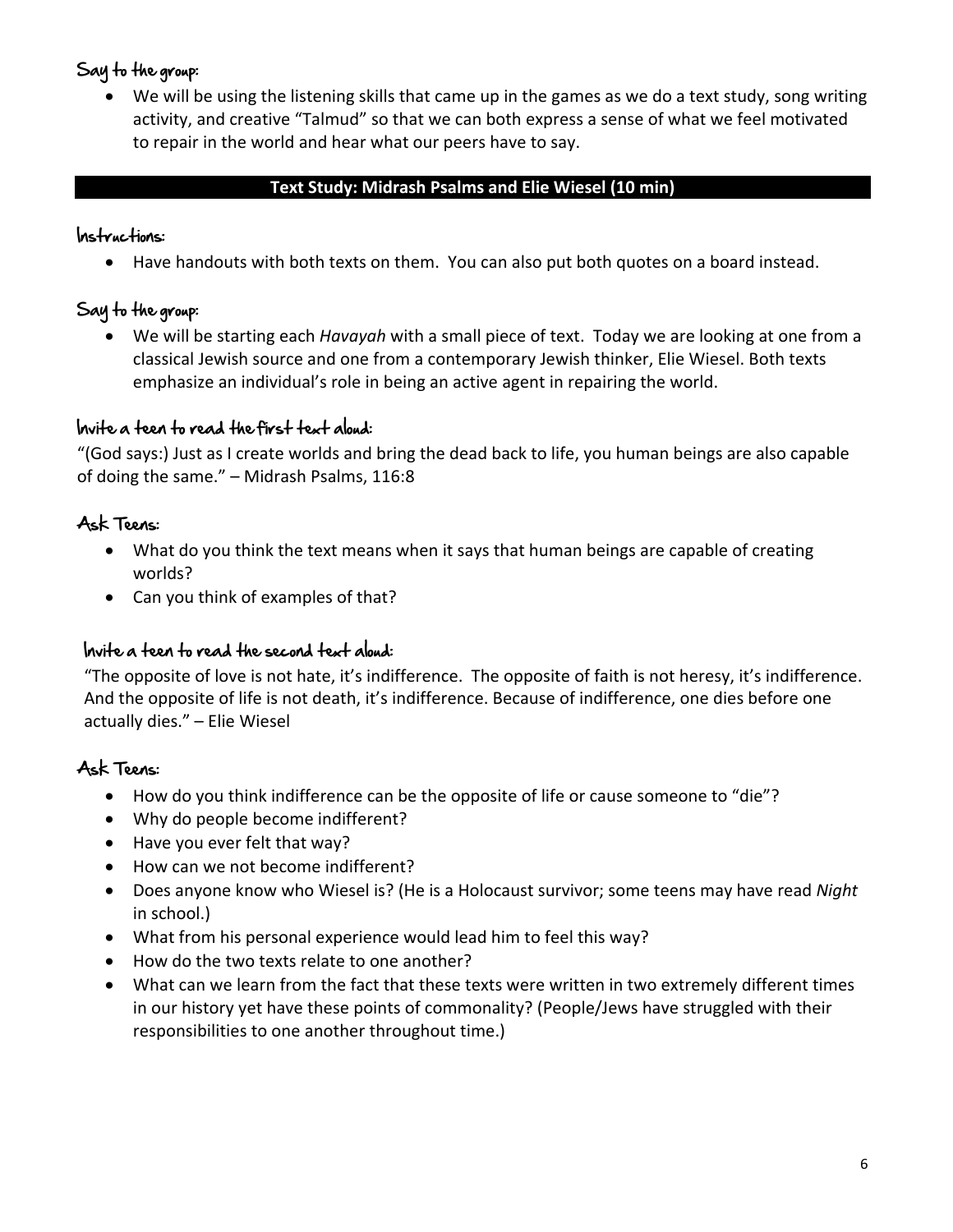#### Instructions:

 Handout lyrics to "We Didn't Start the Fire," hang up blank butcher block paper, and pass out blank paper for lyric writing.

#### Leader introduces:

 The next two activities are going to help us think about the issues and events happening in the world around us. We will reflect on how we can act in response to these issues to help address them.

#### Instructions:

- As a large group, listen to Billy Joel's song "We Didn't Start the Fire" (1989). You may want to hand out lyric sheets as they listen [see handout].
- Tell the teens that today they are going to update the lyrics.
- Do a group brainstorming about major events that have occurred from the year 2000 to the present. Have one of the teens write the events on a board or large piece of butcher paper.
- Using the events listed, work as a large group to create a new stanza for the song.
- Divide the teens into groups of four to six members. Instruct the groups to create one or two new stanzas.
- Give the groups ten minutes or so to work together.
- Call everyone back together and invite each group to sing and share what they came up with.

#### Ask Teens:

- Why did you choose issue X to define the last decade?
- Which events/issues affect your lives the most?
- Which events/issues have been positive for our culture and which have been negative?
- Can an event/issue contain both positive and negative qualities? How so?

#### Say to the group:

 This activity gave us a way to think about the big issues and events that surround our culture and how they have affected us.

#### **Small Group or Hevruta:***Tikkun Olam* **Talmud (20 min)**

#### Instructions:

• Have butcher block with one word on each sheet. Some ideas are "peace," "equality," "freedom," "justice," "compassion," and "dignity." Tape these to the walls around the room. Have multiple colored markers so that groups of two to three can have a different color marker.

#### Leader introduces:

 Now we are going to do an activity that invites you to express your ideas, thoughts, and dreams about repairing the world.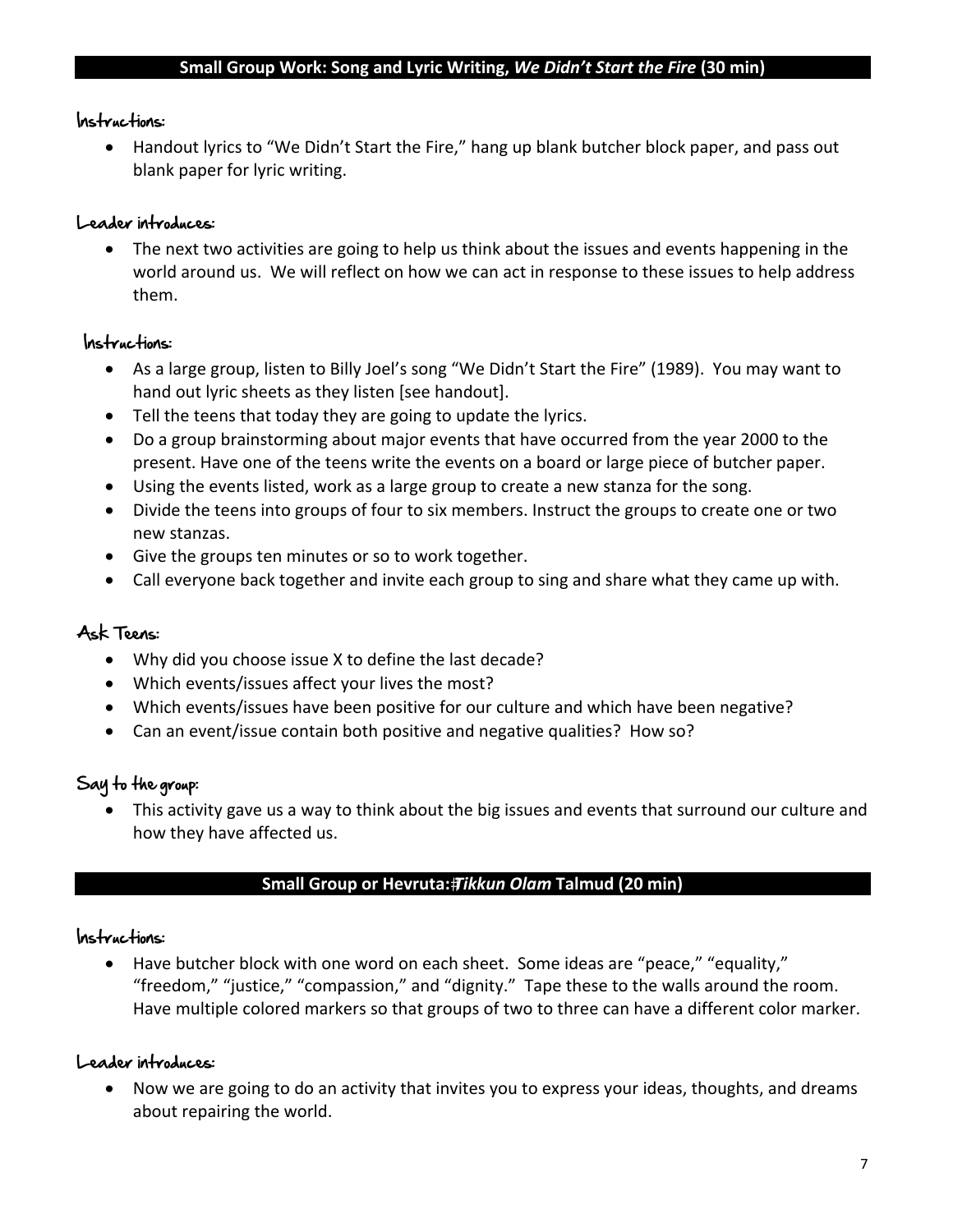#### Instructions:

- Divide teens into pairs *(hevruta)* or groups of three. Give each *hevruta* or team one different color marker, so you have the blue team, red team, green team, etc.
- Hang up long pieces of butcher paper around the room. On each paper, write a word such as "peace," "equality," "freedom," "justice," "compassion," "dignity."
- Assign each team to begin at a different paper. On the paper, they are going to answer "this quality is necessary in the world because…" and "this quality is absent in the world when…." Write each on the board or have this printed in advance for the teens to look at. They have to work as a *hevruta* or group to come up with a response.
- When everyone has written something, groups will rotate to the next paper. This time, they first read what the previous group has written. They can now respond to what that group has written and/or respond to the opening statements.
- Rotate each group to each "Talmud Page" after a couple of minutes at each page.
- When the teens have finished, bring everyone together and read the completed Talmud pages together.

#### Ask teens:

- What thoughts or ideas strike you the most?
- What was it like to "hear" others' voices on the pages?
- How did it affect/inspire/open up your own thoughts?

#### **The "Interconnectedness" of** *Tikkun Olam* **(20 min)**

#### Instructions:

- You will need hole punchers, scissors and string that matches the color of the group's marker. Take down the pages of the Talmud from the wall.
- Lay each "Talmud Page" down on the floor ideally without the tape on the back, so it can be lifted up easily.
- Explain to the teens that each group is going to punch a hole and string their yarn at the place they made their comments from one paper to the next. When they reach their last comment, cut off their yarn and tie a knot at the last hole.
- Each group is going to be working simultaneously. Ask the teens to focus on not getting their yarn in tangles, even though they may cross over or under another team's yarn.
- When every group had finished, invite the teens to stand back and look at the "web" they created, how all of the colors overlap. Explain that this web shows how interconnected the work of *tikkun olam* is—what every person contributes affects everyone else.

#### Ask teens:

 How do the different qualities relate to each other? How is "compassion" connected to "peace"? "Freedom" connected to "dignity"? "Justice" connected to "equality"?

#### **Reflection, Journaling and Closing Ritual (10 min)**

#### Instructions:

 Hand out the teens' Reflection Journals. Reflection Journals are a component we include with the *havayot* that some leaders rely on and other leaders skip. Use your best judgment about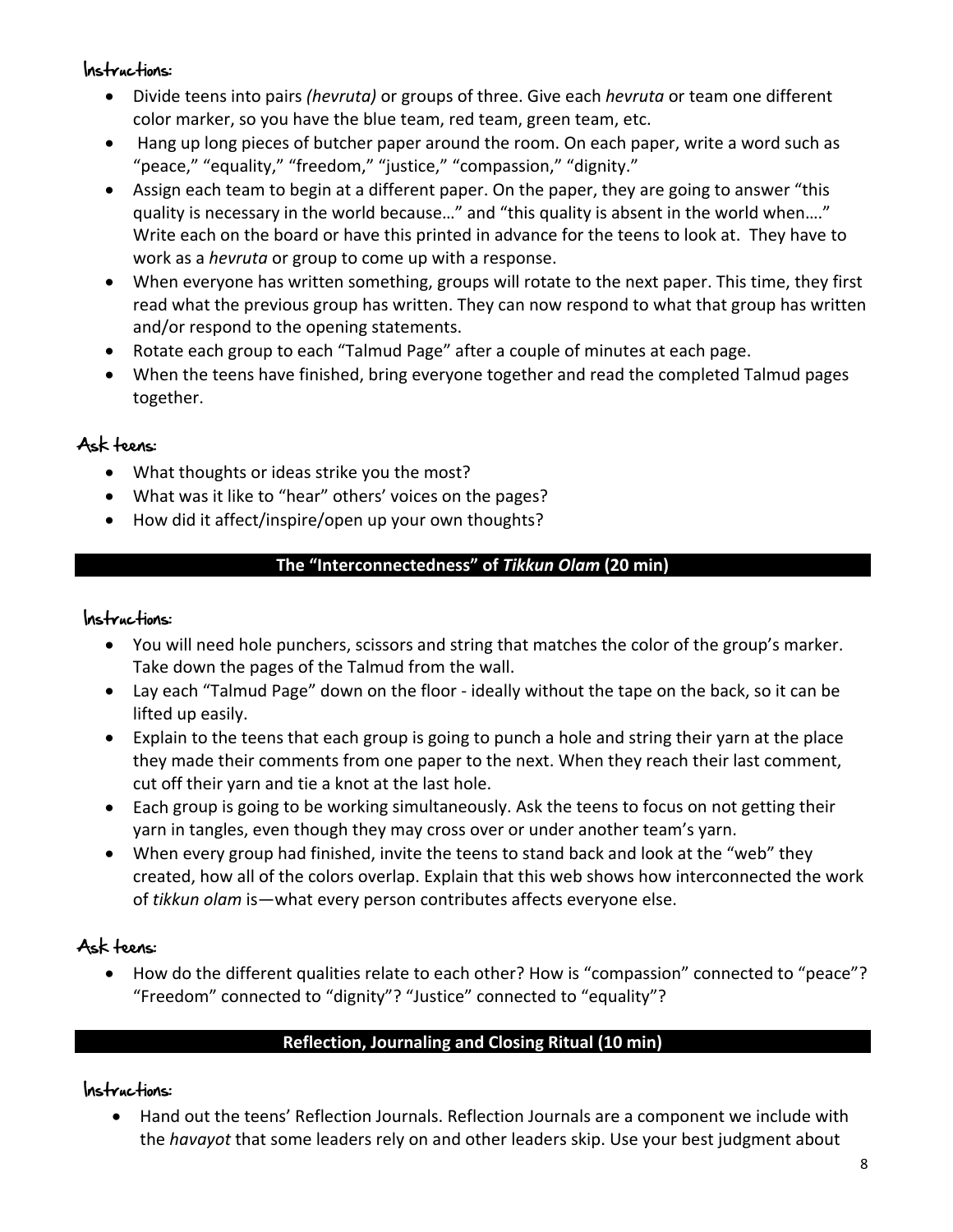how they will be received by your group. Since this is the first session of the year, if you aren't sure how your teens will feel or if they will take it seriously, this is the session to give it a try.

- Share with them that these journals are for them and that they won't have to share with the group if they don't wish to. If you as the Group Leader want to be able to look at their writings, tell them that upfront.
- You can also ask the group what they enjoyed about the session or should be done differently as listed below under "Ask teens."

#### Say to the group:

 At the end of every session, you will have some time to respond to the session privately in your TEL journals. Since this is the first session, I invite you to take a look through the journal and write if you wish. You can also draw in these journals as part of your reflection.

#### Ask teens:

- What did you most enjoy about this session?
- What would you have improved/done differently?
- What do you hope to see more of next time?

#### Instructions:

 Hand out lyrics to "Ani V'atah." Invite one of the teens to read the translation. To hear the music (and see a video about peace), visit http://www.youtube.com/watch?v=kNwPoqEBgyc.

#### Closing Ritual:

 Each week will close the meeting with a prompt from me. This week, the prompt will also include a piece of candy/chocolate so that we can end on a sweet note. Today's prompt is "After today's first session, I am feeling \_\_\_\_\_\_\_\_\_." Go around the circle and have each teen answer the prompt and pass out candy.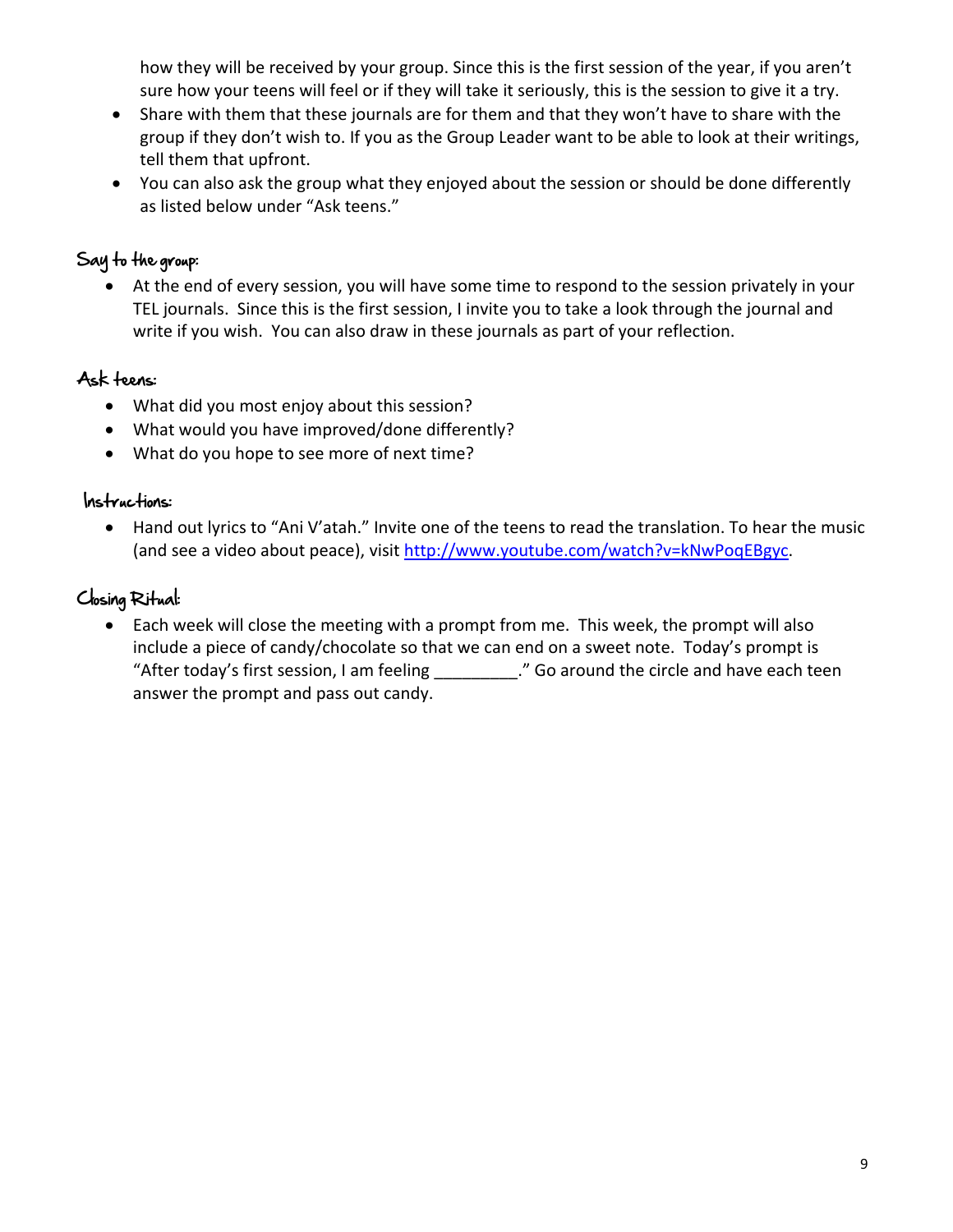#### **Teens: Experience and Learning –** *Havayah* **One Materials**

"(God says:) Just as I create worlds and bring the dead back to life, You human beings are also capable of doing the same."

– Midrash Psalms, 116:8

"The opposite of love is not hate, it's indifference. The opposite of faith is not heresy, it's indifference. And the opposite of life is not death, it's indifference. Because of indifference, one dies before one actually dies."

– Elie Wiesel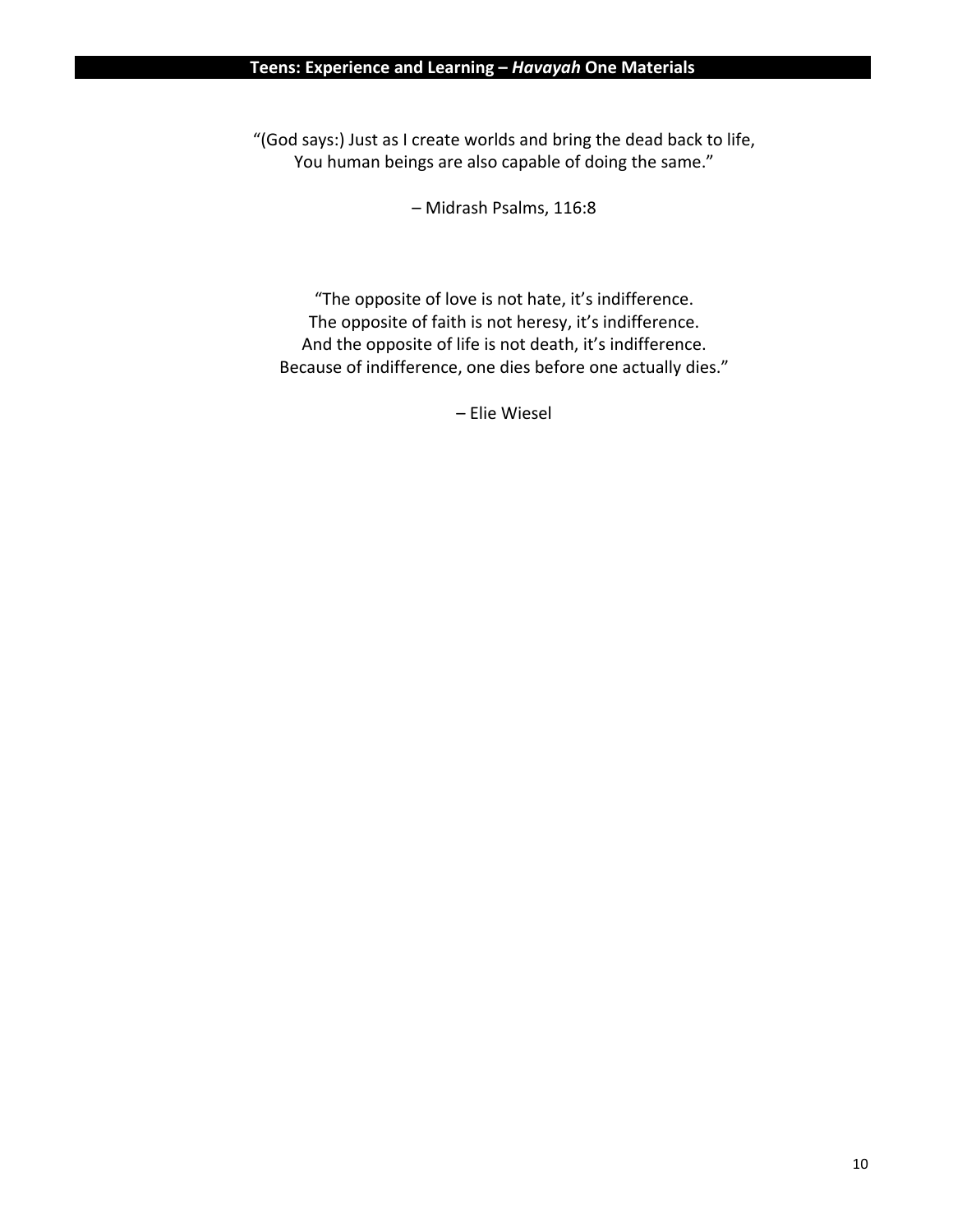#### **"We Didn't Start the Fire"**

| By Billy Joel                                                                                   |                                                                                              |  |
|-------------------------------------------------------------------------------------------------|----------------------------------------------------------------------------------------------|--|
| Harry Truman, Doris Day, Red China, Johnnie Ray                                                 | Buddy Holly, "Ben Hur", space monkey, Mafia                                                  |  |
| South Pacific, Walter Winchell, Joe DiMaggio                                                    | Hula hoops, Castro, Edsel is a no-go                                                         |  |
| Joe McCarthy, Richard Nixon, Studebaker, television<br>North Korea, South Korea, Marilyn Monroe | U-2, Syngman Rhee, payola and Kennedy<br>Chubby Checker, "Psycho", Belgians in the Congo     |  |
|                                                                                                 | <b>CHORUS</b>                                                                                |  |
| Rosenbergs, H-bomb, Sugar Ray, Panmunjom                                                        |                                                                                              |  |
| Brando, "The King and I" and "The Catcher in the Rye"                                           | Hemingway, Eichmann, "Stranger in a Strange Land"<br>Dylan, Berlin, Bay of Pigs invasion     |  |
| Eisenhower, vaccine, England's got a new queen                                                  |                                                                                              |  |
| Marciano, Liberace, Santayana goodbye                                                           | "Lawrence of Arabia", British Beatlemania<br>Ole Miss, John Glenn, Liston beats Patterson    |  |
| <b>CHORUS</b>                                                                                   | Pope Paul, Malcolm X, British politician sex                                                 |  |
| We didn't start the fire                                                                        | JFK, blown away, what else do I have to say                                                  |  |
| It was always burning                                                                           |                                                                                              |  |
| Since the world's been turning                                                                  | <b>CHORUS</b>                                                                                |  |
| We didn't start the fire                                                                        |                                                                                              |  |
| No we didn't light it                                                                           | Birth control, Ho Chi Minh, Richard Nixon back                                               |  |
| But we tried to fight it                                                                        | again                                                                                        |  |
|                                                                                                 | Moonshot, Woodstock, Watergate, punk rock<br>Begin, Reagan, Palestine, terror on the airline |  |
| Joseph Stalin, Malenkov, Nasser and Prokofiev                                                   | Ayatollah's in Iran, Russians in Afghanistan                                                 |  |
| Rockefeller, Campanella, Communist Bloc                                                         |                                                                                              |  |
|                                                                                                 | "Wheel of Fortune", Sally Ride, heavy metal, suicide                                         |  |
| Roy hn, Juan Peron, Toscanini, dacron                                                           | Foreign debts, homeless vets, AIDS, crack, Bernie                                            |  |
| Dien Bien Phu falls, "Rock Around the Clock"                                                    | Goetz                                                                                        |  |
|                                                                                                 | Hypodermics on the shores, China's under martial<br>law                                      |  |
| Einstein, James Dean, Brooklyn's got a winning team                                             | Rock and roller cola wars, I can't take it anymore                                           |  |
| Davy Crockett, Peter Pan, Elvis Presley, Disneyland                                             |                                                                                              |  |
|                                                                                                 | <b>CHORUS</b>                                                                                |  |
| Bardot, Budapest, Alabama, Krushchev                                                            |                                                                                              |  |
| Princess Grace, "Peyton Place", trouble in the Suez                                             | We didn't start the fire                                                                     |  |
|                                                                                                 | But when we are gone                                                                         |  |
| <b>CHORUS</b>                                                                                   | Will it still burn on, and on, and on, and on                                                |  |
|                                                                                                 |                                                                                              |  |
| Little Rock, Pasternak, Mickey Mantle, Kerouac                                                  |                                                                                              |  |
| Sputnik, Chou En-Lai, "Bridge on the River Kwai"                                                |                                                                                              |  |
|                                                                                                 |                                                                                              |  |
| Lebanon, Charlse de Gaulle, California baseball                                                 |                                                                                              |  |
| Starkweather, homicide, children of thalidomide                                                 |                                                                                              |  |
|                                                                                                 |                                                                                              |  |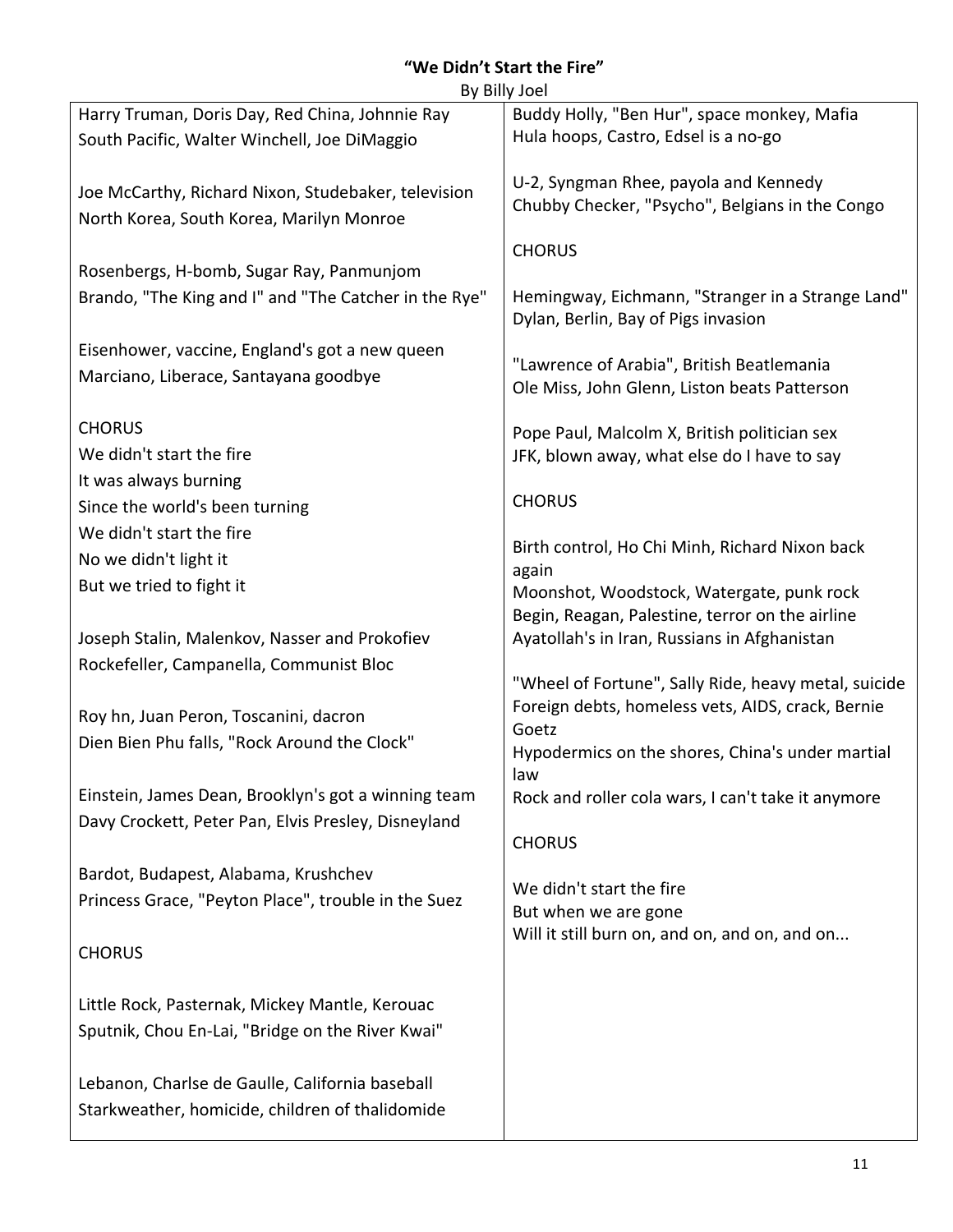#### **"***Ani V'atah***"**

Written by Arik Einstein Music by Miki Gavrielov

You and I will change the world, You and I, then all will follow. Others have said before, but that doesn't matter. You and I will change the world.

You and I will start at the beginning It will be difficult. But that doesn't matter. It's not so bad. Others have said before, but that doesn't matter. You and I will change the world.

*Ani v'atah n'sha‐neh et ha‐olam.* 

*Ani v'atah az yavo‐u k'var kulam* 

*Am'ru et zeh kodem l'fanai* 

*Zeh lo mi‐sha‐neh.* 

*Ani v'atah n'sha‐neh et ha‐olam.* 

*Ani v'atah n'na‐she me‐hat‐chalah.* 

*Yih'yeh lanu ra ayn davar zeh lo norah*

, אני ואתה נשנה את העולם , אני ואתה אז יבואו כבר כולם אמרו את זה קודם לפני, . לא משנה - אני ואתה נשנה את העולם

אני ואתה ננסה מהתחלה , יהיה לנו רע, אין דבר זה לא נורא , אמרו את זה קודם לפני, זה לא משנה - אני ואתה נשנה את העולם .

, אני ואתה נשנה את העולם , אני ואתה אז יבואו כבר כולם אמרו את זה קודם לפני , לא משנה - אני ואתה נשנה את העולם.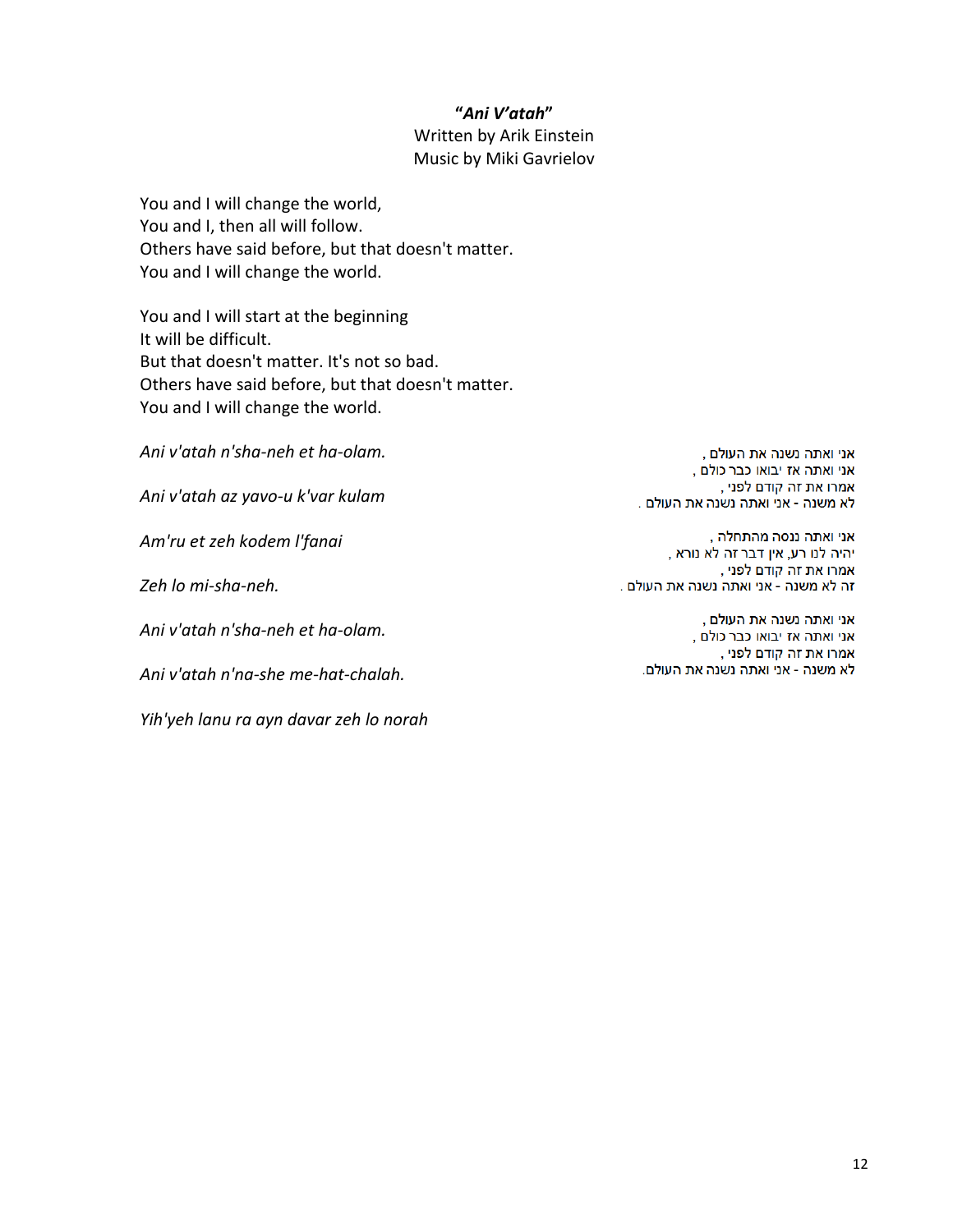# **Havayah Two: Tikkun Olam – Working as a Community**

#### **Materials:**

- Texts
- **Markers**
- Butcher paper
- Copies of Strengths, Skills & Passions worksheet
- Pens
- Magazines, newspapers, etc.
- Mod Podge
- Paintbrushes
- Digital camera or smart phone with camera
- Journals

#### Notes for the Group Leader:

In the first TEL *havayah*, teens had an opportunity to discover what motivates them to do *Tikkun Olam* work, to reflect on what they view as broken and in need of repair in the world, and also how to actively listen to what their peers think about these issues.

In this second *havayah*, the teens have an opportunity to focus in on:

- How they can bring their individual strengths, talents and passions to the group;
- How a group of individuals can use their strengths to function as a community; and
- How small groups within the community can work together on specific areas of the *tikkun olam* project.

This second lesson continues to help the teens within each TEL community identify him/herself as an active agent who can help in repairing the world.

#### **Welcome, Introductions and Ice Breakers (25 min)**

#### Instructions:

- Take a few minutes to whip around the circle and have every teen share one cool thing that has happened in his/her life since the last TEL meeting.
- You may also want to give a quick review of the last session or even sing some of the song lyrics they created in the last session.

#### Opening Ice Breaker(s): "Gam Ani" and "Machine":

- "*Gam Ani*" is Hebrew for "me too." One teen begins by stating a true fact about him/her such as "My favorite sport/food/color/band is…" and if it's true for the other teens, they stand up and call out "*Gam Ani*!" Go around the circle until every teen has had a chance to make one true statement. Take a few minutes to point out what things the teens really have in common and what statements separated them as individuals.
- Some of the kids who have taken drama/improv class may know the game "Machine." In this game, the teens will work together to create a real or invented machine. You can start by picking something real, like a car, washing machine, ice cream maker, etc. Pick one teen to begin.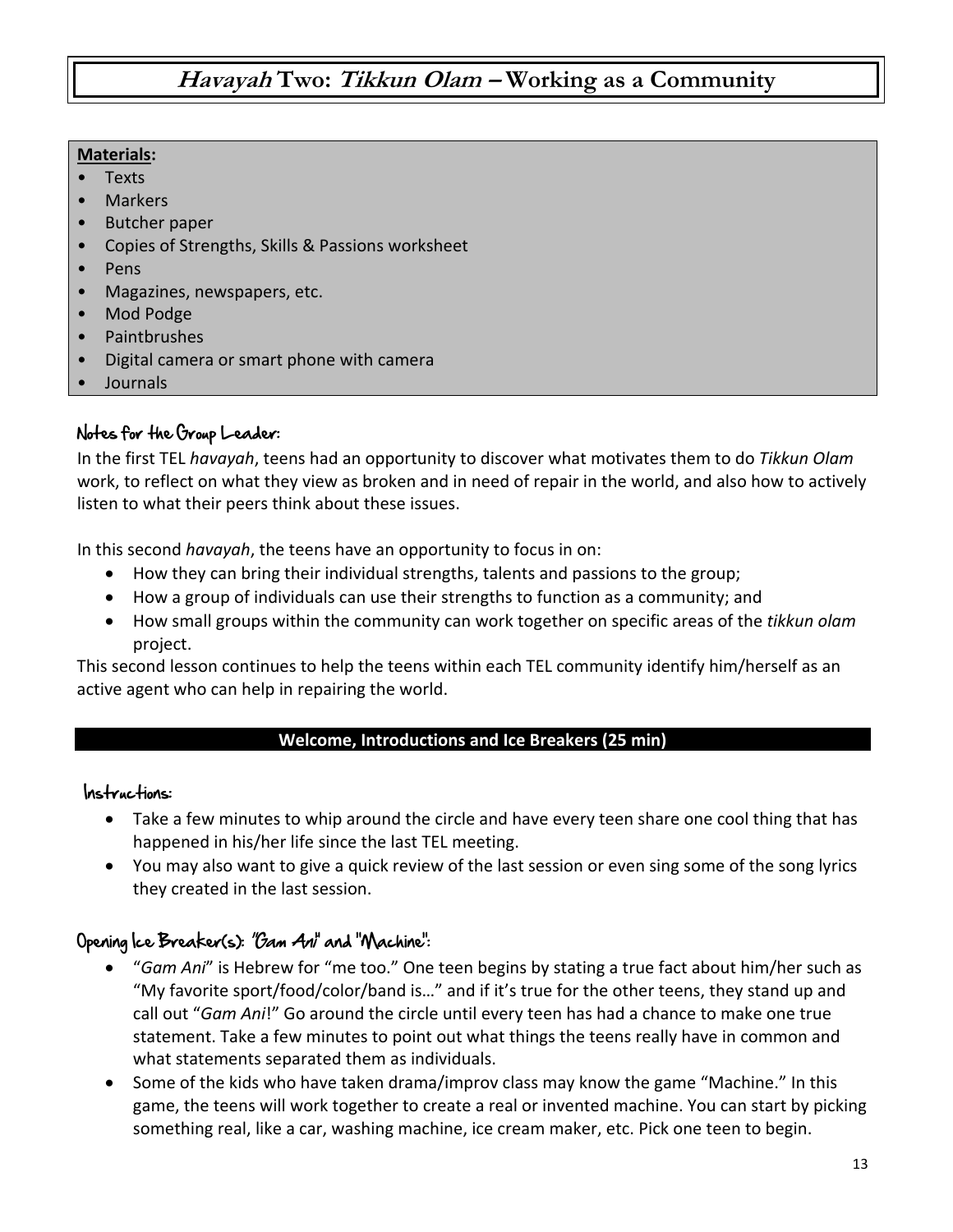He/she will make a motion and repeat it. He/she can make a sound to go with the motion (no talking or conversation should go on within the machine). Tap another teen on the shoulder and he/she joins the first teen by making another repetitive sound/motion to add onto the machine. One by one, you get all of the teens playing a part in the machine. When the teens have all joined the machine, tell them the power is going out and the machine slowly comes to a halt. Once they can do a basic machine, invite the teens to pick something imaginary or invented. Finally, have them make a "*Tikkun Olam* machine" and see what they come up with.

#### Key points for Leader to touch upon:

 Wrap up your ice breakers by inviting the teens to notice the ways that in both games they could both maintain their individuality and also become part of the group. In this *havayah*, just as in the machine game, the teens will each play an individual role that will help make the group stronger as you move forward towards picking a *Tikkun Olam* project.

#### **Text Study: "If I am not for myself" and Margaret Mead (10‐15 min)**

#### Instructions:

 Hand out the text (see handouts) or you may want to write the texts on a board. Introduce the texts by sharing that one text is from a classical Jewish source called Pirkey Avot (Ethics of the Fathers) and one text is from an American cultural anthropologist named Margaret Mead.

#### Invite one of the teens to read the first text out loud:

"Hillel says, 'If I am not for myself, who will be for me? But if I am only for myself, what am I? If not now, when?'" – Pirkey Avot, 1:14

#### Ask Teens:

- What does Hillel mean by "If I am not for myself"? What does it mean to be a self-advocate? Can you think of moments in your own life when you had to stick up for yourself, for your beliefs? What did that experience feel like?
- In the second question, Hillel asks us to think beyond our own experience. Do you know people who are only consumed with their own experience? What are they like? What value is there in thinking beyond our own personal struggles?
- In your own life, is there any struggle between being your own person and thinking about the people/community around you? How can being involved/connected to issues in the larger world beyond your life, your family, and your school actually help you to better know yourself?
- Why does Hillel write, "If not now, when?" Why is there a sense of urgency in his message?

#### Invite one of the teens to read the second text out loud:

"Never doubt that a small group of thoughtful, committed citizens can change the world; indeed it's the only thing that ever does." – Margaret Mead

#### Ask Teens:

- Mead believes that the only thing that creates change in the world is a small group of thoughtful, committed citizens. Do you agree or disagree? Why?
- What other adjectives would you add to thoughtful and committed to describe the kind of people who work for change?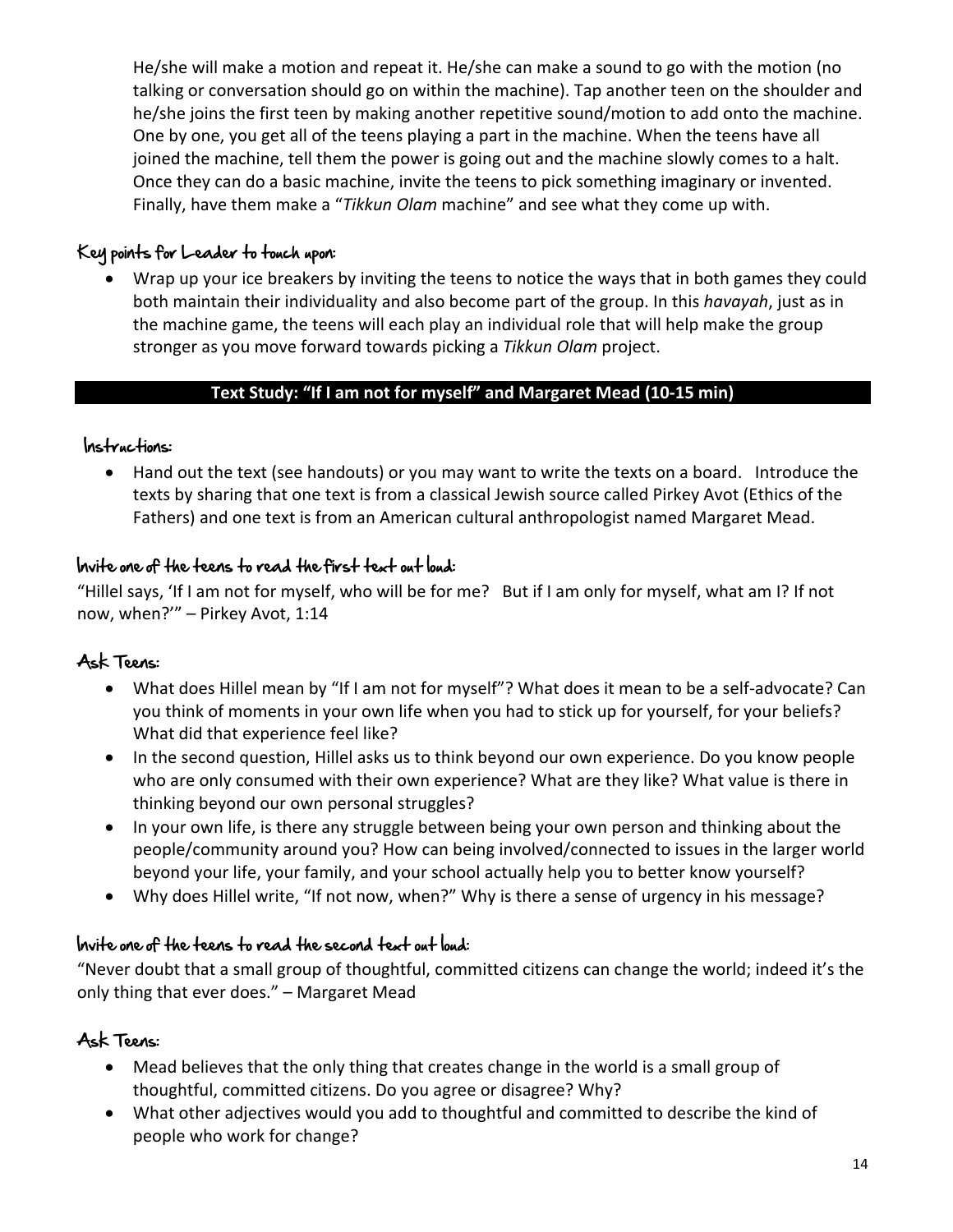Have you ever worked with/been part of a group working for change of any kind? What was that experience like? (Examples might include working on an election, working on a fundraiser, etc.)

#### **"Strengths, Skills, and Passions" Worksheet and Sharing (30 min)**

#### Instructions:

- Tell the teens that they are going to take some time on their own to fill out a short questionnaire about their individual strengths and passions.
- Hand out questionnaires and pens and give teens ten minutes or so to work quietly.
- When they finish, have them get in partners and share their responses.
- Come back together as a large group and have partners share each other's responses. Record them on a big piece of butcher paper as the teens share.
- When everyone has had a chance to share, look at the collective strengths, skills and passions that as individuals the teens bring to the group. Point out the resources and experiences that you have within the group and how that will help with your TEL group's *Tikkun Olam* work.

#### **Small group projects: Artists, Web Designers, Writers/Editors, Photographers (30‐40 min)**

#### Instructions:

- After thinking about the group's collective strengths, skills and passions, you can create an opportunity for teens to work together with peers who share some of their same interests. The following are a few ideas for breaking into small groups for projects, but you and the teens are encouraged to think of other positions and projects that resonate for your TEL group.
	- o Artists can work together to create a funky tzedakah box to use for future TEL meetings or to put in your synagogue. One idea is to recycle a glass container by covering it with a decoupage design. The group cuts out images from magazines, newspapers or old books that portray what they want to repair in the world. Use Mod Podge to glue the pictures onto the glass and then paint over it with layers of Mod Podge.
	- o Web Designers can create a TEL web page. If your synagogue has a web site, ask your web master if the teens can add a link for TEL on the site. Web Designers should brainstorm and lay out both content and design.
	- o Writers/Editors can get on a computer and generate an article for the synagogue newsletter about the TEL program and what the TEL group has been up to. Show them examples of a press release so that when you create your *tikkun olam* project, they can write a press release to go out to the local media.
	- o Photographers can use a digital camera or camera phone to document the other groups while they're working. Have them work on writing captions and creating a photo album so the year will be documented both online and with a hard copy.

#### Return to the group for sharing:

● After 30-35 minutes, bring the small groups together so that they can share their work with each other.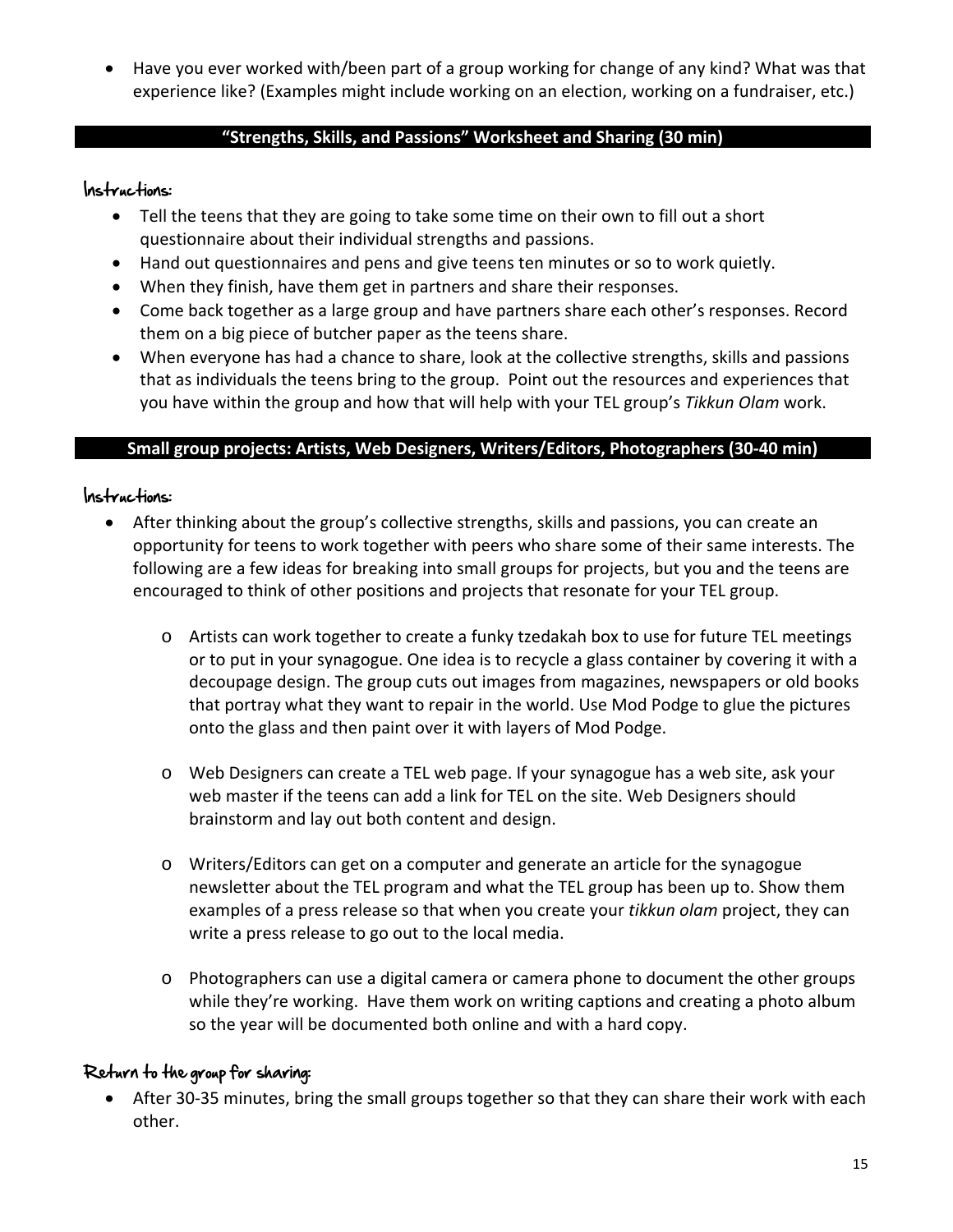#### **Reflection, Journaling and Closing Ritual (10 min)**

#### Instructions:

 Pass out the journals and invite the teens to take some time to write about what they discovered about their own strengths, skills and passions in this session. Invite them to reflect on the Hillel and Margaret Mead quotes that opened the session.

#### Ask Teens:

- What did you most enjoy about this session?
- What would you have improved/done differently?
- What do you hope to see more of next time?

#### Instructions:

Hand out lyrics to "Ani V'atah." Invite one of the teens to read the translation.

#### Closing Ritual:

• Today's prompt is: "Today, I learned about my strength of \_\_\_\_\_\_\_\_\_." Go around the circle and have each teen answer the prompt.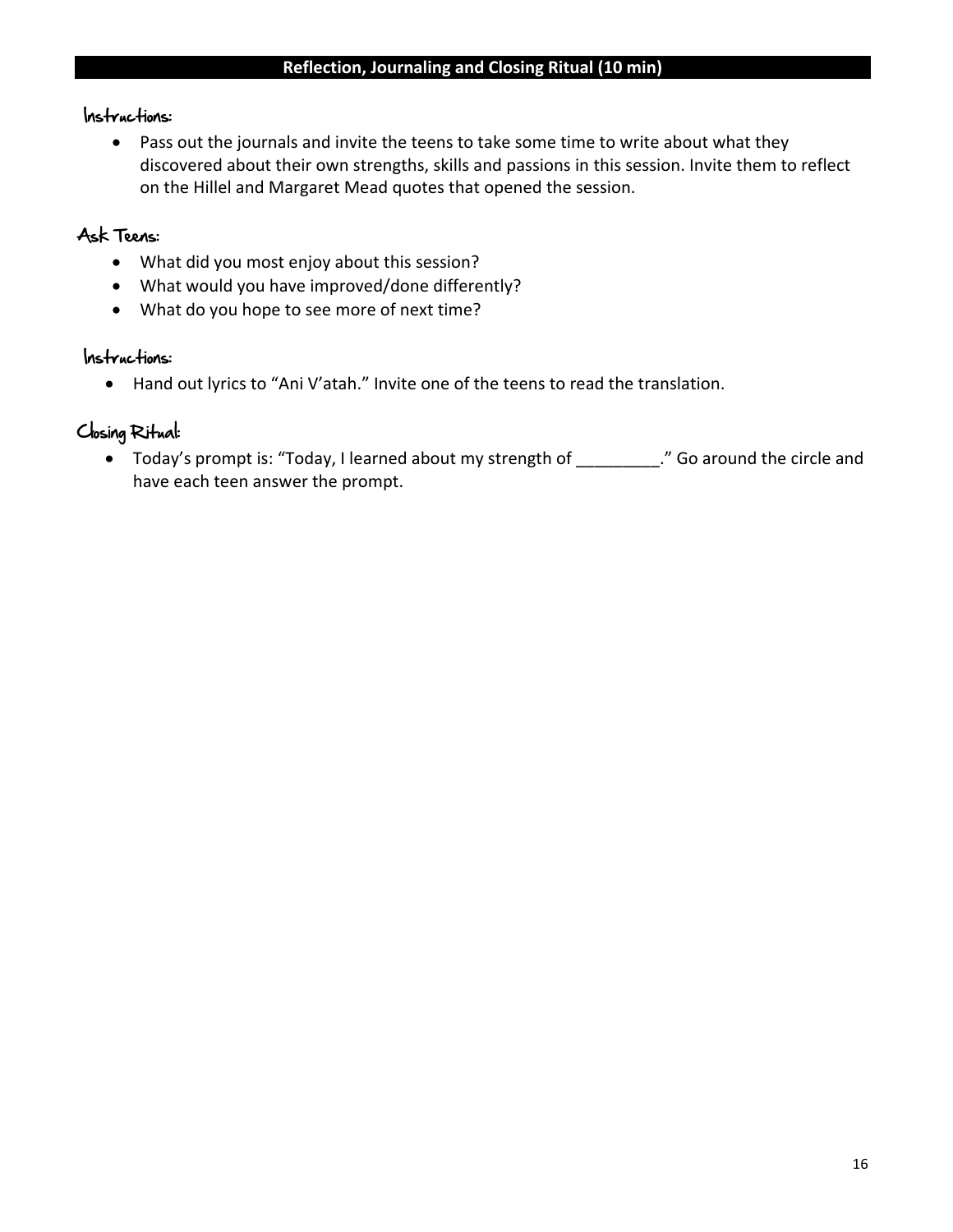#### **Teens: Experience and Learning –** *Havayah* **Two Materials**

Hillel says, "If I am not for myself, who will be for me? But if I am only for myself, what am I? If not now, when?" – *Pirkey Avot*, 1:14

"Never doubt that a small group of thoughtful, committed citizens can change the world; indeed it's the only thing that ever does."

– Margaret Mead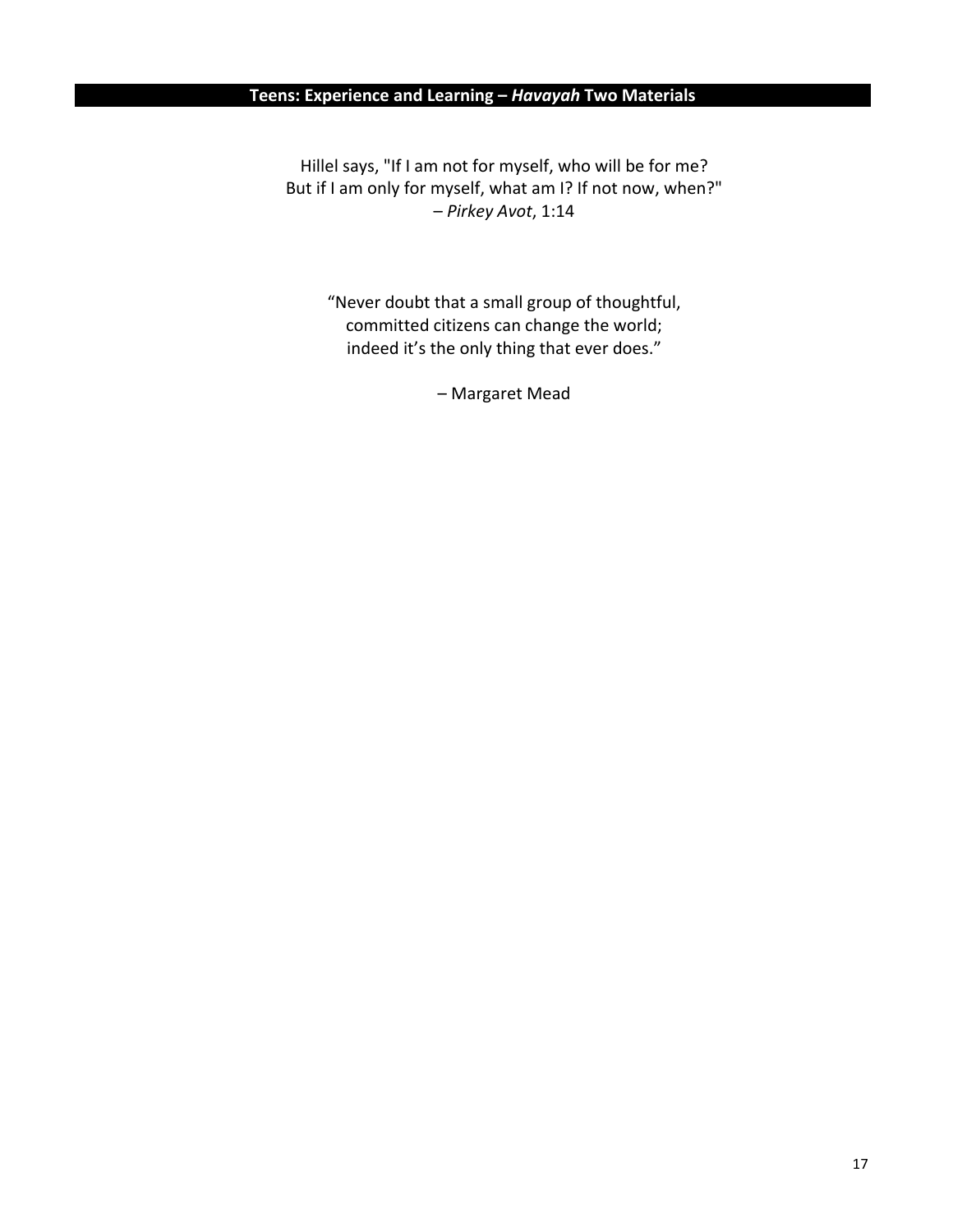#### **Teens: Experience and Learning – "Strengths, Skills, and Passions" Worksheet**

| What are ten things you love to do?<br>1. |
|-------------------------------------------|
| $\overline{2}$ .                          |
| 3.                                        |
| 4.                                        |
| 5.                                        |
| 6.                                        |
| 7.                                        |
| 8.                                        |
| 9.                                        |
| 10.                                       |
|                                           |

Check off all of the words that describe you:

| Independent     | Athletic     | Original  | Emotional       |
|-----------------|--------------|-----------|-----------------|
| Introverted     | Enthusiastic | Creative  | <b>Studious</b> |
| Friendly/Social | Spiritual    | Practical | Rebellious      |
| Organized       | Funny        | Sensitive | Kind            |

Add five to ten words to describe you:

Imagine that you and a group of friends are stranded on a desert island. List five to ten abilities/skills that you have that would help you survive and help the group.

Now start to think about the ways that your unique blend of strengths, skills and passions can contribute to your TEL group's *Tikkun Olam* project….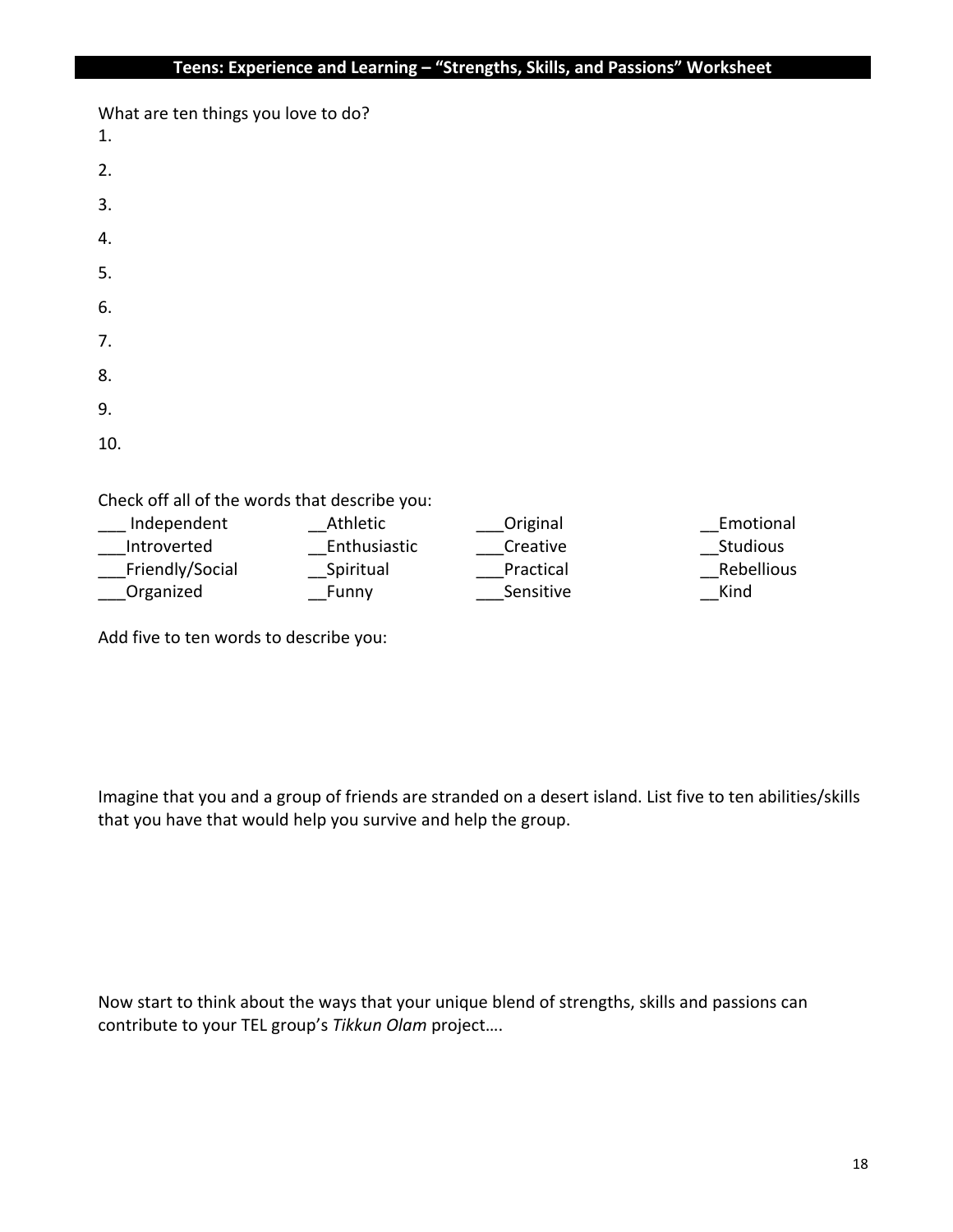# **Havayah Three: Choosing our Tikkun Olam Theme/Project, Part 1**

#### **Materials:**

- Colored yarn
- Texts
- Poster Boards
- Markers
- Computer Access (if possible)
- Articles

#### Notes for the Group Leader:

In the first two TEL *havayot*, teens thought about the concept of *Tikkun Olam* in relation to what motivates them to want to make changes in the world and how to bring their individual strengths to their *tikkun olam* work. They also explored what it means to listen and learn from others in their group, even when their opinions and ideas may be different.

In this third *havayah*, the structure of the session will be somewhat different. The teens will have an opportunity to learn about five distinct social action issues: ending poverty; eco‐kashrut and food choices; greening our synagogue/community; fair working conditions; and rights for same‐sex couples. Teens will work in small groups to learn about one of the issues and then present it back to the larger group. These are five suggested areas that may be compelling to the teens—please feel free to select another topic and bring resources for your teens to read and research about that topic for this session. The teens in your TEL group may want to do a different topic and you can use time during the session to have them research that topic, as well.

#### **Welcome, Introductions, Check‐in (15‐20 min)**

#### Instructions:

- Take a few minutes to whip around the circle and have every teen share something cool that has happened in his/her life since the last TEL meeting.
- You may also want to give a quick review of the last session.

#### Opening Ice Breaker: "Million Dollar Web Game"

- In this session, we are going to begin thinking about where we will direct our energy by choosing a specific area for a *tikkun olam* project. This ice breaker is a quick way to get teens generating causes that are important to them.
- Have teens stand in a circle and take out a ball of yarn. The first person holds the yarn and completes the sentence, "If I had a million dollars to donate, I would give it to..." and then  $$ while holding on to a piece of the yarn, throws the remainder of the ball of yarn to another person, who answers the same question. (Note: ask the teens to use organizations/causes rather than giving it to an individual.) Throw the yarn, creating a web, until it has reached everyone. Take out another ball of yarn in a different color, and play the same game (while teens are still holding onto the first web), but this time, teens complete, "If someone gave me a million dollars, I would use it to…."
- When the webs are completed, teens can sit down and let go of the yarn.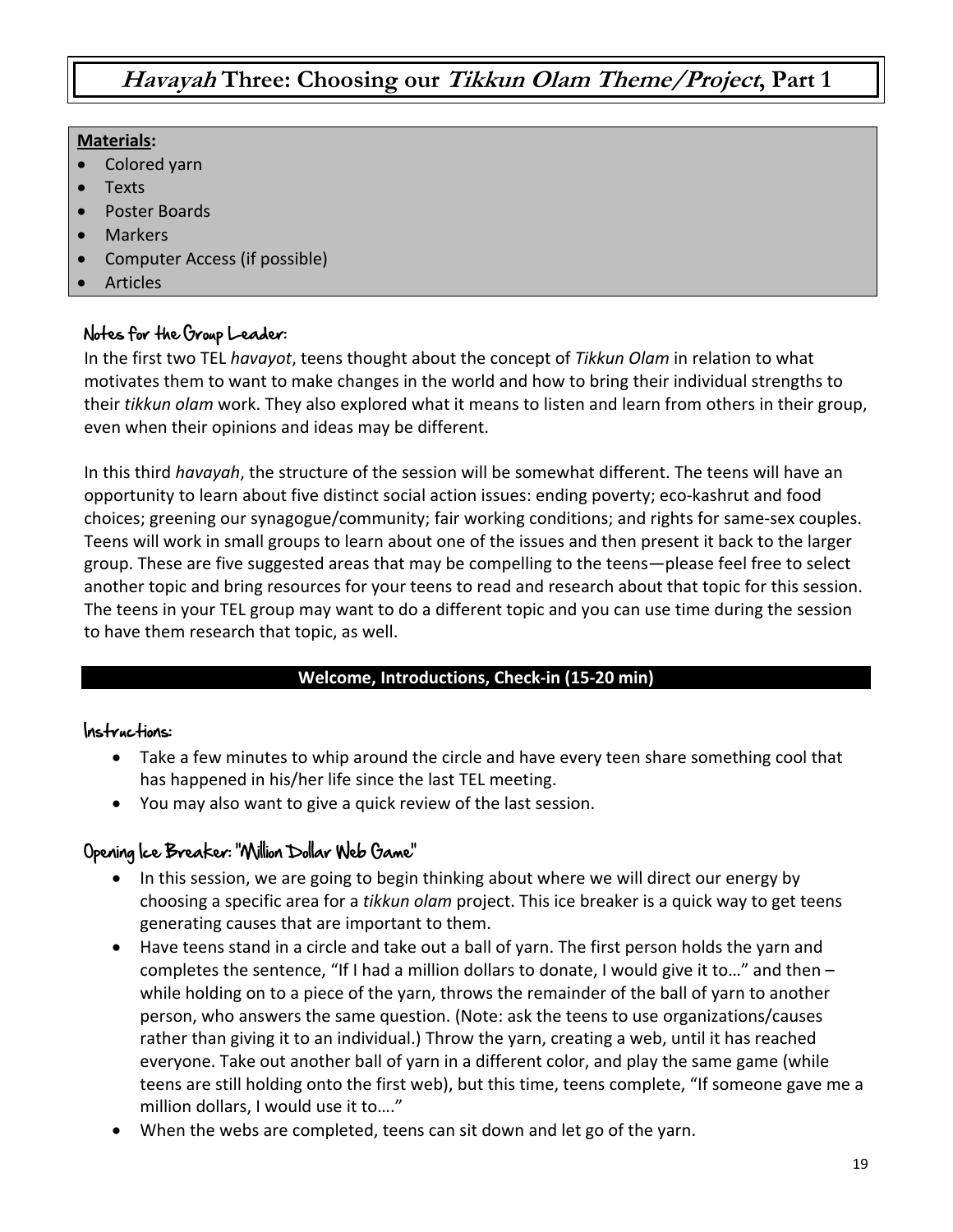#### Ask Teens:

- What commonalities came up in terms of where people would donate their money?
- How did it feel to think of having money to donate?
- How did it feel have money given to you that would be yours to use in any way?

#### Say to the group:

 In this session, we will begin to focus on several specific causes/issues. During the next two sessions, we will research these causes/issues and then decide together which issue/cause we would like to work on for our project. Fundraising may be part of the project, as well as advocacy and direct service.

#### **Text Study: "Rabbi Tarfon and Rabbi Akiva" and Eleanor Roosevelt (10‐15 min)**

#### Instructions:

- You can hand out copies of the texts (see handouts) or you may want to write the texts on a board or butcher block.
- Introduce the texts by sharing that one text is from a classical Jewish source, from Tractate Kallah of the Babylonian Talmud, and one text is a short quote from Eleanor Roosevelt.

#### Invite one of the teens to read the first text out loud:

The following story is told about Rabbi Tarfon. He was very wealthy but was not in the habit of giving substantially to the poor. Once Rabbi Akiva said to him: "Would you like me to be your agent in buying a town or two?" "Certainly," replied Rabbi Tarfon. Rabbi Tarfon then brought four thousand gold dinars which Rabbi Akiva took and distributed to the poor. Sometime later, Rabbi Tarfon sought out Rabbi Akiva and said to him: "Where are the towns that you bought for me?" Rabbi Akiva took him by the hand and brought him to the *Bet Midrash* (Study House) and brought over a child with a Book of Psalms in his hand. The child read Psalm 112 (Happy is the one who fears God, who is devoted to God's commandments…) until he got to the verse: He who gives freely to the poor, his tzedakah lasts forever (and) his horn is exalted in honor (Psalm 112:9). Rabbi Akiva said: "This is the property which I bought for you." Rabbi Tarfon hugged Rabbi Akiva and said: "You are my teacher and my leader. You are my teacher in wisdom and my leader in *derekh eretz* (proper conduct)." Then Rabbi Tarfon liberally gave more money.

#### Ask Teens:

- Rabbi Tarfon is already a teacher and leader in the community before he gives tzedakah. Why wouldn't he know/understand the importance of giving tzedakah before this experience?
- How does Rabbi Akiva teach Rabbi Tarfon about tzedakah? Is he successful in his efforts? Do you agree/disagree with what he does?
- In your own life, how can/do you explain the importance of *tikkun olam* work to people who are apathetic or only concerned with their own life? How can you educate people about the importance of *tzedakah/tikkun olam* work?

#### Invite one of the teens to read the second text out loud:

"When will our consciences grow so tender that we will act to prevent human misery rather than avenge it?" – Eleanor Roosevelt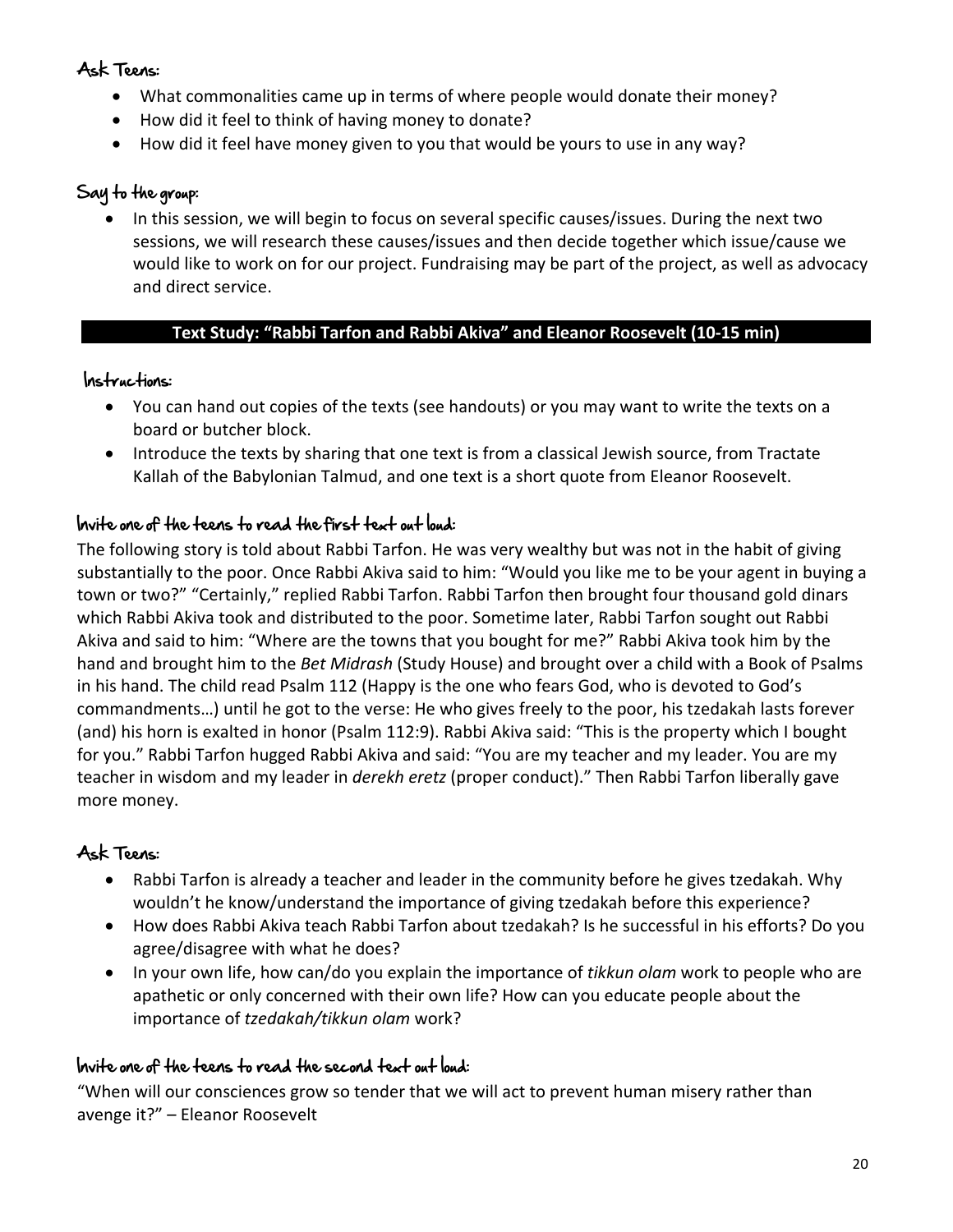#### Ask Teens:

- In what ways can we act to prevent human misery?
- Based on the texts we've studied so far, what does Jewish tradition teach about preventing human suffering?
- Does Rabbi Tarfon's conscience become tender in the story we read? What other adjectives could you substitute for "tender" in Roosevelt's quote?
- What else do we need to have in our conscience to bring repair to the world?

#### **Small Group Research (30 min)**

#### Instructions:

- Divide teens into small groups and assign them one of the following topics or use topics that you choose on your own: ending poverty; food ethics; greening our synagogue/community; fair working conditions; and rights for same‐sex couples.
- Each topic contains an article for the teens to read and discuss together, as well as websites that they can check out if you have computer access available.
- Spend your time checking in with each group as they work and see what questions arise for them as they read their articles together.

#### **Prepare Presentations (20 min)**

#### Instructions:

- Each group will present back about their topic for the whole group for about four to five minutes each.
- Groups can create a poster or collage that contains a visual image to represent the cause/issue; a definition of the cause/issue; three points about why this cause/issue is important in terms of repairing the world.
- Each group should decide how they are presenting to the larger group.

#### **Present to Group and Feedback (20 min)**

#### Instructions:

- Each group will have four to five minutes to share their posters or collages and take questions from the other groups.
- After each presentation, the teens can ask questions or share their thoughts about the issue.
- If there are a lot of questions or feedback, they can continue during the next TEL session when the teens will review the causes/issues and decide together which one to work on for their *tikkun olam* project.

#### **Closing Reflection and Ritual (20 min)**

#### Instructions:

- Take a moment to thank the groups for their work and contributions.
- Hand out the journals and invite the teens to take a few minutes to write about which issue really moved them the most and why. At the next session, they will read what they wrote (out loud if they want) and they will get to think about whether their thoughts changed over time.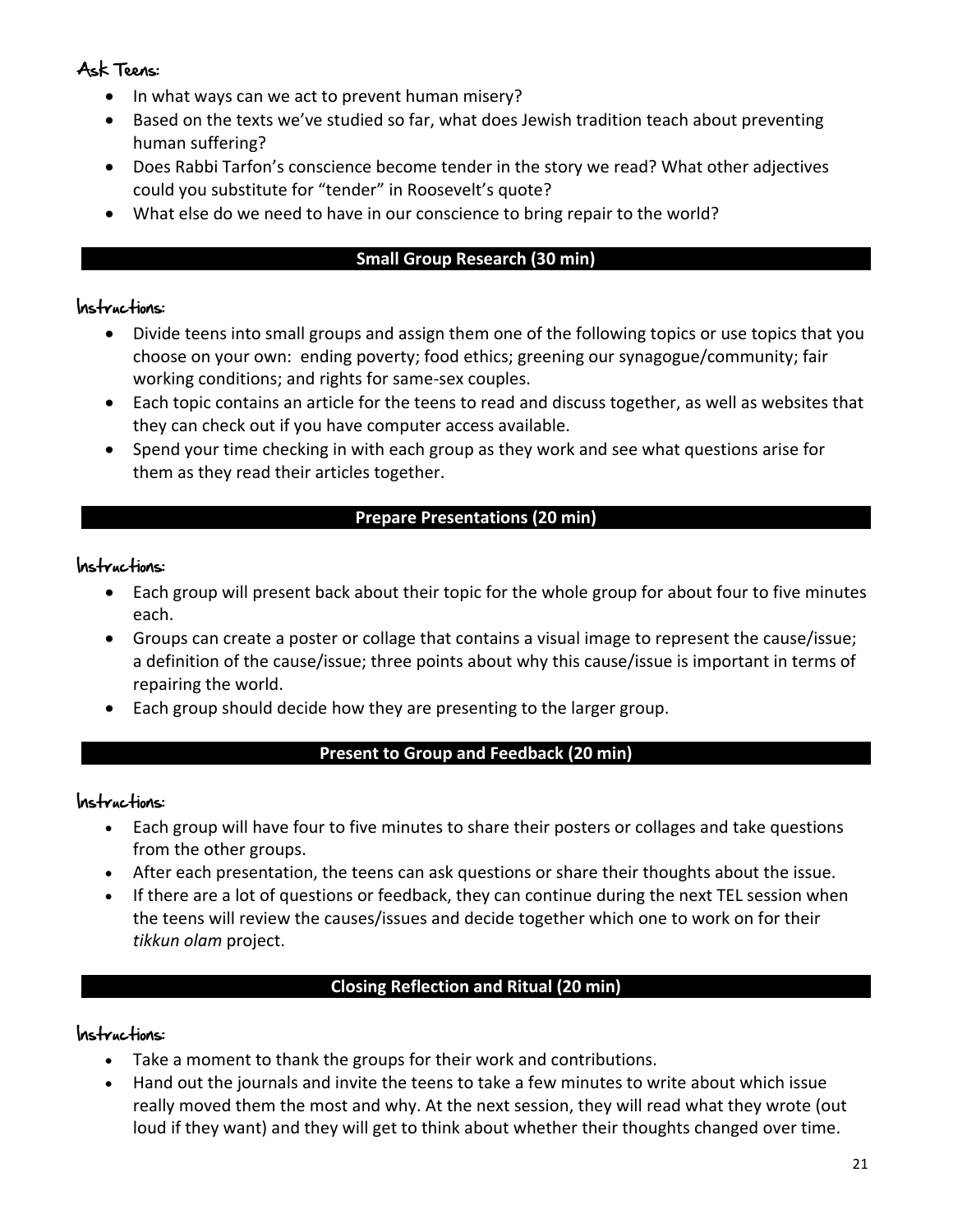# Closing Ritual:

• Today's prompt is "Today, I was really moved by the issue of \_\_\_\_\_\_\_\_\_\_." Go around the circle and have each teen answer the prompt.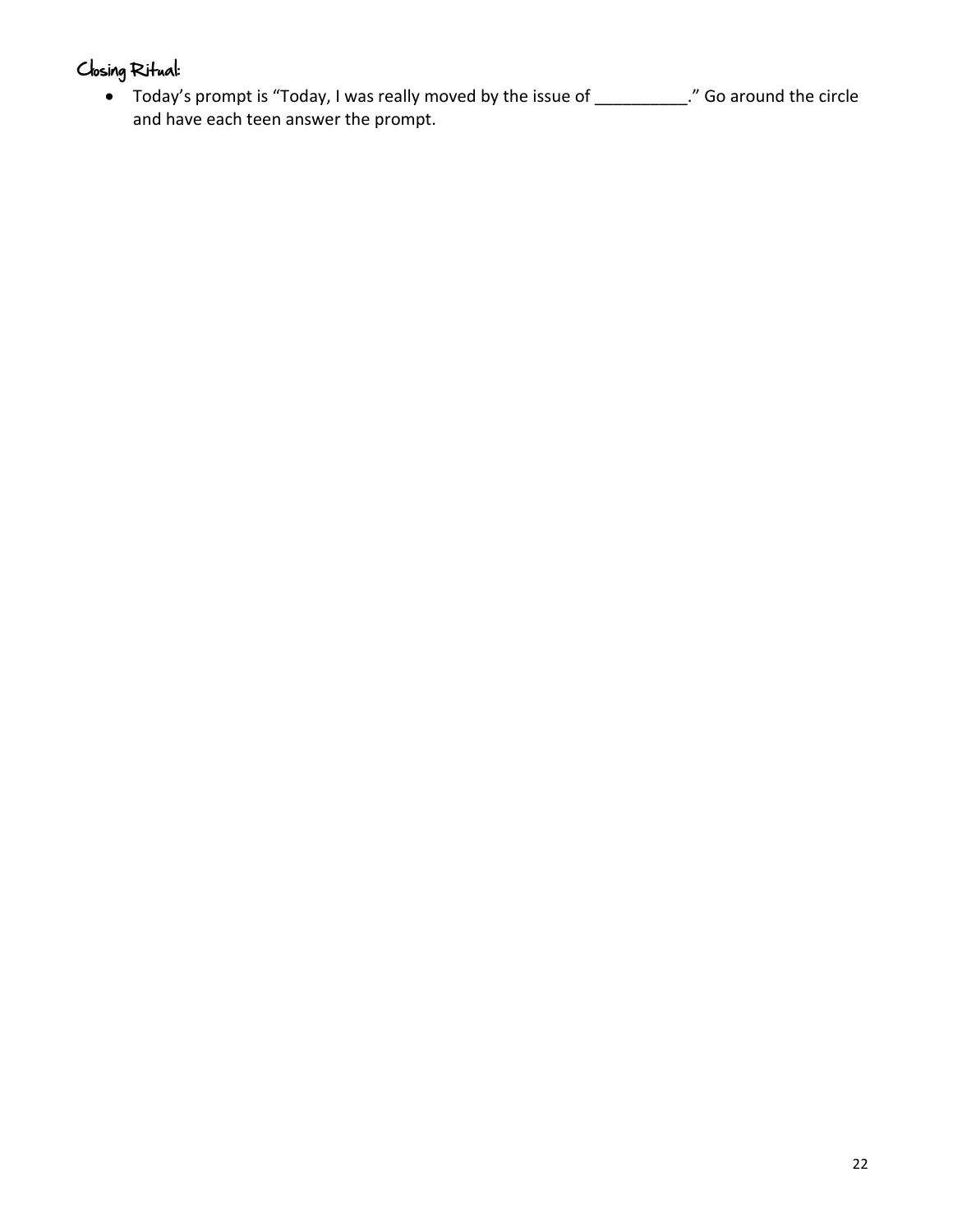#### **Teens: Experience and Learning –** *Havayah* **Three Materials**

The following story is told about Rabbi Tarfon. He was very wealthy but was not in the habit of giving substantially to the poor. Once Rabbi Akiva said to him: "Would you like me to be your agent in buying a town or two?" "Certainly," replied Rabbi Tarfon. Rabbi Tarfon then brought four thousand gold dinars which Rabbi Akiva took and distributed to the poor. Sometime later, Rabbi Tarfon sought out Rabbi Akiva and said to him: "Where are the towns that you bought for me?" Rabbi Akiva took him by the hand and brought him to the *Bet Midrash* (Study House) and brought over a child with a Book of Psalms in his hand. The child read Psalm 112 (*Happy is the one who fears God, who is devoted to God's commandments*…) until he got to the verse: *He who gives freely to the poor, his tzedakah lasts forever (and) his horn is exalted in honor* (Psalm 112:9). Rabbi Akiva said: "This is the property which I bought for you." Rabbi Tarfon hugged Rabbi Akiva and said: "You are my teacher and my leader. You are my teacher in wisdom and my leader in *derekh eretz* (proper conduct)." Then Rabbi Tarfon liberally gave more money.

– *Tractate Kallah* of the Babylonian *Talmud*

"When will our consciences grow so tender that we will act to prevent human misery rather than avenge it?"

– Eleanor Roosevelt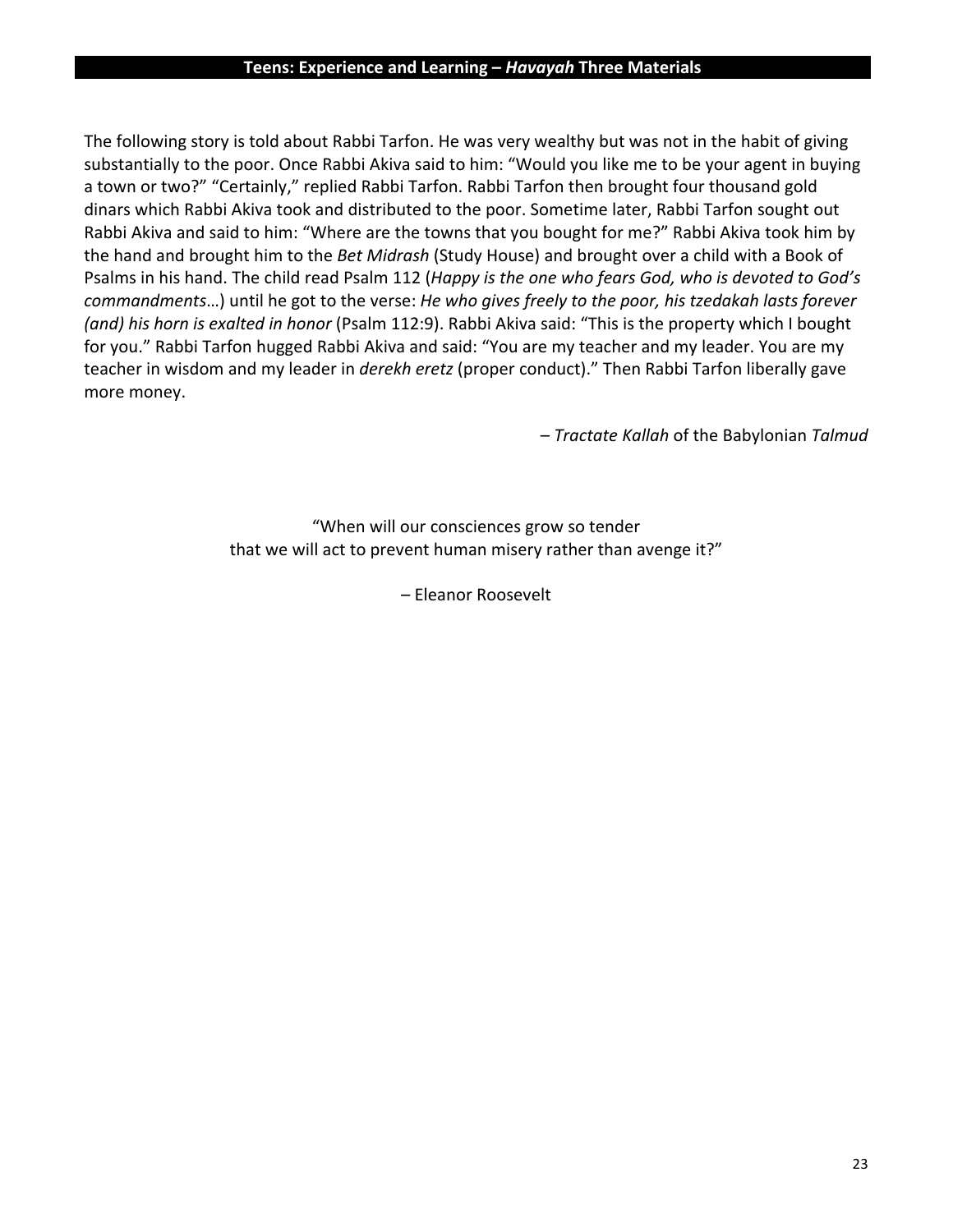**It may seem like poverty is out there, away from us, but these statistics from the Union of Reform Judaism show the numbers of Jewish people living in poverty:** 

#### **Poverty within the American Jewish Community**

- 1 in 20 Jews live in households that are below the poverty line
- Nearly 1 in 10 Jewish seniors live below the poverty line
- 46% of Jewish immigrants from the Former Soviet Union live in households whose incomes are less than \$15,000
- 12% of Jewish children live below the poverty line
- 8% of American Jews who are single mothers live below the poverty line
- 32% of Jews who live below the poverty line belong to a synagogue, whereas 47% of Jews who live in households above the poverty line belong to a synagogue
- Jews living below the poverty line are equally or more likely than other Jews to observe individual rituals such as lighting Shabbat and Chanukah candles and keeping kosher
- Jews living in poverty have equally strong or stronger ethnic attachments than other Jews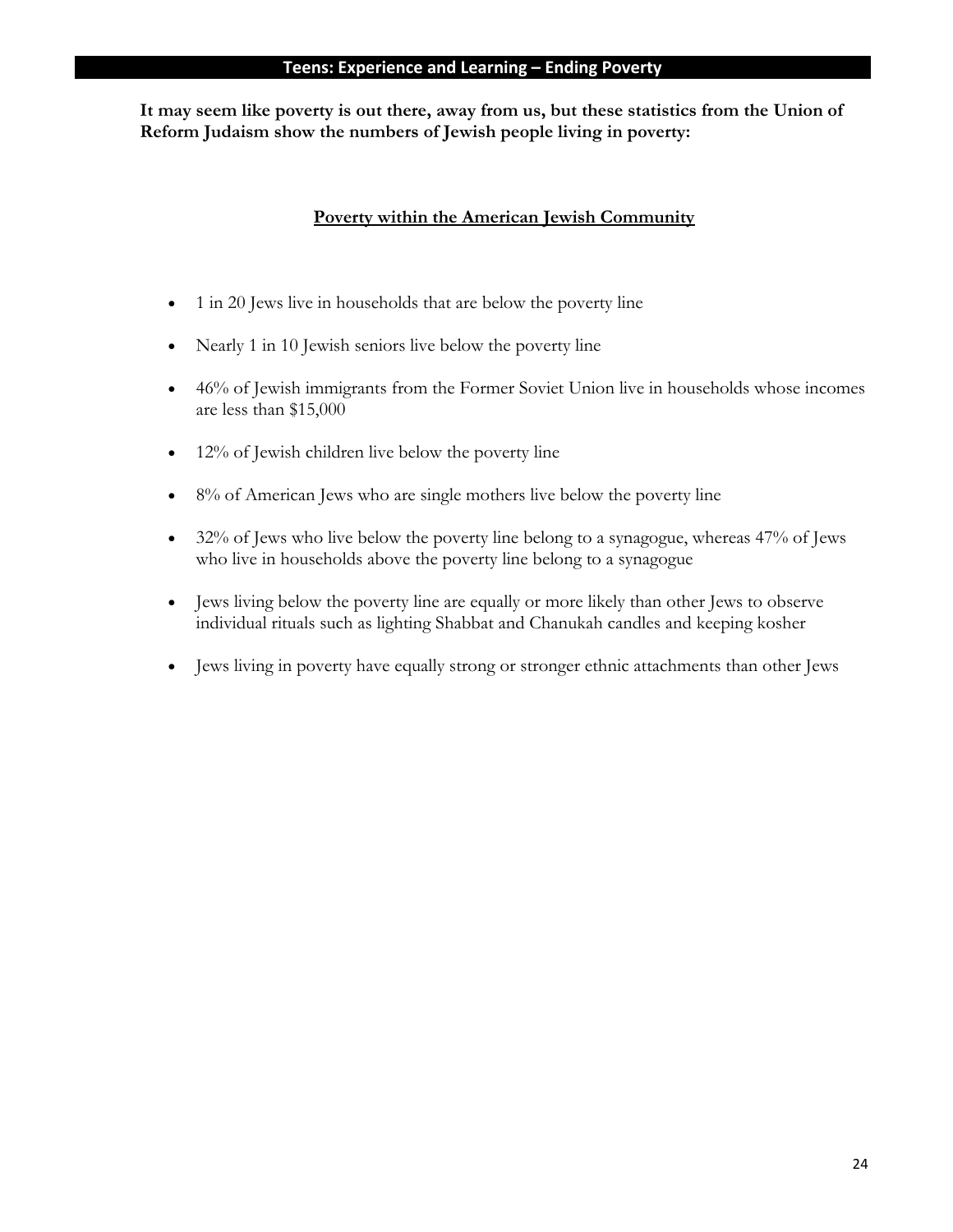**Mazon is a Jewish organization that helps to end hunger all over the world. Here is information from Mazon about hunger in the United States:** 

# **Domestic Hunger**



- Over 36.2 million Americans, including over 12 million children, suffer from hunger or live on the edge of hunger.
- 17.2 % of children in the U.S. live in hungry or food insecure households.
- 4.0 % of U.S. households experience hunger.
- 9.4% of American 65 years of age and older live in poverty.
- 12% of rural households in the United States face hunger every day, an estimated 2.3 million households.
- 10.9 % of American households are food insecure at least some time during the year. Meaning 1 in 10 American homes are at risk of hunger.
- Food stamp participants tend to leave the program frequently. Half of all individuals who enter the Food Stamp Program stay 8 months or less and 61% exit within 1 year.
- The average gross income of food stamp households is \$673 per month.
- According to the U.S. Department of Agriculture, the Food Stamp Program is the nation's single most important resource in the fight against hunger. Eligible individuals must earn a net income below 130% or less of the federal poverty line.
- To be eligible for free school lunches, children's families must earn at or below 130% of the federal poverty line.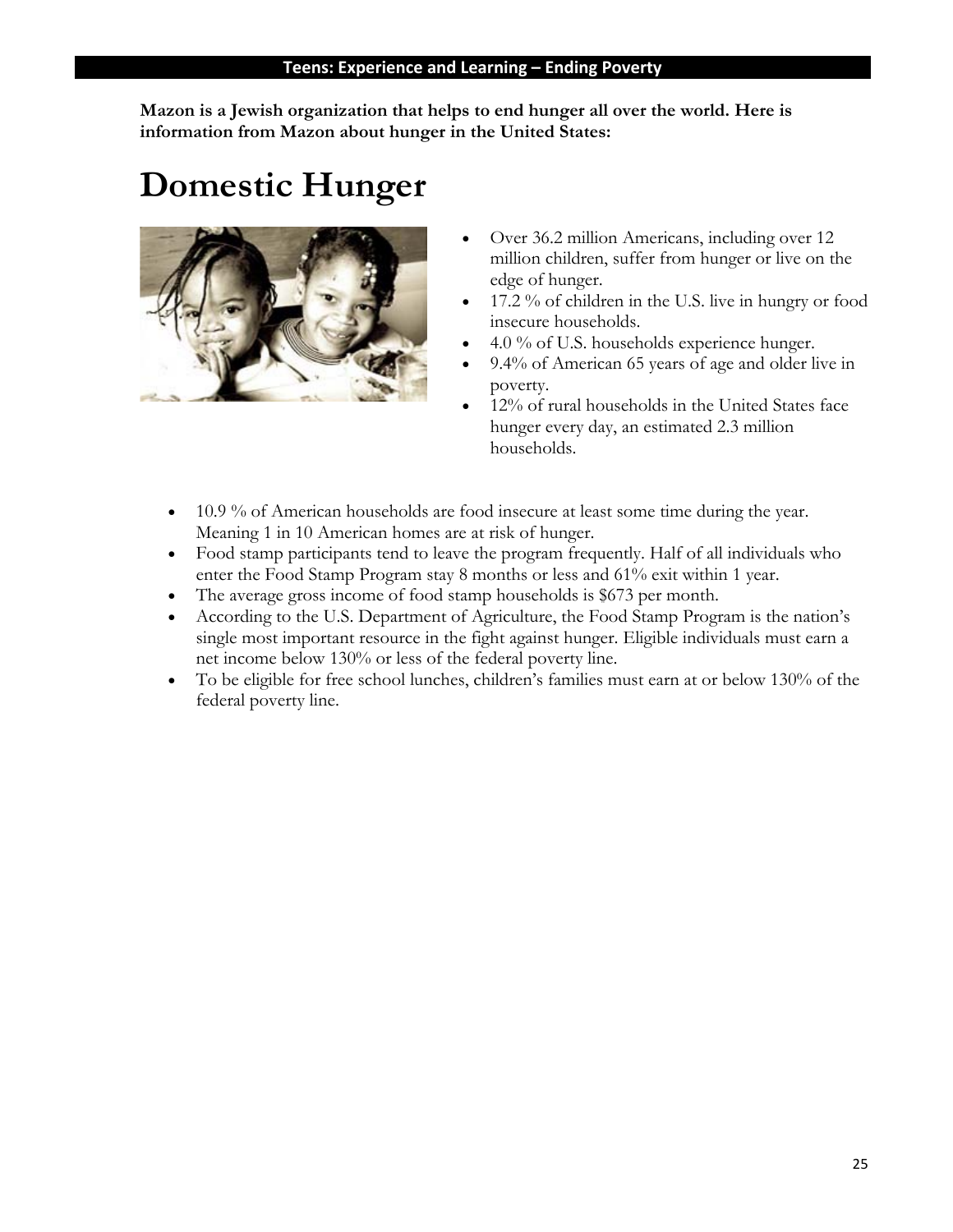From www.mazon.org, facts about hunger in Israel:

#### **Israel**



Hunger is on the rise in Israel. Throughout the country, increasing numbers of Israelis are relying on emergency food programs to meet their most basic nutritional needs.

- 22% of Israeli citizens approximately 1,100,000 people - are food insecure.
- Of those Israeli citizens who are food insecure, 60% are Jewish, 20% are Arab, and 20% are new immigrants.
- According to the National Insurance Institute, nearly 30% of Israeli children approximately 690,000 - live below the national poverty line.
- Over 20% of Israel's elderly live below the national poverty line.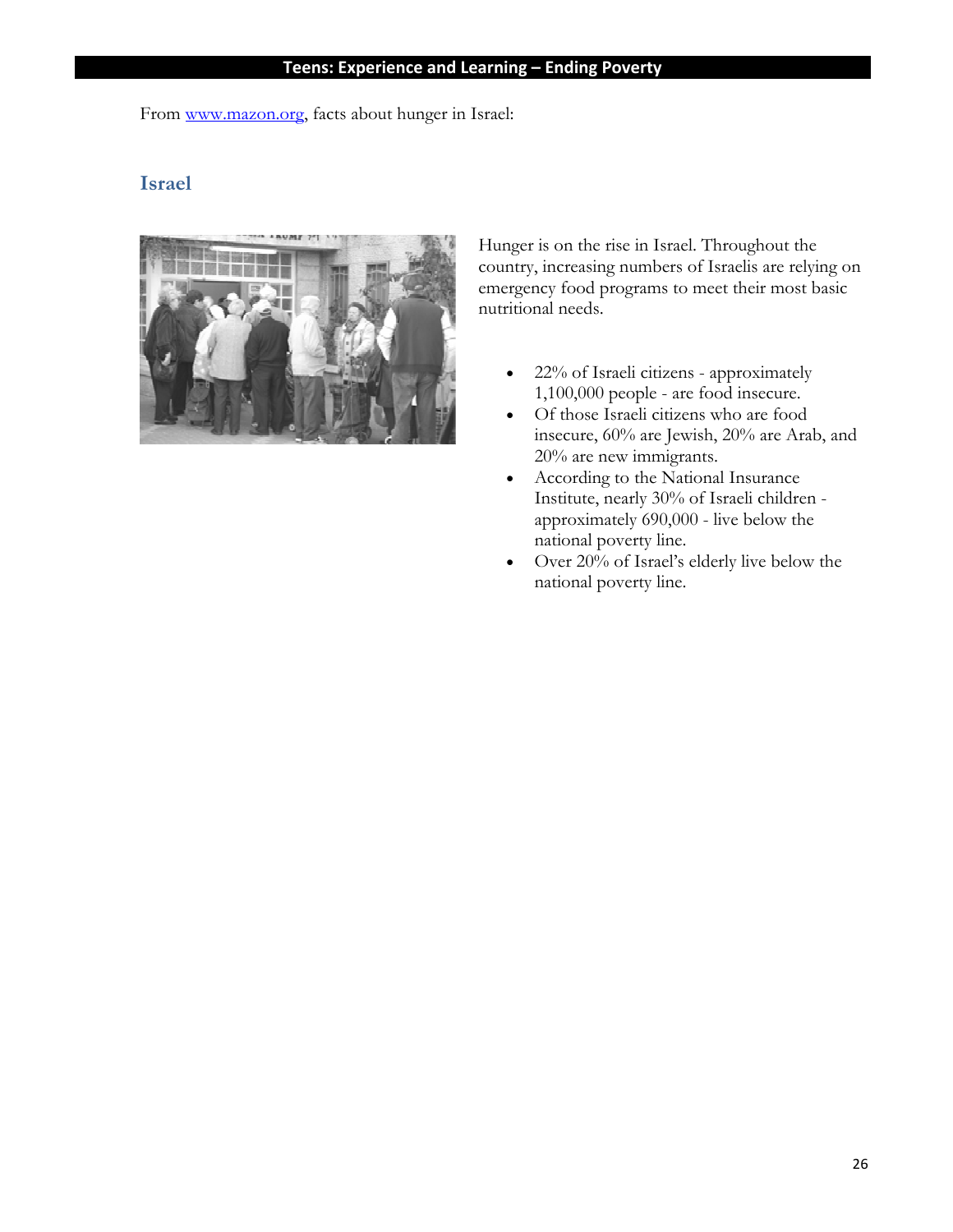Selected Wed Sites

www.mazon.org: a Jewish response to hunger around the world www.poverty.com: outlines the problems of poverty and what you can do www.oxfam.org: the website of thirteen organizations working across the world to end poverty

www.yadezra.net: an organization that works on poverty in Israel

www.care.org: a humanitarian organization fighting global poverty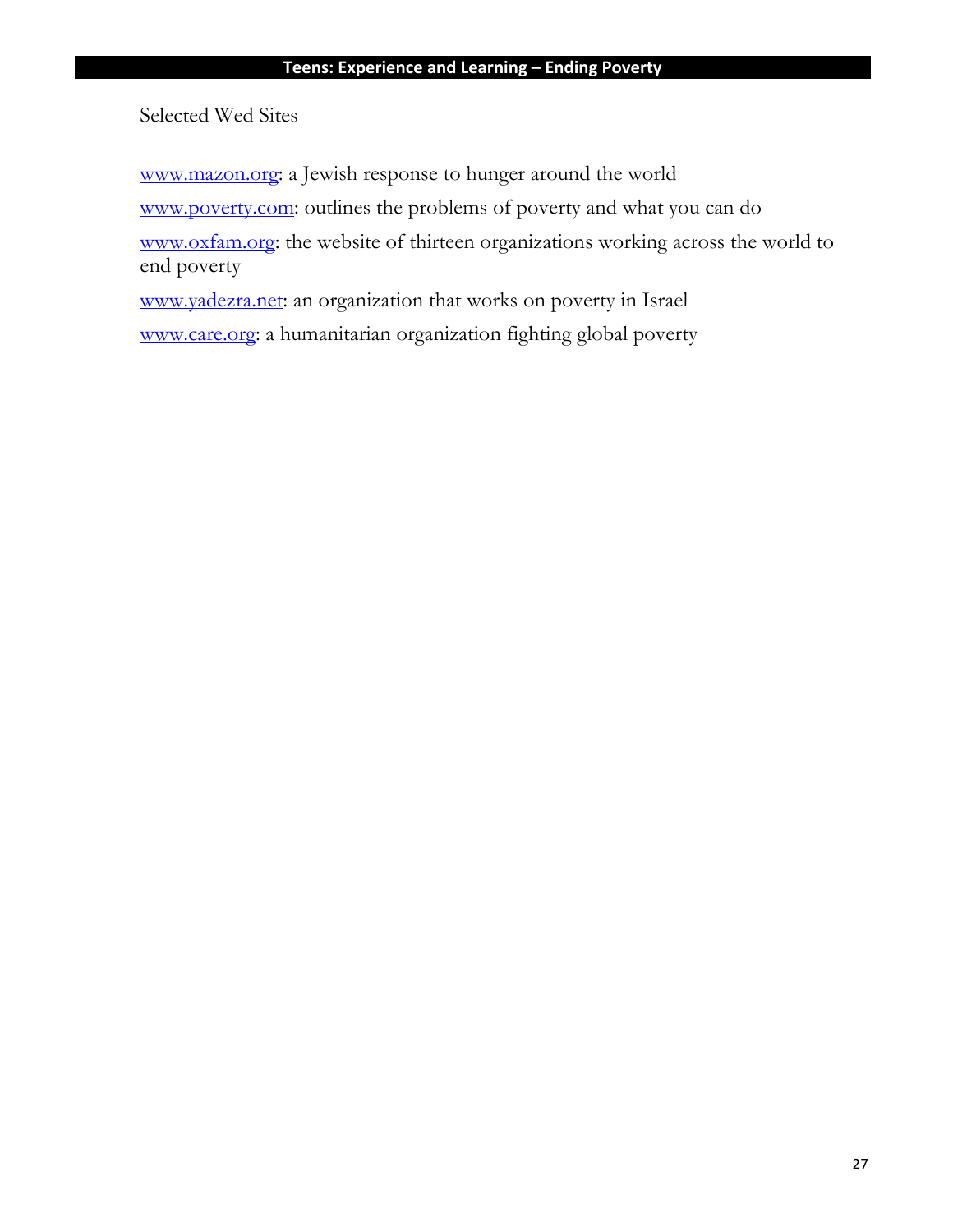#### **Teens: Experience and Learning – Food Ethics**

Food ethics combines many contemporary issues, including how food is raised, distributed and sold; how food production affects the environment; and how food production affects workers. For over 30 years, the Eco-*Kashrut* movement has examined the Jewish laws of keeping Kosher through an environmental lens.

#### **Eco-Kashrut: Environmental Standards for What and How We Eat By Rabbi Arthur O. Waskow**

*In recent decades, Rabbi Zalman Schachter-Shalomi and others have advocated a broadening of the concept of*  kashrut *to include restrictions on consumption based on ecological considerations. Here, one of the Jewish Renewal movement's most articulate spokespersons argues the case for eco-kashrut in the form of a commentary to the Torah portion Shemini (Leviticus 9:1-11:47).*

It reads, to modern eyes, like a cookbook. The Torah portion of *Shemini* begins by telling us to bring beef, mutton, and pancakes to the sacred altar at the transcendent moment of its dedication. It ends by making sure that on any ordinary day we do not eat whales, hawks, camels, or shrimp. For even in our ordinary lives, some foods are sacred.

And between these two celebrations of the sacredness of food, we witness the deaths of those who brought "strange fire" to the Holy One.

How did biblical Jews get in touch with God? By eating and choosing what to eat. Not by murmuring prayer; when Hannah did that (I Samuel 1:13), the priest Eli though she was drunk.

Why by eating? Because in the deepest origins of Jewish life, the most sacred relationship was the relationship with the earth. For shepherds, farmers, orchard-keepers, food was the nexus between *adamah*, the earth, and its closest relative, *adam*, the human. So ancient Jews got in touch with God by bringing food to the Temple. With our bodies we affirmed, "This food comes from a Unity of which we also are a part: from earth, rain, sun, seed, and our own work. It came from the Unity of Life; so we give back some of it to that great Unity."

In our most mundane moments, we affirmed through the rules of *kashrut* that what and how we ate was holy. And in our wildest poetic fantasies of the history of humankind, we thought that what went wrong was somehow wrongly eating--a mistake that brought upon us an earth that would bring forth only thorns and thistles for us to eat, as we toiled with the sweat pouring down our noses.

When the moment came for us to turn history around, we learned to rest. We learned Shabbat. Not from the thunderclap of Sinai, but from eating--from the manna--that sweet and flowing breast-milk of *El Shaddai*, the God of Breasts, All-Nourishing. From the manna, we learned that together with the earth, we rest. And rest was then extended from the seventh day to the seventh year, when the earth was entitled to rest and the human community that worked the earth was obligated to rest as well.

Today, most of us have shrugged away the bringing-near of sacred food, the sacred choice of foods we do not eat, the sacred pausing so that one-seventh of the time we do not grow our foods. We think that resting is a waste of time that could be used to make, invent, produce, do.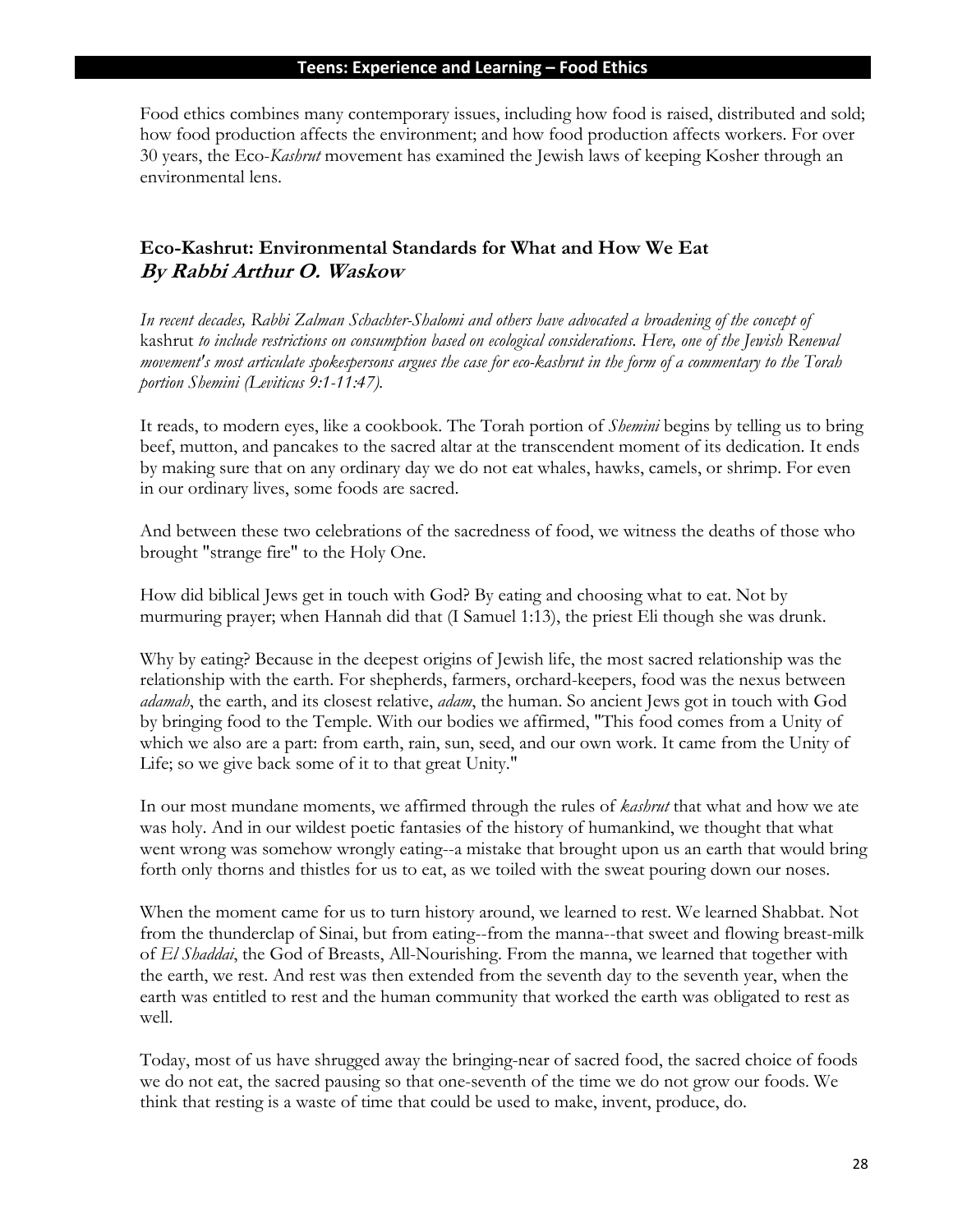Indeed, in the last few hundred years, the human race has invented the most brilliant act of work in all of its history. We have affected the planet--its very biology and chemistry--in ways no species ever has before. And we have invented the Holocaust, the H-bomb, global warming. Strange fires, all of them. Fires through which a few people can now kill billions, a few corporations can now kill thousands of species.

What can we learn by renewing the ancient text? For shepherds and farmers, food was what they ate from the earth. For us, it is also coal, oil, electric power, paper, plastics, that we take from the earth. For shepherds and farmers, *kashrut* was the way of guiding their eating toward holiness. For us, eco*kashrut* should do the same.

We should ask: Is it eco-kosher to eat vegetables and fruit that have been grown by drenching the soil with insecticides? Is it eco-kosher to drink Shabbat Kiddush wine from non-biodegradable plastic cups? Is it eco-kosher to use 100 percent unrecycled office paper and newsprint in our homes, our synagogues, our community newspapers? Might it be eco-kosher to insist on 10 percent recycled paper this year, 30 percent in two years, and 80 percent in five years?

Is it eco-kosher to destroy great forests, to ignore insulating our homes, synagogues, and nursing homes, to become addicted to automobiles so that we drunkenly pour carbon dioxide into the atmosphere, there to accelerate the heating of our globe? Strange fire indeed!

We can light a blaze to consume the earth. Or we can make a holy altar of our lives, to light up the spark of God in every human and in every species.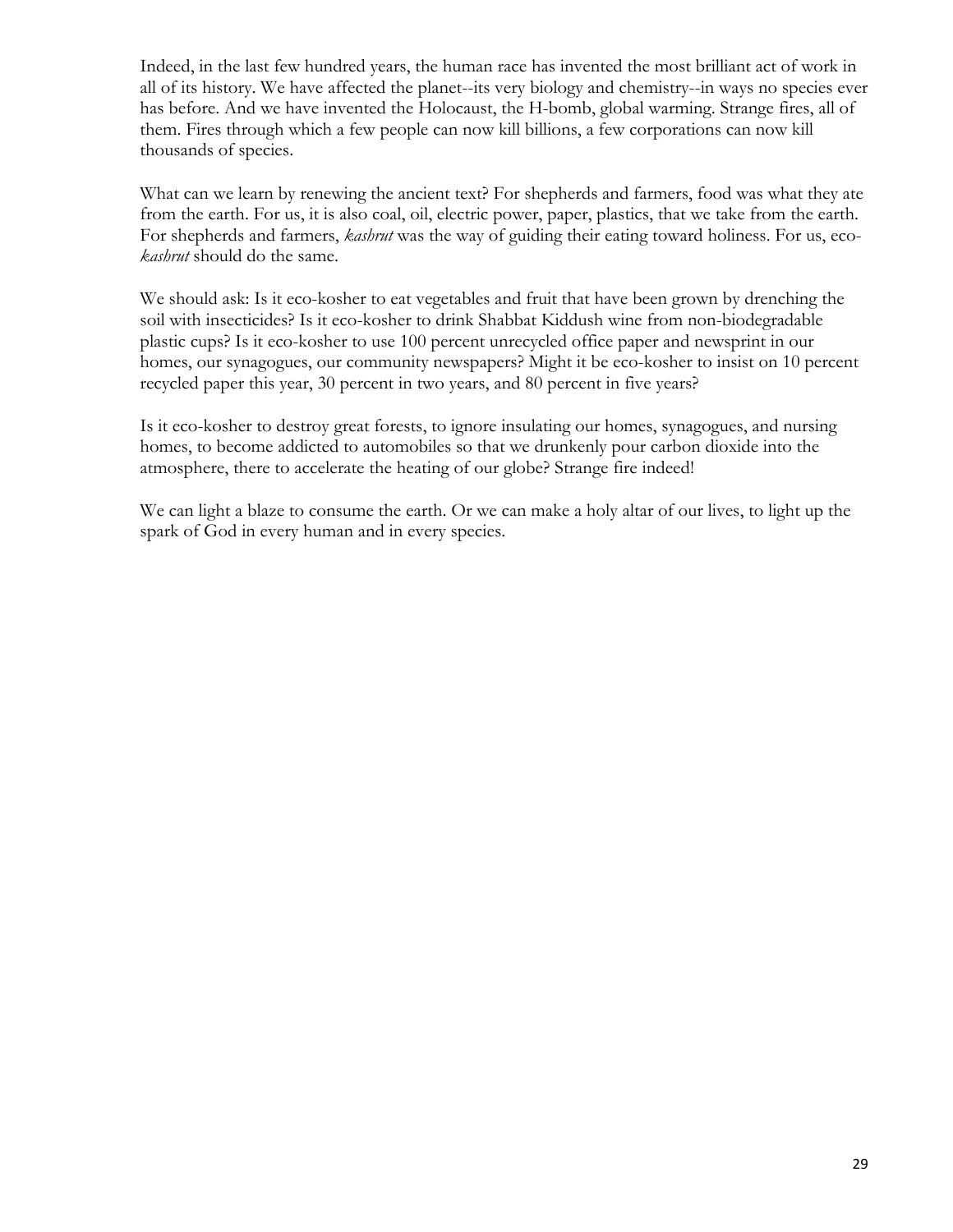This article, from www.sustainabletable.org, explains the connection between food production and climate change:

The Climate Crisis at the End of Your Fork

### --Anna Lappé for Sustainable Table

#### *Taking a Bite out of Climate Change*

On September 8, 2008 Dr. Rajendra Pachauri, chair of the United Nations Intergovernmental Panel on Climate Change, spoke to 400 people gathered for an event hosted by the animal welfare organization, Compassion in World Farming. Pachauri, an Indian economist (and vegetarian) who had just been reelected to a second term as chairman, made one of the most public and bold statements about the connection between our diet and global warming on the world stage: Choosing to eat less meat, Pachauri said, or cutting out meat entirely, is one of the most important personal choices we can make to address climate change.

"In terms of immediacy of action and the feasibility of bringing about reductions in a short period of time, it clearly is the most attractive opportunity," said Pachauri. "Give up meat for one day [a week] initially, and decrease it from there."

To many of us, Pachauri's specific prescription for addressing change might come as a surprise. When we think about the culprits behind the climate crisis, we tend to think about Big Oil or dirty coal-fired powered plants. We picture cars and industrial skylines, or imagine factories and smokestacks. It's time we start thinking about another sector of the economy that is increasingly exacerbating the climate crisis. The global food system—including deforestation to make way for crops for cattle and cars—is responsible for an estimated one-third of total greenhouse gas emissions. Livestock production alone contributes to 18 percent of the global warming effect more than the emissions from every single car, train, and plane on the planet. Though livestock production only contributes 9 percent of carbon dioxide emissions, the sector is responsible for 37 percent of methane and 65 percent of nitrous oxide, both potent greenhouse gases.

#### *Move over Hummer, say hello to the hamburger.*

#### *The Food and Climate Change Connection*

So how is food—supposedly life-*sustaining* stuff—one of the key factors in an environmental crisis that threatens the basis of life on earth? A big part of the answer is in the rapid and radical twentieth-century transformation of our food system from sustainably based, locally focused production, to a fossil-fuel addicted industrialized system. Agriculture has changed more in than the past two generations than it did in the previous 12,000 years. Unfortunately for us, almost every single aspect of our modern industrial system creates greenhouse gas emissions. And, as Dr. Pachauri says, another big reason is the rapid growth of livestock production. Indeed, to produce 2.2 pounds of beef burns enough energy to light a 100 watt bulb for twenty days Pachauri noted in his remarks earlier this month.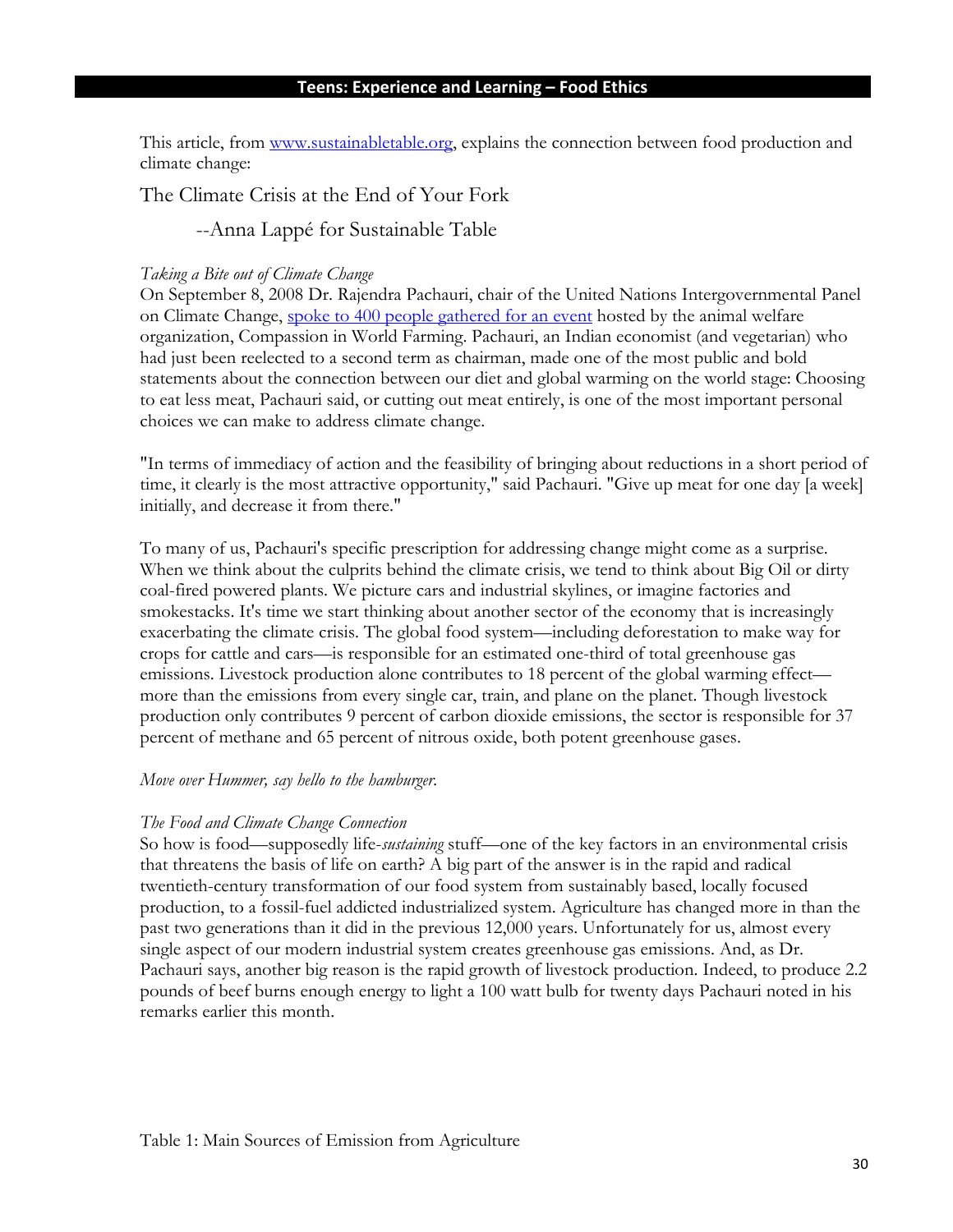| <b>Main Sources of Emissions</b>                                                             | Percent of the Total Global<br><b>Warming Effect of Emissions</b>               |
|----------------------------------------------------------------------------------------------|---------------------------------------------------------------------------------|
| On the Farm<br>Fertilizer production and distribution<br>Methane and nitrous oxide emissions | 1.5 to $2\%$<br>$12\%$                                                          |
| On the Land<br>Deforestation and other land use<br>changes                                   | 18%                                                                             |
| On the Road<br>Transportation emissions from seed<br>to plate                                | Specific food-system data unavailable                                           |
| <b>Additional Sources</b><br>Waste and manufacturing                                         | Specific food-system data unavailable                                           |
| Estimated Total <sup>6</sup>                                                                 | 33% of the total global warming effect can be<br>attributed to the food system. |

*On the Farm* 

#### **Fertilizers and On-Farm Fossil Fuel Use**

Industrial farms are fossil-fuel addicted places, from their reliance on fossil fuels for powering machinery to petroleum-based chemicals used to create artificial soil fertility, protect against pests, and stave off weeds. The use of fossil fuels on farms, as well as in the manufacture of fertilizers and agricultural chemicals, contributes to the emissions of the food sector.

With one-third of the world's cereal harvest and 90 percent of the world's soy harvest being raised for animal feed, the energy required to grow those crops is a major factor in these on-farm emissions. In the United States and Canada, half of all synthetic fertilizer is used for feed crops. In the UK, the total is nearly 70 percent.

A major reason that beef, in particular, has such a large environmental impact is because, of all livestock, cattle are among the worst converters of grain to meat. Whereas in nature cattle, which are ruminants, convert inedible-to-humans grasses into high-grade proteins, under industrial production grainfed cattle only provide about 1 pound of beef for every 10 to 16 pounds of feed they consume.

Because industrialized agriculture also relies on huge amounts of water for irrigation, these farms will be much more vulnerable as climate change increases extreme droughts. Globally, 70 percent of the world's available freshwater is being diverted to irrigation-intensive agriculture.

#### **The Livestock Liability**

The other reason that livestock production has such a big impact on climate change is because livestock are among the main sources of the world's methane emissions. (Rice cultivation is another.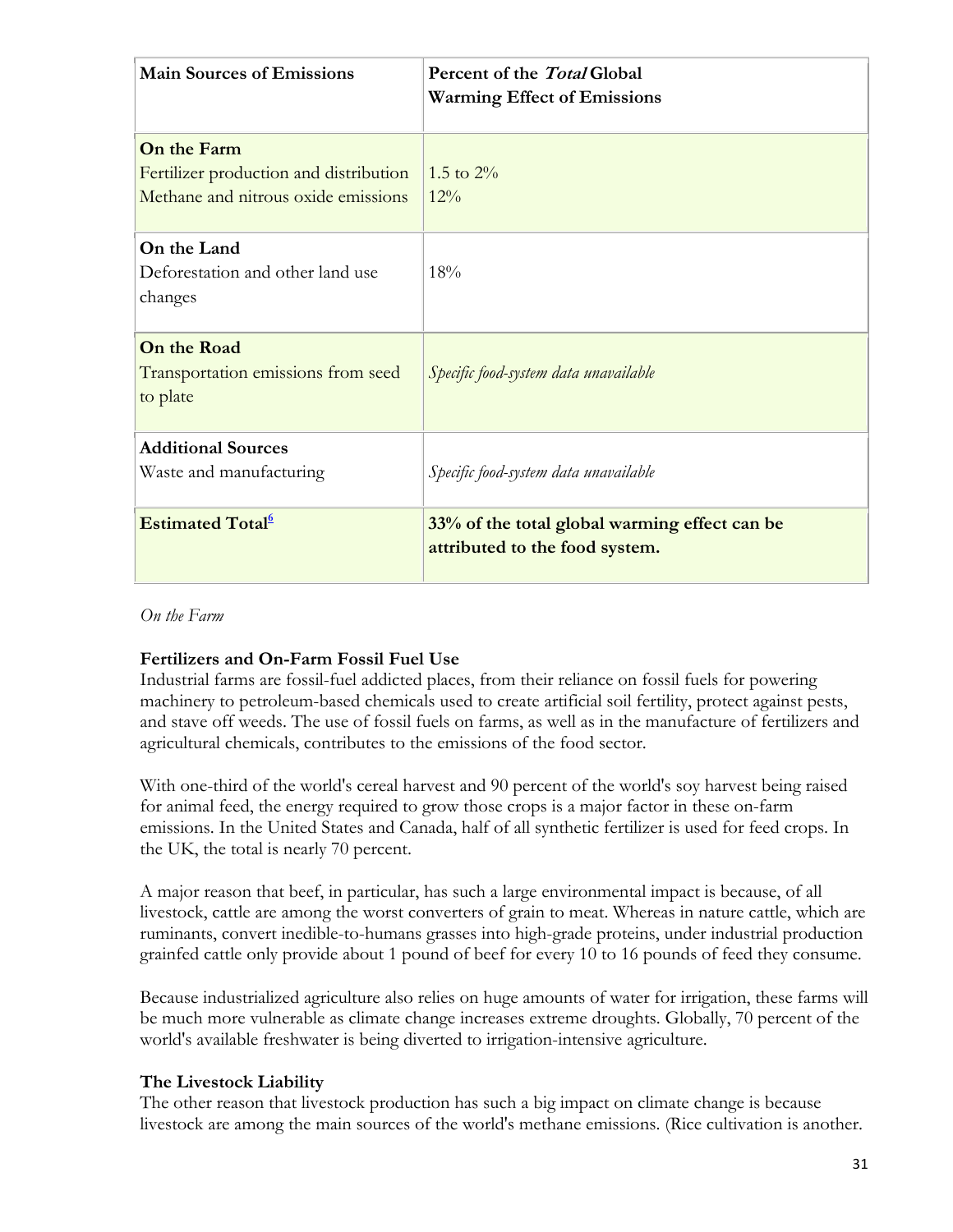According to the Stern Report, rice cultivation emits one-tenth of agricultural emissions.) Ruminant livestock, including cattle, buffalo, sheep, and goats, are the main agricultural sources of methane. They can't help it; it's in their nature. Ruminants digest through microbial, or "enteric" fermentation, which produces methane that is then released by the animals through belching and, to a lesser degree via their, er, tailpipes. While this process enables ruminants to digest fibrous grasses that we humans can't convert into digestible form, it also contributes to livestock's climate change toll. Enteric fermentation accounts for one-quarter of the total emissions from the livestock sector. (Land use changes, such as deforestation and desertification caused by over-pasturing livestock or growing feed crops, account for another 35.4%, while manure accounts for 30.5%).

There's another problem with industrial livestock: what happens with the waste. Now, in sustainable systems tapping into nature's wisdom, there is no such thing as waste: manure is part of a holistic cycle; it's fertilizer. But in confined animal feeding operations (CAFOs), this waste is not cycled through the farm, there's too much of it. Instead, waste is stored in manure "lagoons," as they're euphemistically called. Without sufficient oxygenation, waste ends up emitting methane and nitrous oxide. The United States scores at the top of the world for methane emissions from manure, and pigs are at top in terms of methane emissions, responsible for half of the globe's total.

The sheer number of animals being raised for meat on the planet is another reason livestock production accounts for nearly one-fifth of all the globe's greenhouse gas emissions. In 1965, 10 billion livestock animals were slaughtered each year; today that number is 55 billion.

#### *On the Land*

The bulk of the pressure on land around the globe, from precious wetlands in Indonesia to rainforests in Brazil, comes from the agricultural sector. These rainforests and wetlands play a vital role in climate stability because they sequester carbon, absorbing and storing carbon dioxide from the atmosphere in the soils and plants. With their destruction, carbon is released back into the atmosphere and the carbon cycle that keeps our climate in balance comes further unhinged. Because these lands play such a vital role as carbon sinks, it's no surprise that their destruction is partly responsible for the emissions from land use changes that add up to nearly 18 percent of the total global warming effect.

The biggest driver behind these "land use changes," as the climate change folks call them, is the expansion of pasture for cattle, feed crops for livestock, and oil palm for processed foods and biofuels. Most of these land use changes are concentrated in just a handful of countries. Brazil is the heart of rainforest destruction, mainly to meet demand for livestock grazing and feed. Malaysia and Indonesia are the world's main producers of oil palm production, where plantations are leading to rapid rainforest and wetland habitat destruction. Malaysia produced 43 percent and Indonesia 44 percent of the world's total palm oil last year. While data on the exact amount of land that has been converted into oil palm plantations is hard to come by, we know that demand for palm oil has soared in the last two decades, especially because of growing demand for edible vegetable oils from the world's top two importing countries, India and China, according to an assessment by the USDA's Foreign Agricultural Service.

The erosion and deterioration of soils on industrial farms also releases greenhouse gases into the atmosphere. By destroying the natural soil fertility, and disturbing the soil through tillage, industrial farming also adds to the deterioration of soil and its carbon emissions.

#### *On the Road: The Food Miles Question*

And what about the distance food travels to get to our plates? Despite all the attention to food miles, emissions from food transport are not the biggest culprit behind the sector's impact on climate change.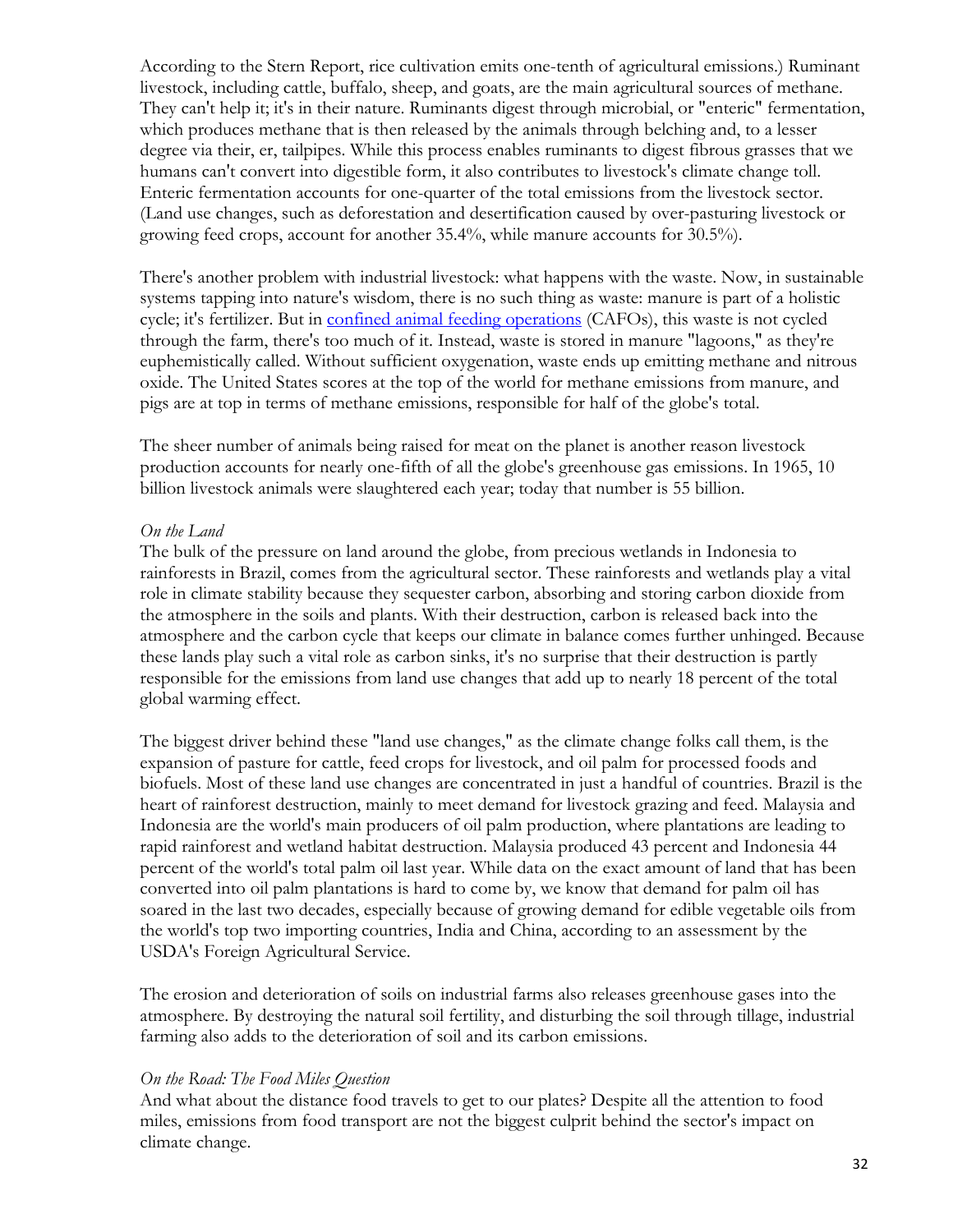While total emissions from transportation contribute to 13.1 percent of the global warming effect, this includes emissions from toting around all kinds of things—from people to pork chops. Transport emissions specifically from food are just a sliver of these emissions.

So why do food miles matter? Even though transportation isn't the main source of our morsels' emissions, reducing our food miles does make a dent in our dinner's emissions toll. Consider the fossil fuels wasted carting fresh tomatoes to New Jersey, a state with ample farmland that exports tons of tomatoes every year. Researchers at Rutgers University estimated that meeting the New Jersey demand for just one year's supply of out-of-state tomatoes for the state used up enough fossil fuel to drive an 18-wheeler around the world 249 times.

Food miles matter because so much of our food transport is unnecessary. Local food is also a better choice because it is fresher and therefore healthier for our bodies. Buying local also supports our local economies. Purchasing local foods means supporting small-scale businesses and protecting green space in our communities.

Of course, direct trade with small-scale farmers in far away places can be a critical way to support economic development half-way around the world. But most of the global food trade isn't benefiting small-scale farmers, it's benefiting the biggest grain traders, at the cost of the climate. And most of this global food trade is completely unnecessary, or redundant. Consider, for example, the fish caught off the coast of Maine, flash frozen, shipped to China for processing into filets, and shipped back to our mega-markets in the United States. Or, consider the business of beef. In 2007, the United States exported one 1.431 billion pounds of beef and veal (5.4 percent of our total beef production) and imported 3.052 billion pounds of the same, measured by commercial carcass weight. This cross-continent transport of food makes economic sense only because the *true* costs of such transport, including the big bill for its contribution to climate change, are not counted on the balance sheets of food corporations.

The main reason for sticking with the locavores is that the local food being celebrated is often a pseudonym for sustainably raised foods—and those foods will be the ones produced without the fertilizers, grown without destroying precious wetlands or rainforests, and with animals raised on pasture, not in confinement.

#### *Other Sources of Emissions*

Because the food system is connected to so many aspects of our lives, it's hard to get an exact accounting of total emissions. Here are some other places where the food system's emissions crop up.

- **Waste:** Another 4 percent of global greenhouse gas emissions comes from waste, including food waste. Where does all our uneaten food end up and the tons of food ready for harvest that never even makes it to our plates? Landfills. And landfills are a key source of methane as food and other refuse decay.
- **Manufacturing:** A further **10 percent** of global emissions stems from manufacturing and construction, which includes construction for the food industry.

#### *How Can Farming Help Address the Climate Crisis?*

In nature, plants transform the sun's energy into food that provides a foundation for life. We humans are fueled by this transformation either directly (we eat the food) or indirectly (we eat the animals that have fed on this energy). It's a clever cycle: it's inherently abundant. But the industrialization of agriculture, picking up pace in the past generation, has flipped the natural abundance of farming on its head. Instead of producing energy, industrial agriculture consumes it, through the addiction to fossil fuel-powered machinery and petroleum-based agrochemicals.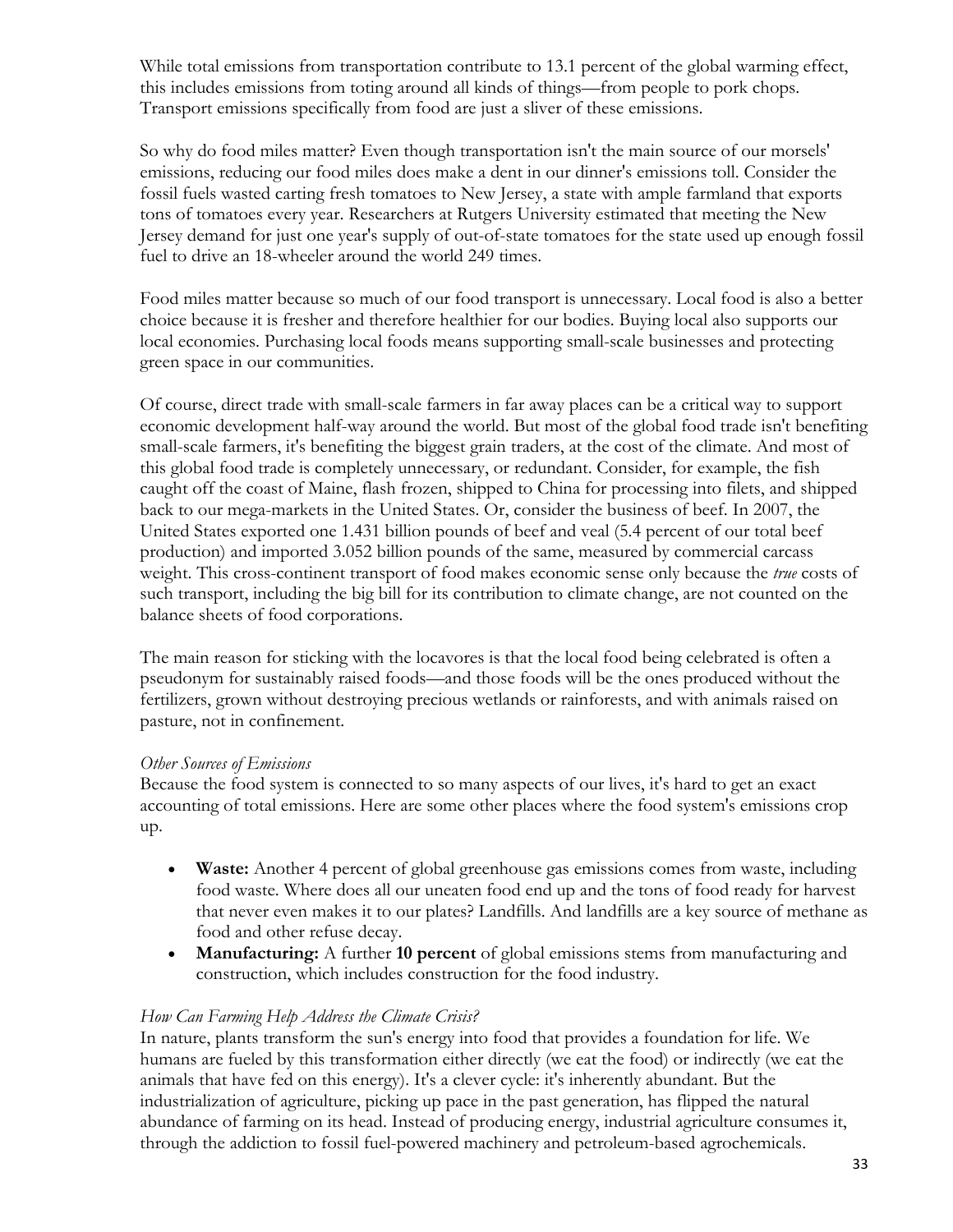Industrial farms are often considered highly efficient, but only because these wasted inputs and devastating outputs—including the impact on climate change—are not accounted for. (See Table 3: The Core Differences between Climate-Crisis Agriculture and Climate-Friendly Farming).

Unlike industrial farms, small-scale organic and sustainable farms rely on people power, not heavy machinery, and depend on nature, not manmade chemicals for soil fertility and to handle pests. As a result, small-scale sustainable farms have been found to emit between one-half and two-thirds less carbon dioxide for every acre of production.

New research is documenting that organic farms can emit as much as half the carbon dioxide as chemical farms. Organic farms also use much less fossil fuel energy than their conventional counterparts, in many cases as much as one-third less, and studies are also showing that organic farming can sequester carbon, providing a potentially powerful tool to help us address climate change. In fact, 10,000 medium-sized organic farms can store as much carbon in the soil as we would save if we took one million cars off the road.

Yes, the very source of energy—the food consumers eat—has become one of the planet's worst contributors to climate instability, but it need not be. There is another way.

What You Can Do

**Eat and Drink with the Environment in Mind**

Many of the resources at Sustainable Table can help you make climate-friendly food choices every day. Here are some of the principles of low-carbon dining, with links to more information.

- o **Eat less meat and dairy:** Go cold turkey, or just trim your consumption. Try cutting out meat just one day of the week.
- o **Choose organic and sustainably raised foods:** Find local food near your home.
- o **Eat local:** Lower your food mile odometer, and always try to look for local sustainable food.
- o **Eat whole foods:** Cut back on processed foods. Check out your "carbon foodprint" at Bon Appetit's Low-Carbon Diet Calculator.
- o **Take back the tap:** Kick the bottled water habit. Visit Food & Water Watch for more information about the environmental impact of bottled water, the benefits of tap water, and how you can add your voice to those of people across the country demanding better regulation of our precious public resource—water.

**Get Involved on a Broader Scale**

Go beyond your plate to get involved with exciting campaigns that are making the food and climate connection. Here are three recommendations.

- o **Rainforest Action Network's Agribusiness Campaign** Join Rainforest Action Network's agribusiness campaign and learn what you can do to help stop the deforestation of the world's precious rainforests.
- o **Center for Food Safety's Cool Foods Campaign** Check out the Center's newest campaign, helping eaters and businesses around the country learn about the simple choices they can make to support a climate-friendly food system.
- o **La Via Campesina's Small Farmers Cooling the Planet**

Join with this international network of farmer associations across the planet to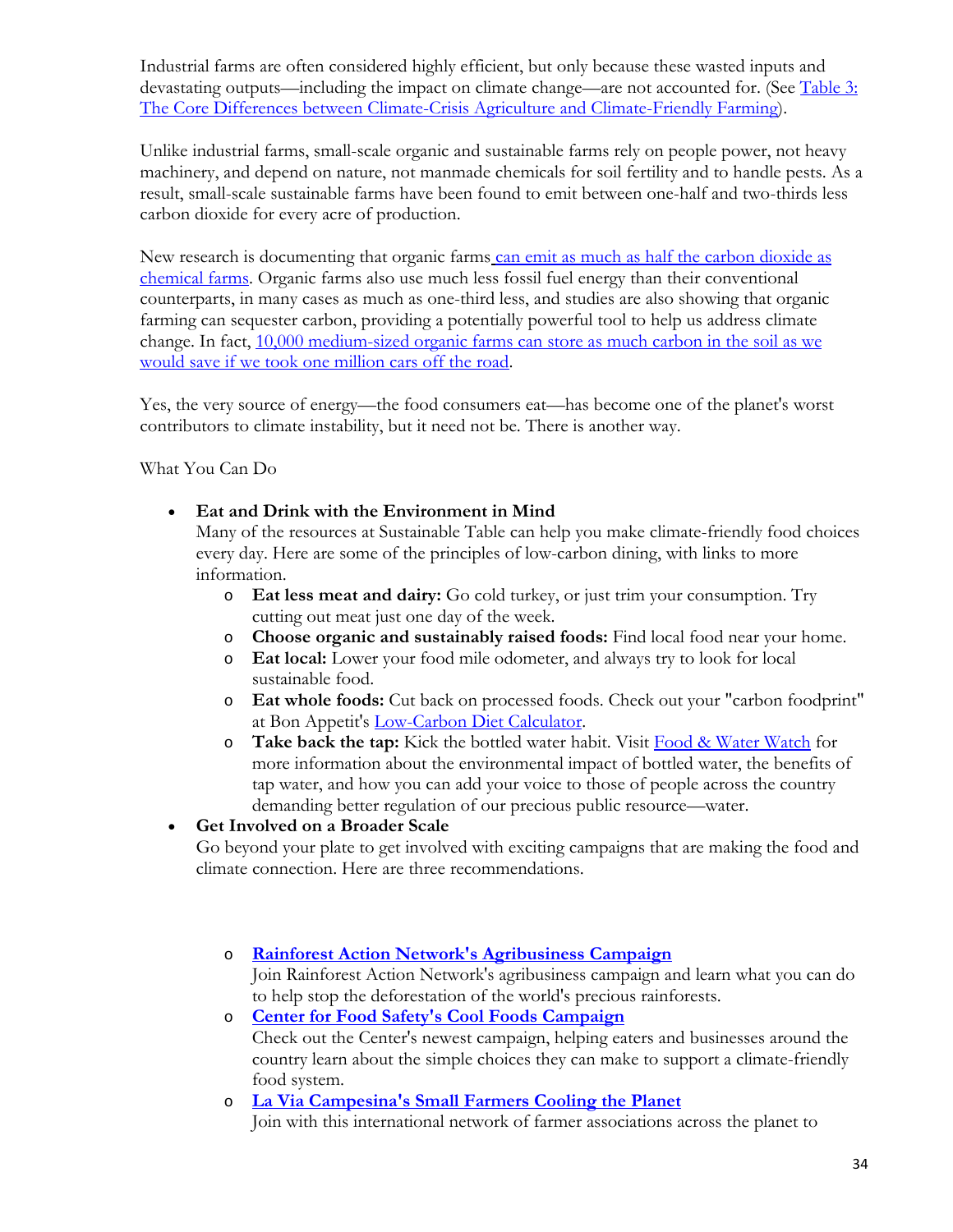promote small-scale farming as a key strategy for mitigating and adapting to climate change.

*Created September 2008; Adapted from a forthcoming book on food and climate change by Anna Lappé.* 

*To find out more, visit: Take a Bite out of Climate Change*

Table 2: An Overview of Food System Sources of Greenhouse Gases

| Gas                      | What's Food Got to Do With It?                                                                                                                                                                                                                                                                                                                                                                                                            | <b>Global Warming</b>                                                                          |
|--------------------------|-------------------------------------------------------------------------------------------------------------------------------------------------------------------------------------------------------------------------------------------------------------------------------------------------------------------------------------------------------------------------------------------------------------------------------------------|------------------------------------------------------------------------------------------------|
|                          | a summary of causes                                                                                                                                                                                                                                                                                                                                                                                                                       | Potential<br>relative to carbon dioxide                                                        |
| Carbon<br><b>Dioxide</b> | Carbon dioxide is emitted by burning fossil<br>fuels to power farm machinery, produce<br>agricultural chemicals, and transport food.<br>In addition, carbon dioxide is released<br>when forests and wetlands are cleared for<br>crop production, particularly for animal<br>feed, pasture, or oil palm production.<br>Finally, trapped carbon in soils is also<br>released through soil erosion and<br>deterioration on industrial farms. |                                                                                                |
| Methane                  | Agricultural methane is released primarily<br>by ruminants, such as cattle, and during rice<br>production.                                                                                                                                                                                                                                                                                                                                | 23 times the greenhouse effect of carbon<br>dioxide over 100 years. 62 times over 20<br>years. |
| <b>Nitrous</b><br>Oxide  | Nitrous oxide is released mainly from the<br>use of man-made fertilizer, especially the<br>overuse of nitrogen on crops grown for<br>animal feed.                                                                                                                                                                                                                                                                                         | 296 times the greenhouse effect of carbon<br>dioxide over 100 years. 275 over 20 years.        |

Table 3: The Core Differences Between Climate-Crisis Agriculture and Climate-Friendly Farming

| <b>Climate-Crisis Agriculture</b> | <b>Climate-Friendly Farming</b> |
|-----------------------------------|---------------------------------|
| Input-Intensive                   | Knowledge-Intensive             |
| Ignores Place                     | <b>Values Place</b>             |
| Emits Carbon                      | <b>Stores Carbon</b>            |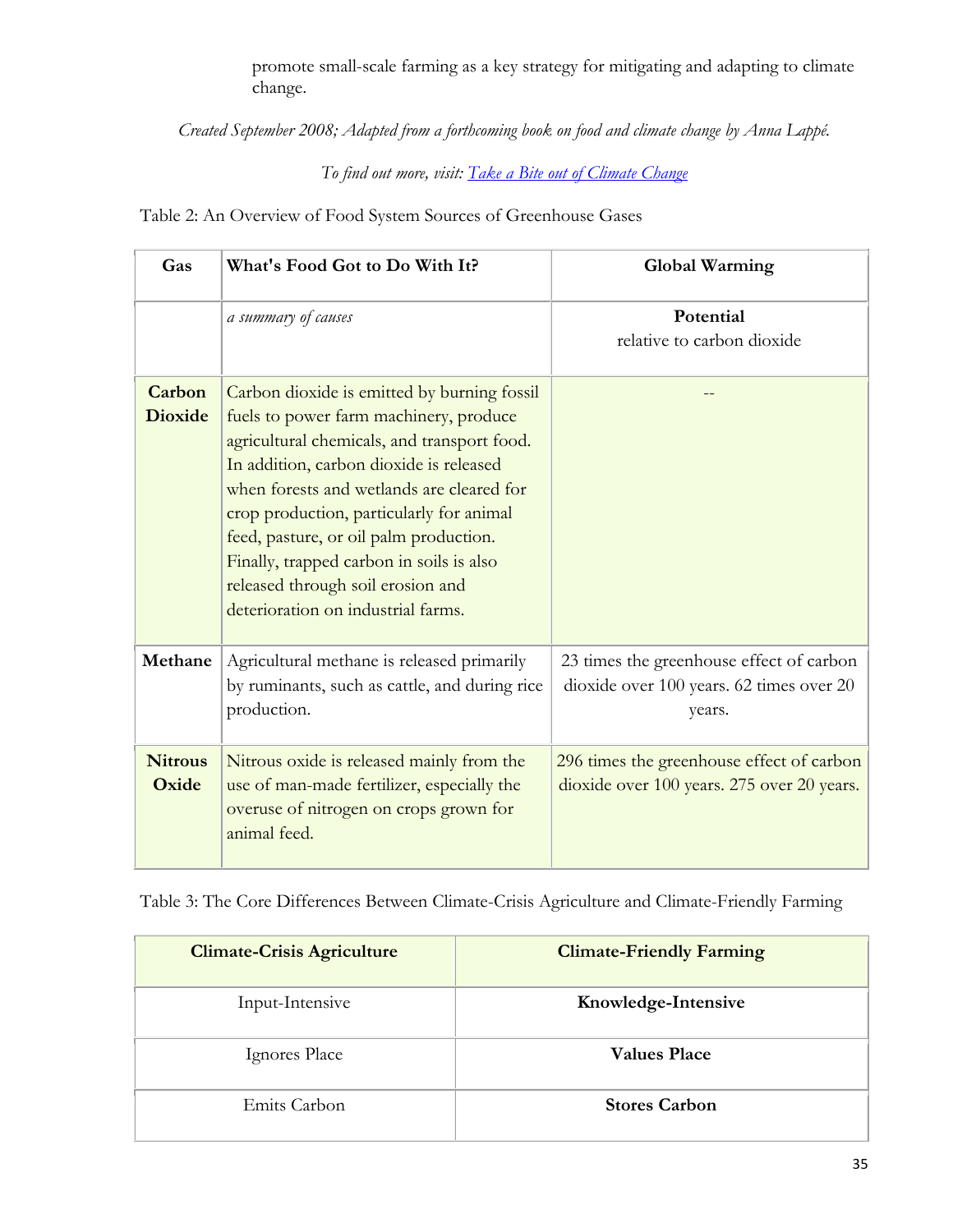| Dependent on Chemicals  | Depends on Nature for Fertility and Pest<br>Management |
|-------------------------|--------------------------------------------------------|
| Disrupts Natural Cycles | <b>Protects Nature's Cycles</b>                        |
| Squanders Energy        | <b>Produces Energy</b>                                 |
| Fossil-Fuel Powered     | People and Animal Powered                              |
| Wastes Water            | <b>Retains and Conserves Water</b>                     |

References

- Eldredge, N. (2002). *Life on Earth: An Encyclopedia of Biodiversity, Ecology, and Evolution*. Santa Barbara, Calif., ABC-CLIO.
- IPCC (2007). *Climate Change 2007: Fourth Assessment Report of the Intergovernmental Panel on Climate Change*. New York, Cambridge University Press.
- Lappé, F. M. (1991). *Diet for a Small Planet*. New York, Ballantine Books.
- McMichael, J., J. Powles, et al. (2007). "Food, Livestock Production, Energy, Climate Change, and Health." *The Lancet* 370: 1253-1263.
- Roberts, P. (2008). *The End of Food*. Boston, Houghton Mifflin Company.
- Steinfeld, H., P. Gerber, et al. (2006). *Livestock's Long Shadow: Environmental Issues and Options*. Rome, Food and Agriculture Organization of the United Nations.
- Stern, N. H. and Great Britain. Treasury. (2007). *The Economics of Climate Change: The Stern Review*. Cambridge, UK ; New York, Cambridge University Press.
- Weis, A. (2007). *The Global Food Economy: The Battle for the Future of Farming*. London, Zed Books.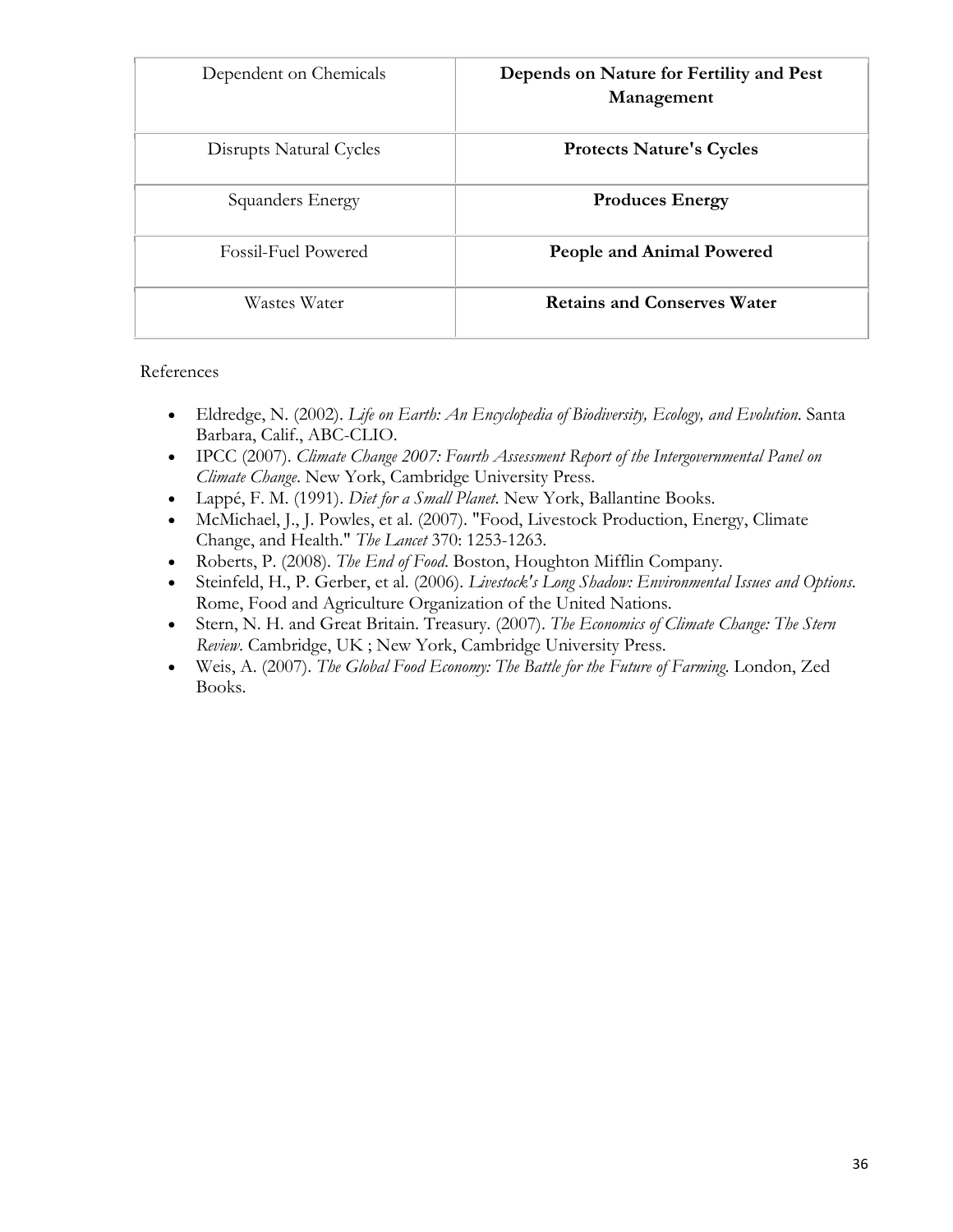Selected Wed Sites

www.hazon.org: a non-profit organization committed to creating a healthier, more sustainable Jewish community

www.organic.org: education about organic food

www.sustainabletable.org: lots of information about sustainable agriculture and eating www.coejl.org: web site for the Coalition on the Environment and Jewish Life www.nrdc.org: The Natural Resources Defense Council; provides info about how to shop and eat for local food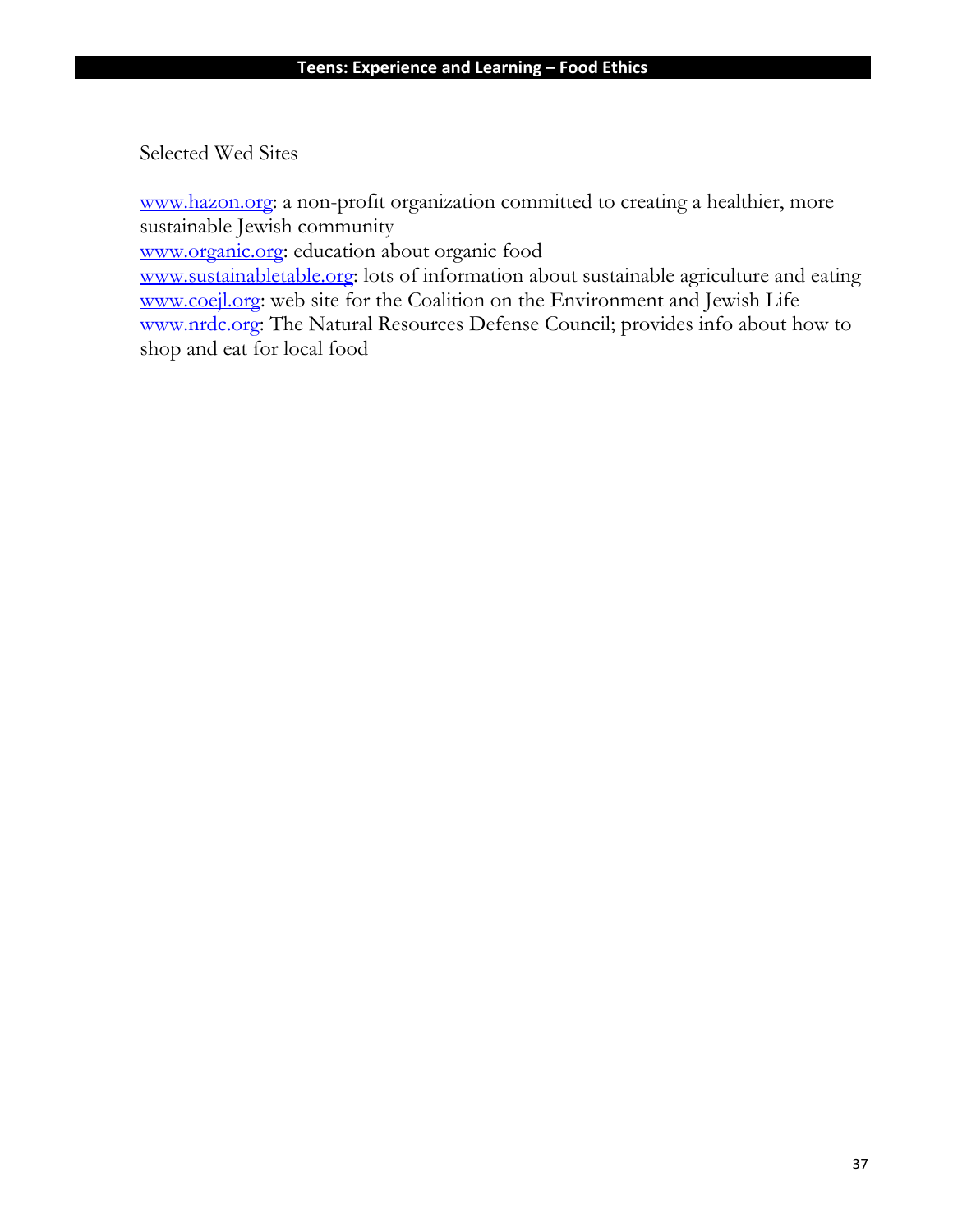#### **Teens: Experience and Learning – Fair Working Conditions**

*There is a rich history of Jewish communities being involved in the Labor movement, supporting workers rights. Today, there are many communities who are struggling to achieve fair working conditions for their people. What is our responsibility as Jews to make sure that all people have safe, fair working conditions?* 

Below are excerpts from "Labor Rights in the Jewish Tradition" by Michael S. Perry:

The Jewish community in the United States has been supportive of worker and trade union rights for many years, even as it evolved from a predominantly working-class community in the first part of the 20th century to a predominantly professional and entrepreneurial-class community today. This support stems in part from a collective memory of an earlier period of mass Jewish immigration to the United States, when an overwhelmingly immigrant community toiled in difficult and often desperate conditions in the garment industry and other trades. This support is also consistent with Jewish religious law ("*Halacha*"). Both in spirit and in practice, religious commandments relating to the hiring of workers are imbued with respect for labor rights, and some Jewish religious laws anticipate current secular labor law by thousands of years.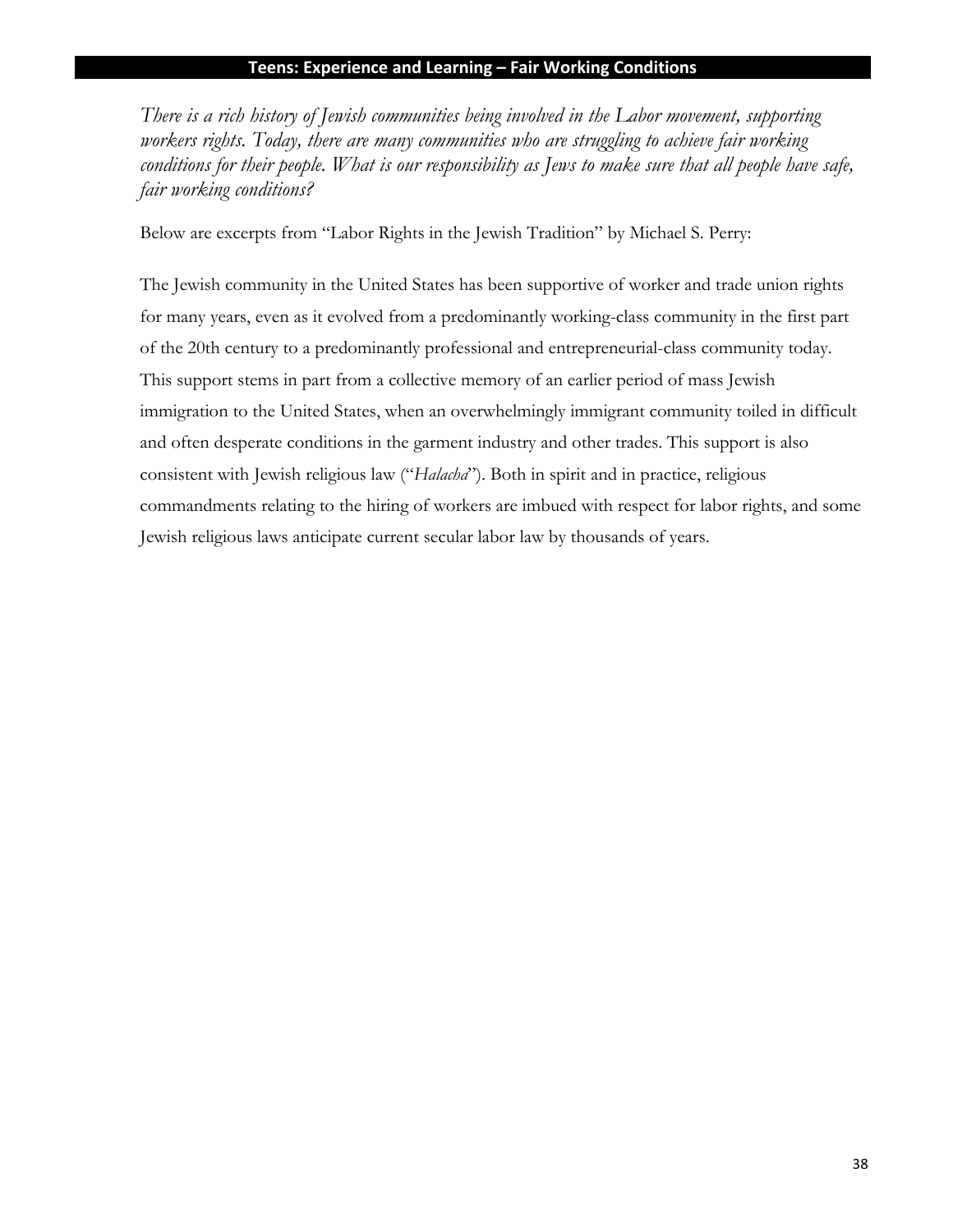#### Judaism and the Dignity of Labor

Respect for the dignity of labor has been an important theme in Jewish religious writings for centuries. This attitude stems from Biblical commandments relating to work and to the relationship, as seen by rabbinic authorities, between God and humanity. A number of important passages in the Bible stress the value of work. In Exodus, the commandment to observe a day of rest is preceded by the phrase "Six days thou shalt do thy work," [1] which is interpreted to mean that "… just as Israel [*i.e.*, the Jewish people] was given the positive commandment of Sabbath, so were they given the commandment of working." [2] In Psalm 128, this is stated succinctly: "when you shall eat the labor of your hands, you will be happy and it shall be well with you," and "the *Talmud* [the compilation of Jewish Oral Law] comments 'You shall be happy in this world and it shall be well with you in the next world,' which indicates that labor is an ethical commandment even apart from its practical value." [3] Indeed, Talmudic sages interpreted this passage to mean that "he who enjoys the fruits of his own labors is greater than the man who fears G-d." [4] The Talmudic ideal of work stood in sharp contrast to other views prevailing in the ancient world at the time that Jewish oral religious law was codified. Both the ancient Greeks and ancient Romans looked down on labor, and freedom from work was considered a right of rank and privilege. According to Aristotle, "Labor stupefies both mind and body and deprives man of his natural dignity …. The title of citizen belongs only to those who need not work to live." [5] In reaction, Jewish scholars of the day countered: "Love labor and hate mastery and seek not acquaintance with the ruling power." [6] A legacy of support for worker rights also stems in part from the broad social justice imperative in the Bible and other Jewish religious sources. In these sources, God is viewed as the ultimate owner of all the earth's resources, and humankind, its temporary owners, is commanded to act ethically in the distribution of those resources.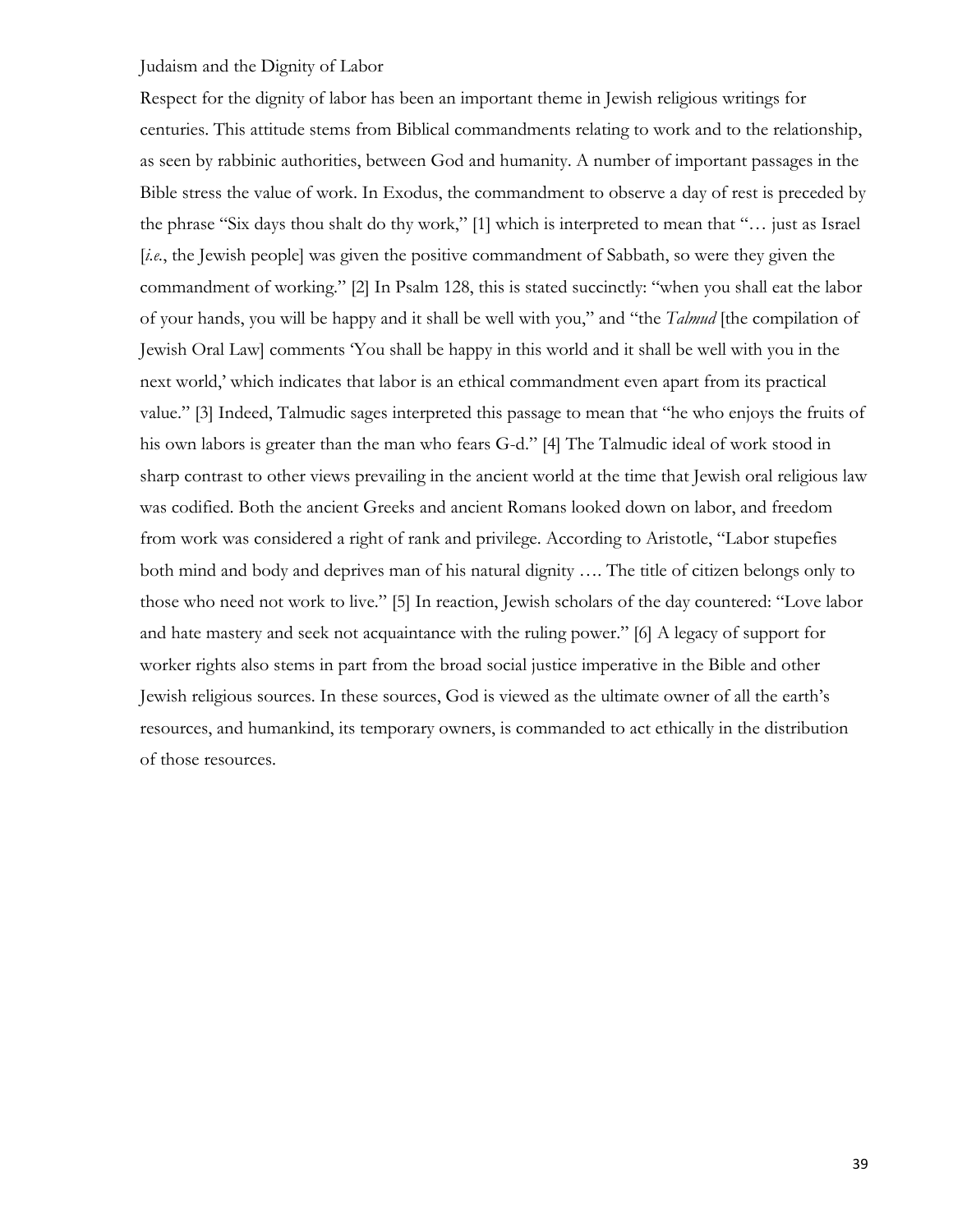Selected Web Sites

http://www.truah.org/issuescampaigns/worker-justice.html: Formerly Rabbis for Human Rights – North America, T'ruah runs campaigns for rabbis to work for worker justice.

**www.workersrights.org:** an independent labor rights monitoring organization **www.humanrightsfirst.org/workers\_rights/index.asp:** a nonprofit organization helping people at risk

**www.fairlabor.org:** nonprofit dedicated to ending sweatshop labor **www.fairtradefederation.org:** FTF is an association of businesses committed to providing *fair* wages and good employment opportunities to economically disadvantaged artisans and farmers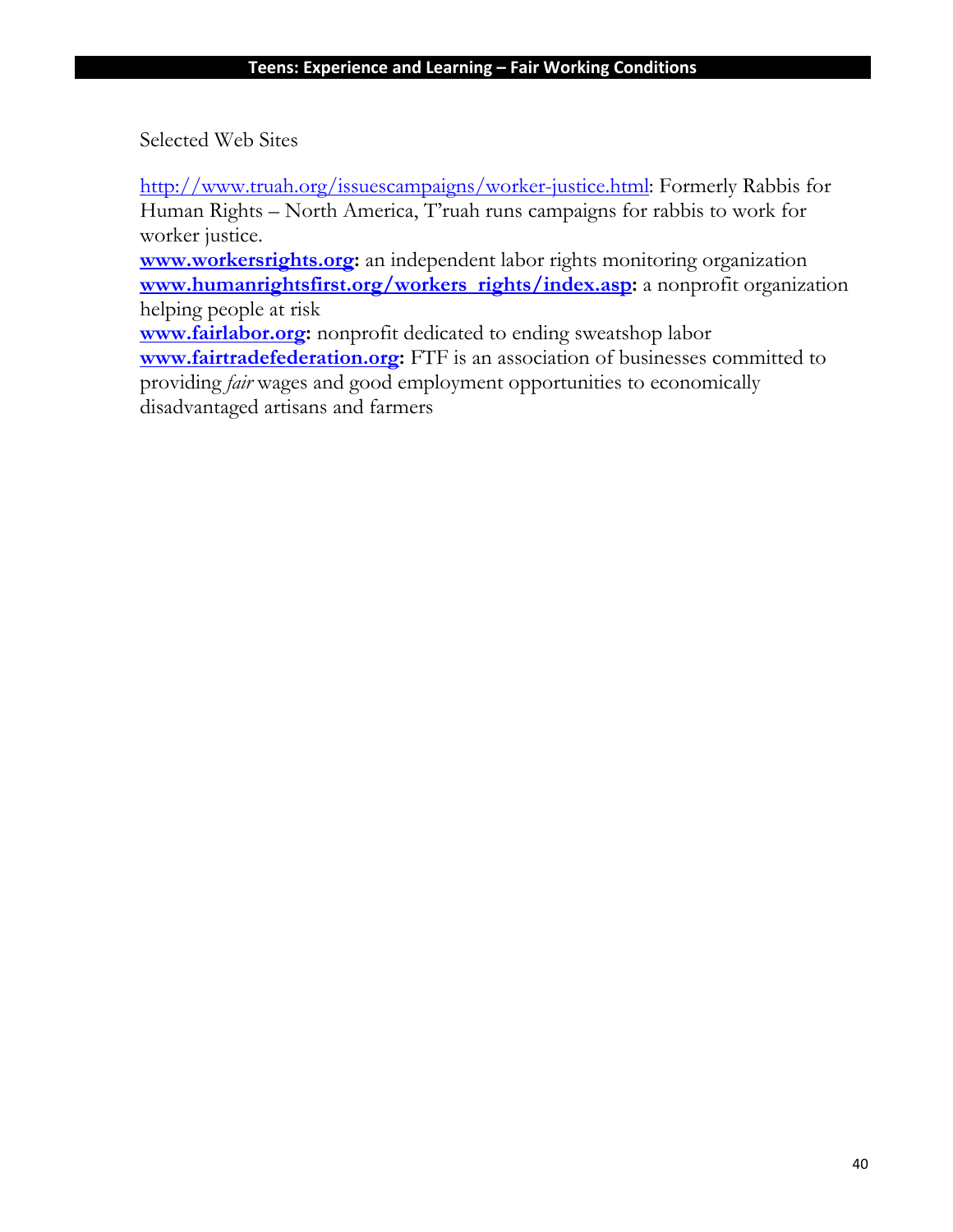#### **Teens: Experience and Learning – Rights for Same‐Sex Couples**

Until recently, in most of the United States today, same-sex couples are denied the right to marry federally and in the majority of states. Major liberal American Jewish organizations praised the US Supreme Court for striking down the Defense of Marriage Act as unconstitutional and for demanding that federal benefits be extended to gay couples in states where their marriages are recognized. The top court also overturned California's Proposition 8 – which took away the previously granted right of gays to marry in the state by popular referendum in 2008. As of August 2013, Same-sex marriage is legal in thirteen U.S states and the District of Columbia.

The right to marry can also include important other civil rights. In the Reconstructionist movement of Judaism (and in the Reform and Renewal movements), gay, lesbian, bisexual and transgender people are considered to be completely equal to heterosexual people and deserving of the same rights. Reconstructionist rabbis marry GLBT people, even when they are not able to get a legal marriage through the state.

#### **Same-Sex Marriage**

# **The liberal Jewish movements are struggling to balance contemporary morality and Jewish tradition in deciding whether to ritually honor same-sex unions.**

#### **By Rabbi Amber Powers**

The issue of same-sex marriage has been debated in the United States for many years now, and American Jewish communities have joined in on the discussions, adding Jewish values and ethics to the conversation. For Jewish communities, there are two primary questions. First, should the United States government legalize same-sex marriage, offering homosexual couples the same legal benefits that married heterosexual couples have?

Secondly, should rabbis perform same-sex Jewish weddings, and if so, can these ceremonies be considered kiddushin (the Hebrew term for holy unions)? This would give them the same status as heterosexual marriages. The three primary liberal Jewish denominations--Reform, Reconstructionist, and Conservative--have been grappling with these questions for over a decade. In the Orthodox world, communities are still struggling with how to respond to members who are out of the closet, and for the most part are not engaging with the issue of same-sex marriage.

#### **Reconstructionist Judaism**

The Reconstructionist movement expressed its support for the full inclusion of gay men and lesbians in all aspects of Jewish life in its 1992 Report of the Reconstructionist Commission on Homosexuality. The report affirmed the holiness of homosexual relationships and the need to affirm them in a Jewish context: "As we celebrate the love between heterosexual couples, so too we celebrate the love between gay or lesbian Jews." The Reconstructionist movement today also fully endorses efforts to legalize civil same-sex marriages and grant homosexual couples equal benefits.

Reconstructionist Rabbi Rebecca Alpert, author of Like Bread on the Seder Plate: Jewish Lesbians and the Transformation of Tradition and co-author of Exploring Judaism: A Reconstructionist Approach, has argued that the Jewish principle of economic justice demands support for civil gay and lesbian marriage, because the absence of legal benefits for same-gender couples can cause them significant financial harm. While not required to do so, most Reconstructionist rabbis today perform same-sex Jewish weddings, which are included in the Reconstructionist Rabbi's Manual. Many use the traditional terminology and symbols of kiddushin used for heterosexual marriages.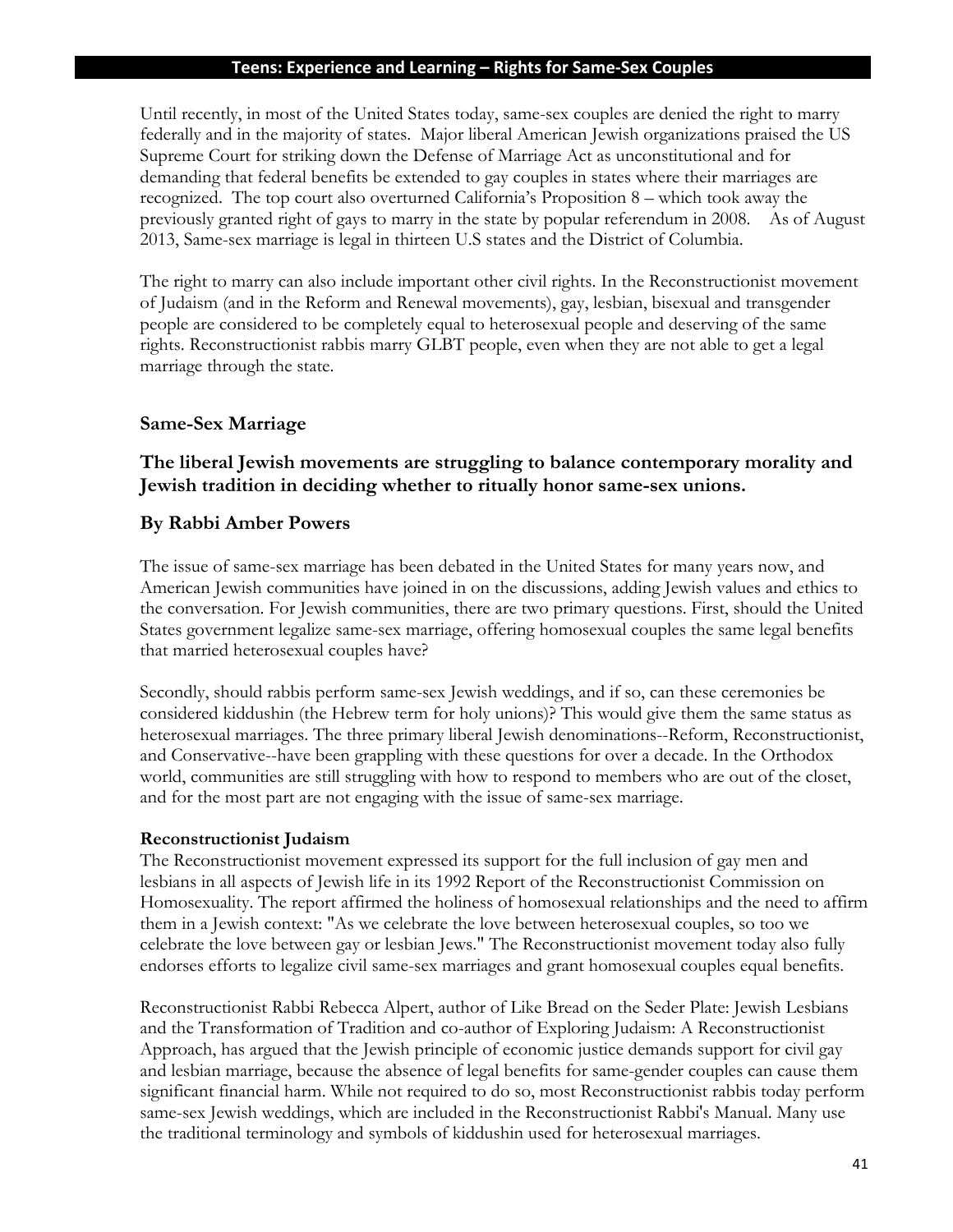#### **The Reform Movement**

The Reform Movement has called for civil same-sex marriage for many years. The Central Conference of American Rabbis (CCAR), the professional association of Reform rabbis, passed a resolution in 1996 opposing "governmental efforts to ban gay and lesbian marriage." The Union of American Hebrew Congregations, the congregational arm of the Reform movement, followed suit in 1997, resolving to, "support secular efforts to promote legislation which would provide civil marriage equal opportunity for gay men and lesbians."

In a December 1996 statement commending the decision of the Circuit Court of Hawaii to recognize same-sex marriages, the Associate Director of the Religious Action Center of Reform Judaism said: "The love that God calls us to, the love that binds two people together in a loving and devoted commitment, is accessible to all of God's children. Gay and lesbian couples should have the legal right, as heterosexual couples do, to form such lasting partnerships."

The issue of gay and lesbian Jewish weddings, however, has been more controversial in the Reform movement. In 1997, the CCAR Committee on Responsa voted by a majority of 7 to 2 that homosexual relationships do not fit within the Jewish legal category of kiddushin. It further stated that Jewish marriage does not exist apart from kiddushin. In other words, while the Reform movement supported same-sex civil marriage, it rejected the notion of same-sex Jewish marriage per se.

Three years later, a different conclusion was reached by a much larger body. In March 2000, the CCAR voted overwhelmingly to support colleagues who choose to perform same-sex ceremonies. Their "Resolution on Same Gender Officiation" states, "that the relationship of a Jewish, same gender couple is worthy of affirmation through appropriate Jewish ritual." However, the final text of the resolution allowed for individual rabbis to choose not to perform such ceremonies. In addition, it avoided the term kiddushin, leaving open the question of the exact form or Jewish status of the ceremonies. It also called for the development of sample ceremonies to be used as a resource for those rabbis who plan to perform same-sex Jewish weddings.

#### **The Conservative Movement**

Until very recently same-sex marriage and other gay and lesbian issues met with little consensus in the Conservative movement. In December 2006 the Law Committee of the Conservative Movement voted to accept two teshuvot (positions), one stating that the Conservative Movement does not authorize same-sex marriages, and one permitting Conservative rabbis to conduct same-sex commitment ceremonies. Then, in June 2012 the Committee of Jewish Law and Standards, voted 13-0 with one abstention to formally approve gay marriage ceremonies. The committee developed two kinds of ceremonies that can be used as a guide for a rabbi marrying a same-sex couple, neither of which contain kiddushin, and also issued a guide to homosexual divorce.

#### **Orthodoxy**

While same-sex marriage is commonly discussed in liberal Jewish communities, Orthodox Jewish groups have also voiced their opinions. The Union of Orthodox Jewish Congregations of America (O.U.) has publicly rejected civil and Jewish same-sex marriage. A December 1999 statement explained its position. "While the Orthodox Jewish community in no way condones discrimination against individuals on the basis of their private conduct, we believe that America's moral values and traditions, of which traditional Judaism is a fountainhead, clearly assert that the unique status of marriage is reserved for the sacred union of a man and a woman in a loving relationship."

It should be noted, however, that while no major Orthodox institution has publicly endorsed samesex marriage, there are a few voices within Orthodox communities, most notably Rabbi Steven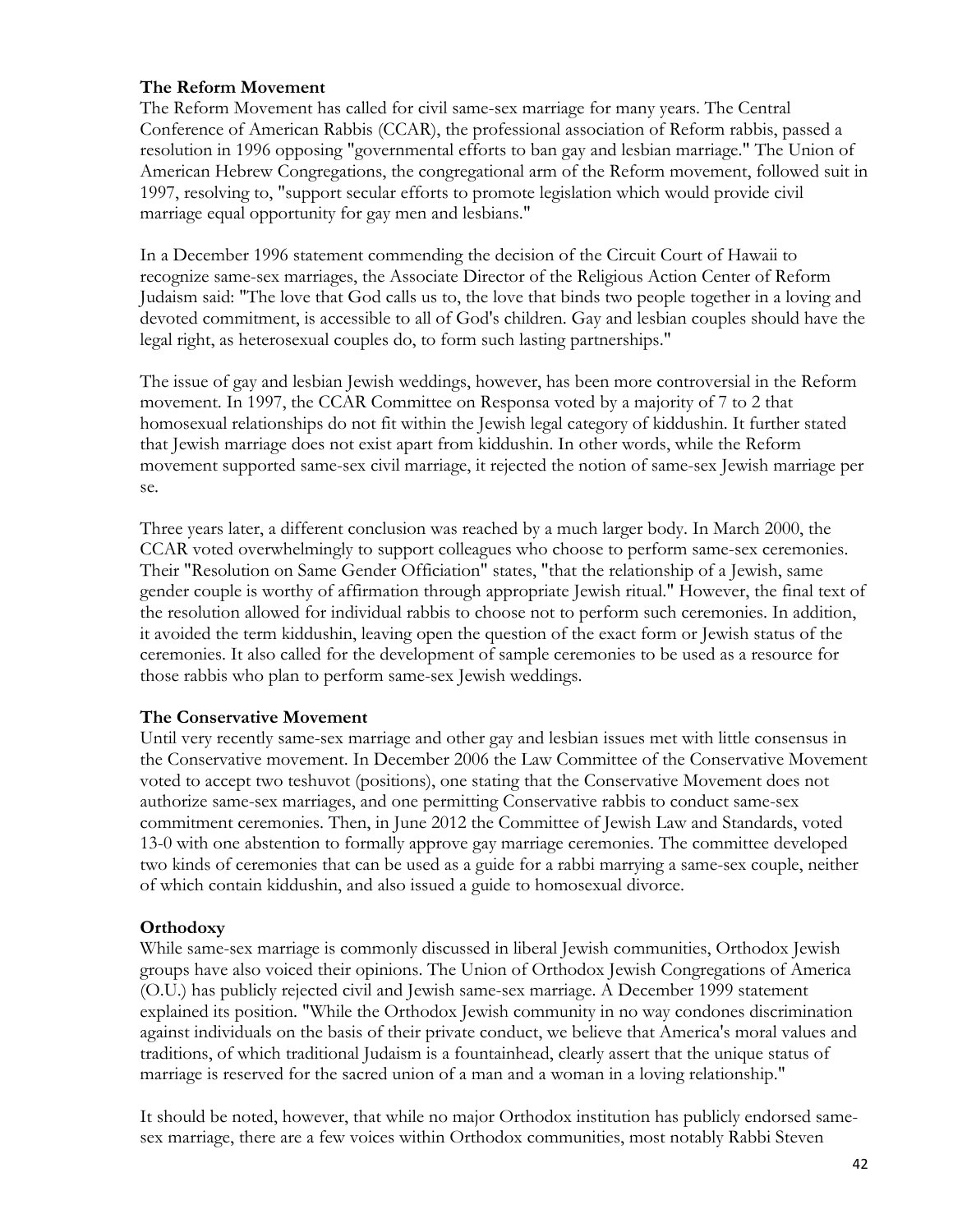Greenberg, who call for new interpretations of halakhah (Jewish law) which would allow for more acceptance of homosexuality.

In November 2011 Rabbi Greenberg officiated at the wedding of two men in Washington DC's Sixth and I Historic Synagogue. The wedding marked the first time that an Orthodox rabbi had officiated a same-sex marriage that was legally recognized by the local government.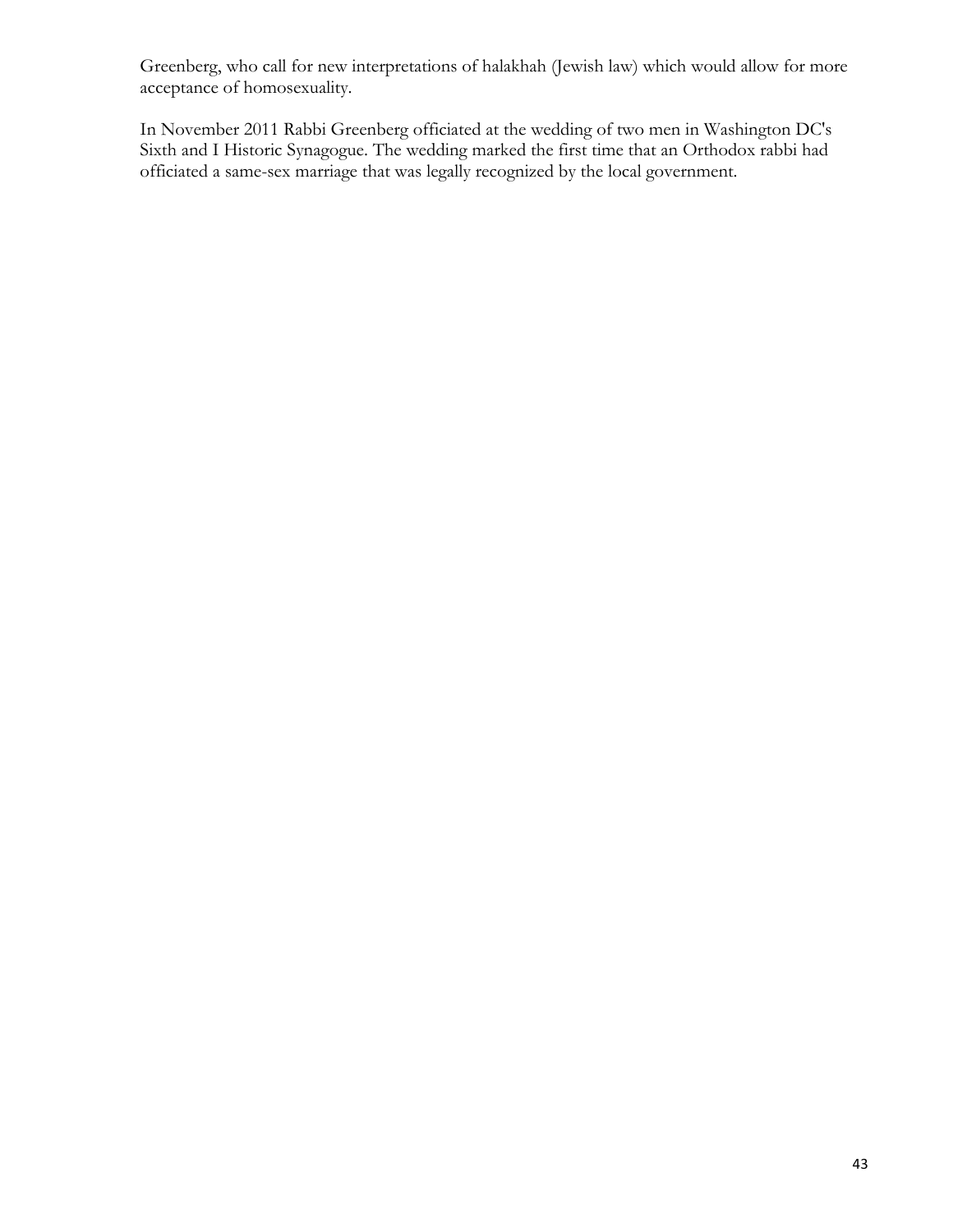#### **Teens: Experience and Learning – Rights for Same‐Sex Couples**

# **Jewish Reconstructionist Federation Press release, November 2008**  JUDAISM'S RECONSTRUCTIONIST MOVEMENT CONDEMNS BANS ON SAME-SEX MARRIAGE

Denunciation Reflects Longstanding Leadership of Push to Liberalize Jewish Approaches to Homosexuality

# WYNCOTE, PA: NOVEMBER 21, 2008

The leadership of the Reconstructionist movement of Judaism, one of the four main branches of American Judaism, has issued a statement condemning the passage of California's Proposition 8 and similar discriminatory initiatives recently passed in Arizona, Florida and Arkansas. The statement is a reflection of the movement's longstanding leadership of the effort to liberalize Jewish approaches to homosexuality.

In 1984 the movement's rabbinical school, the Reconstructionist Rabbinical College, became the first rabbinical seminary to accept openly gay and lesbian students and the first to endorse the ordination of gay and lesbian rabbis. The Reform movement followed suit six years later, in 1990, while the Conservative movement approved the ordination of openly gay students and began admitting them in 2006. Orthodox Judaism does not approve of same-sex relationships or the ordination of gay rabbis.

In 1993 the Reconstructionist movement made another pioneering decision when it sanctioned religious marriages for homosexual couples. The Reform movement passed a similar resolution seven years later, in 2000. In 2006, the Conservative movement ruled that its rabbis could perform same-sex commitment ceremonies, although not same-sex marriages.

The three arms of the Reconstructionist movement and their leaders, who joined in denouncing Proposition 8 and similar measures, are:

The Reconstructionist Rabbinical Association (RRA), the international association of Reconstructionist rabbis. Rabbi Toba Spitzer, President (board leader); Rabbi Richard Hirsh, Executive Director (organization leader).

The Reconstructionist Rabbinical College (RRC), the movement's academic center and sole rabbinical seminary. David Roberts, Chair (board leader); Rabbi Dan Ehrenkrantz, President (organization leader).

The Jewish Reconstructionist Federation (JRF), the international association of Reconstructionist synagogues. Robert Barkin, President (board leader); Dr. Carl Sheingold, Executive Vice-President (organization leader).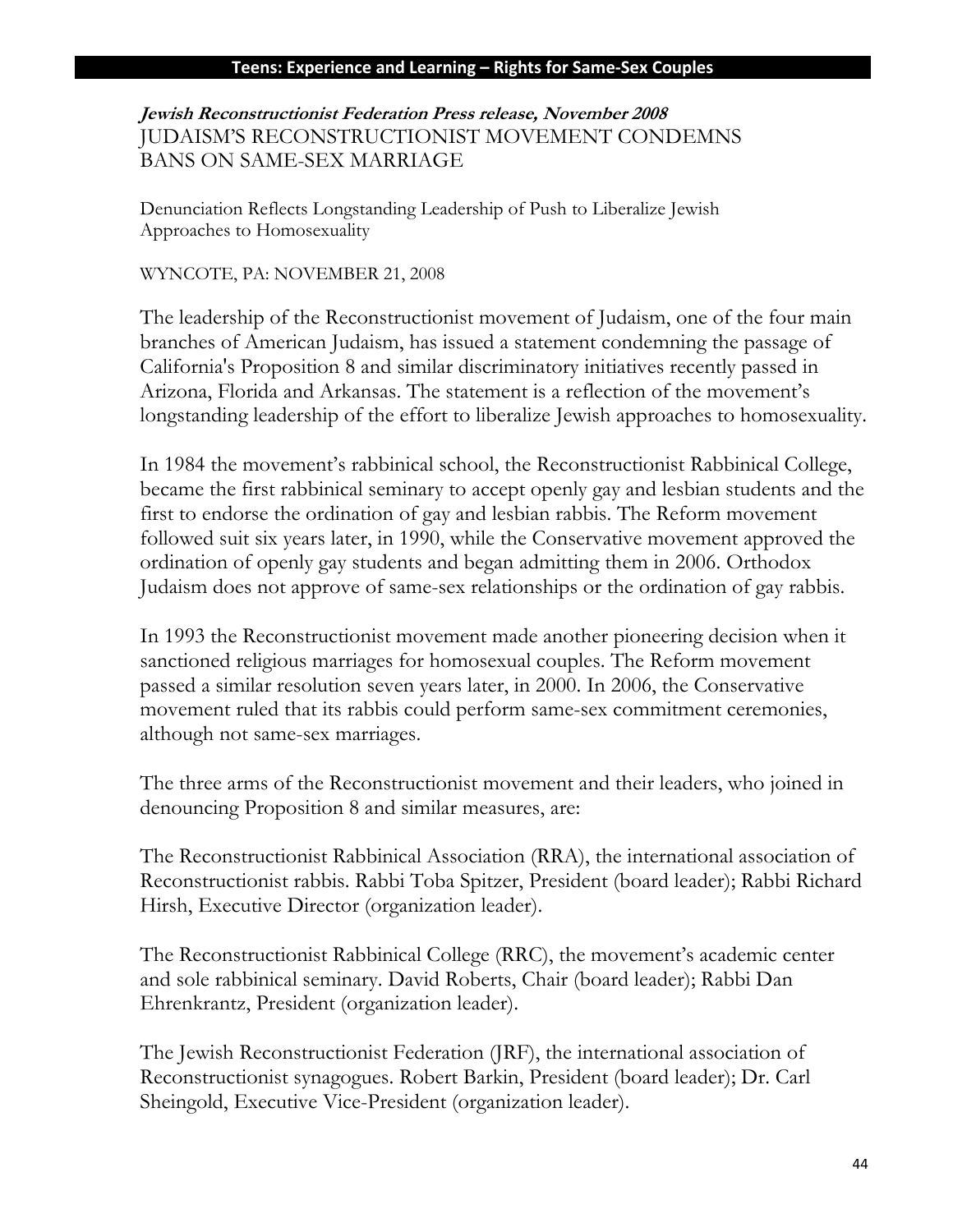Recon Movement Joint Press Release: Prop 8 Marriage November 2008 2 of 3

The statement approved by the organizations' leadership on November 14, 2008, is as follows:

"The Reconstructionist Rabbinical Association (RRA), the Jewish Reconstructionist Federation (JRF), and the Reconstructionist Rabbinical College (RRC) deplore the passage of Proposition 8 in California and similar discriminatory initiatives recently passed in Arizona, Florida, and Arkansas. We are saddened and deeply disturbed by the denial of fundamental human rights—to marry, to adopt and care for foster children—to thousands of gay and lesbian citizens across the United States. We are particularly dismayed by the passage of initiatives that have reversed previously recognized equality for same-sex unions.

Beginning in 1993, in a series of resolutions, the Reconstructionist movement has affirmed the holiness of commitments made by same-sex couples. Religious recognition of marriages does not confer the legal and civil rights and responsibilities bestowed by the state upon married couples. We recognize the right of every religious denomination to affirm its own definition of, and limitations upon, the sacred ritual of marriage. No member of the clergy should be compelled to sanctify any union that is contrary to his or her understanding of sacred text and tradition. But neither should any gay or lesbian citizen of the United States be denied the legal rights confirmed by civil marriage.

We call upon leaders of other faith communities who share the commitment to civic equality and to the separation of church and state in the realm of marriage to speak out against bans on same-sex marriage and discrimination against GLBT people in the realm of adoption and foster care. We look forward to the day when all states will grant equal access to the rights and responsibilities of civil marriage."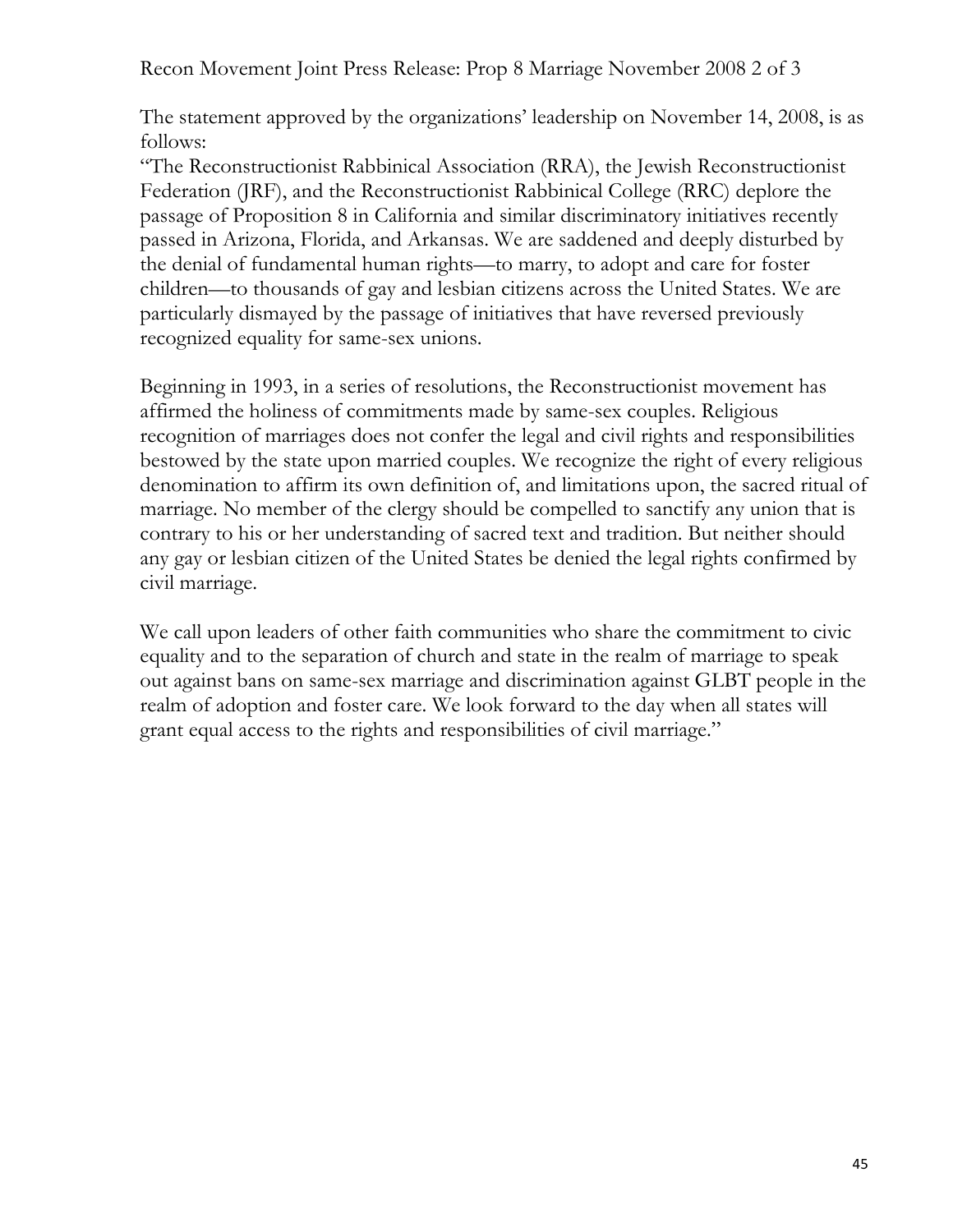Selected Web Sites

**www.glbtjews.org:** The World Congress of Gay, Lesbian, Bisexual and Transgender Jews

**www.aclu.org/lgbt:** The American Civil Liberties Union support for LGBT people **www.hrc.org:** The largest national LGBT grassroots organization working for human rights

**www.amnestyusa.org/lgbt-human-rights/page.do?id=1011002:** Amnesty International's support for LGBT human rights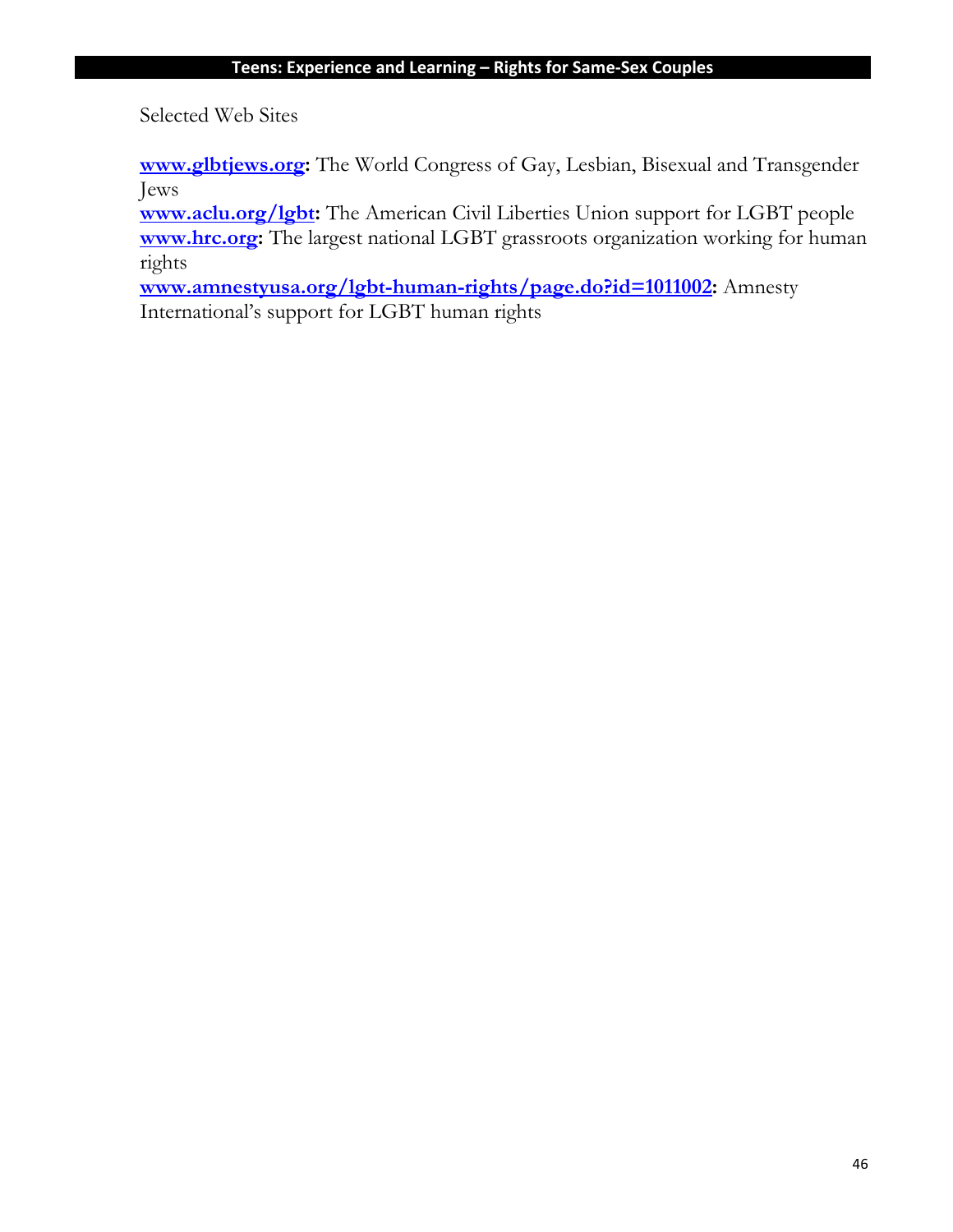#### **Teens: Experience and Learning – Greening Our Synagogue / Community**

Many communities are looking at the environmental impact of their own buildings: homes, schools, stores and even synagogues. Greening Our Synagogue/Community is a look at how communities can make their places of worship into more eco-friendly environments. Here is an article about a JRF congregation that became a certified "green" congregation:

#### Temple plans eco-friendly makeover

An Evanston congregation hopes to become the nation's first certified `green' synagogue

By Deborah Horan and Tribune Staff Reporter October 27, 2006

By building a new home with salvaged brick, low-flow toilets and solar-powered lights, the Jewish Reconstructionist Congregation in Evanston (Illinois) hopes to become the first certified "green" synagogue in the nation.

Congregants said they drew from Jewish teachings on respecting God's creation when they decided to construct the \$6.5 million house of worship according to U.S. Green Building Council "gold status" specifications.

 "Anything we can do to help the environment is in our best interest and in our children's best interest," said Alan Saposnik, the synagogue's board president.

The congregation held a groundbreaking ceremony Sunday to celebrate ambitious plans to replace an older synagogue at 303 Dodge Ave. with the new one at the same spot. The old synagogue is being demolished, and the green-friendly one is slated for completion by the end of 2007.

During a recent sermon titled "Walking the Walk: The Sacred Art of Energy Conservation," Rabbi Brant Rosen told the congregation that God created the world to be inherently sustainable and that sustainability depends on human behavior. "To put it simply, the future of our world is up to us," Rosen said, according to a transcript.

Saposnik said the new synagogue will feature energy-efficient boilers, heavy insulation, fluorescent lights inside the synagogue and solar ones in the parking lot–all designed to reduce energy consumption by about a third from the usual standards.

Sensors will automatically shut off lights if they detect no movement in a room. Large windows will maximize natural light, and a white roof will deflect sunlight to reduce dependency on air conditioning in the summer, Saposnik said.

The landscaping won't require permanent irrigation, and about 80 percent of the building material will come from recycled sources, including old bricks from the demolished synagogue. Architects plan to use reclaimed cypress wood to build the facade.

 "We want to use material that might have gone into a landfill," said Michael Ross of Ross Barney Architects, which designed the new synagogue. Each element of the design that conserves energy earns points toward Leadership in Energy and Environmental Design certification, said Helen Kessler of HJ Kessler Associates, a consultant working with the synagogue.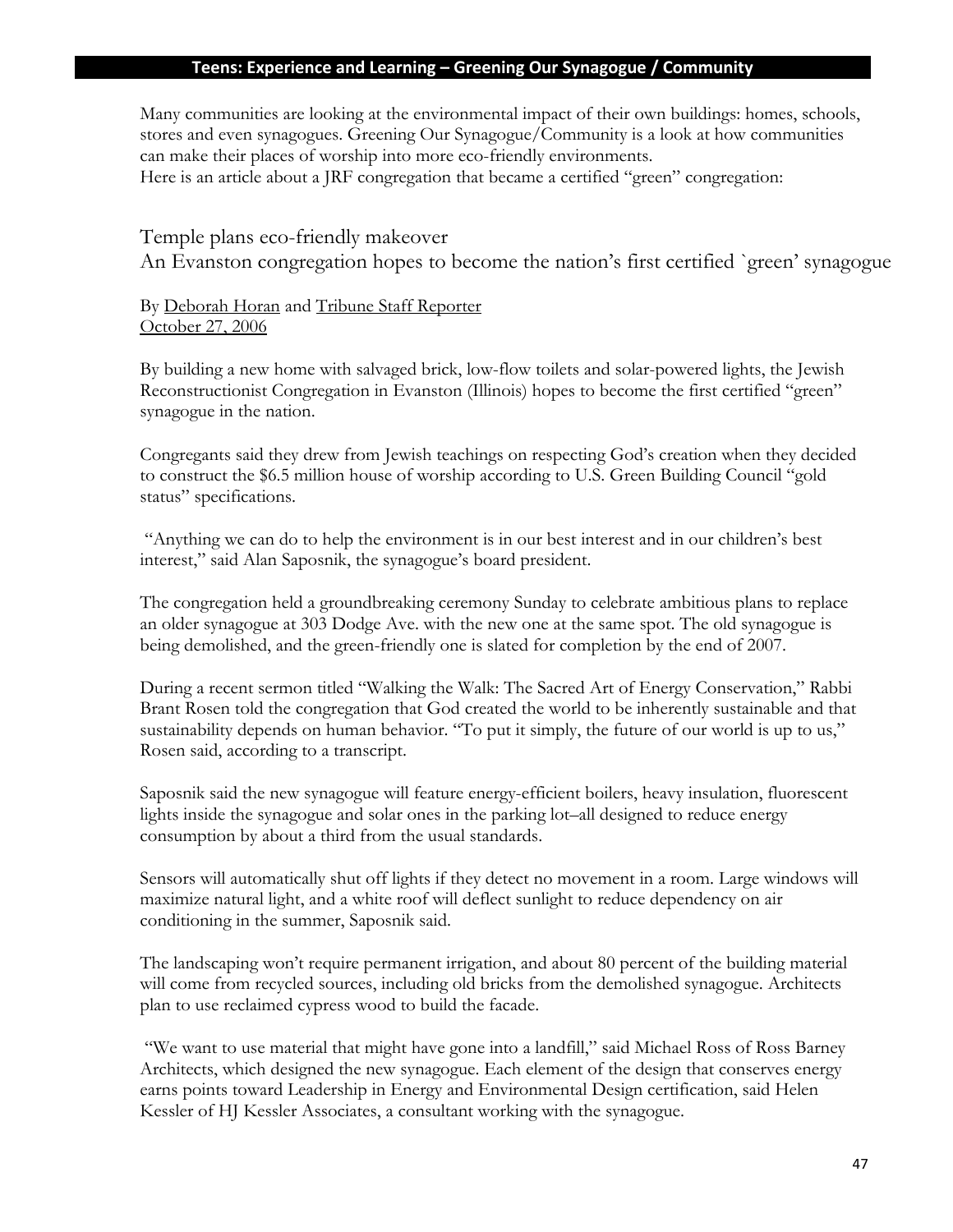A score of 39 qualifies a building for gold status; a score of 52 confers platinum status. The synagogue went for gold because many of the features that would have counted toward a platinum rating–such as a geothermal heat pump system–were too expensive, Kessler said. In January, the synagogue became the first in the nation to register with the Green Building Council to become LEED certified. Only one place of worship–the Unitarian Universalist Fellowship in Wooster, Ohio–has earned gold status, according to Caitlin Bennett, a council spokeswoman.

The council will not grant certification to the synagogue until it can inspect the building after completion, Bennett said. But according to the design, it is on track to earn 40-odd points, Kessler said.

Few non-profits and places of worship seek LEED certification because going green can be expensive, Saposnik said. The green-friendly features of the Evanston synagogue, for instance, will add \$650,000–roughly 10 percent of the building's total costs. The synagogue received a grant of \$105,000 from the Illinois Clean Energy Community Foundation to help defray those costs, said Bob Romo, program officer at the foundation. The synagogue will have to raise enough money to foot the difference. The congregation expects to recoup some of the expense through lower heating, air conditioning and electricity bills.

Jesse Greenberg, a domestic affairs associate at the Jewish Community Relations Council in Chicago, said he doubted many synagogues would seek to become green enough to qualify for LEED certification. But, he said, his organization has started an environmental awareness campaign to encourage synagogues to do what they can to conserve energy by installing fluorescent lights, carpeting and new windows.

"It really comes from our sacred texts, the Torah and the Talmud," Greenberg said of his council's environmental push.

The campaign, only three months old, includes a flier with a slogan taken from Ecclesiastes to drive the point home: "See to it that you do not destroy my world, for if you do there will be no one else to repair it."

"Our Jewish values [encourage] us to take care of our environment," Greenberg said.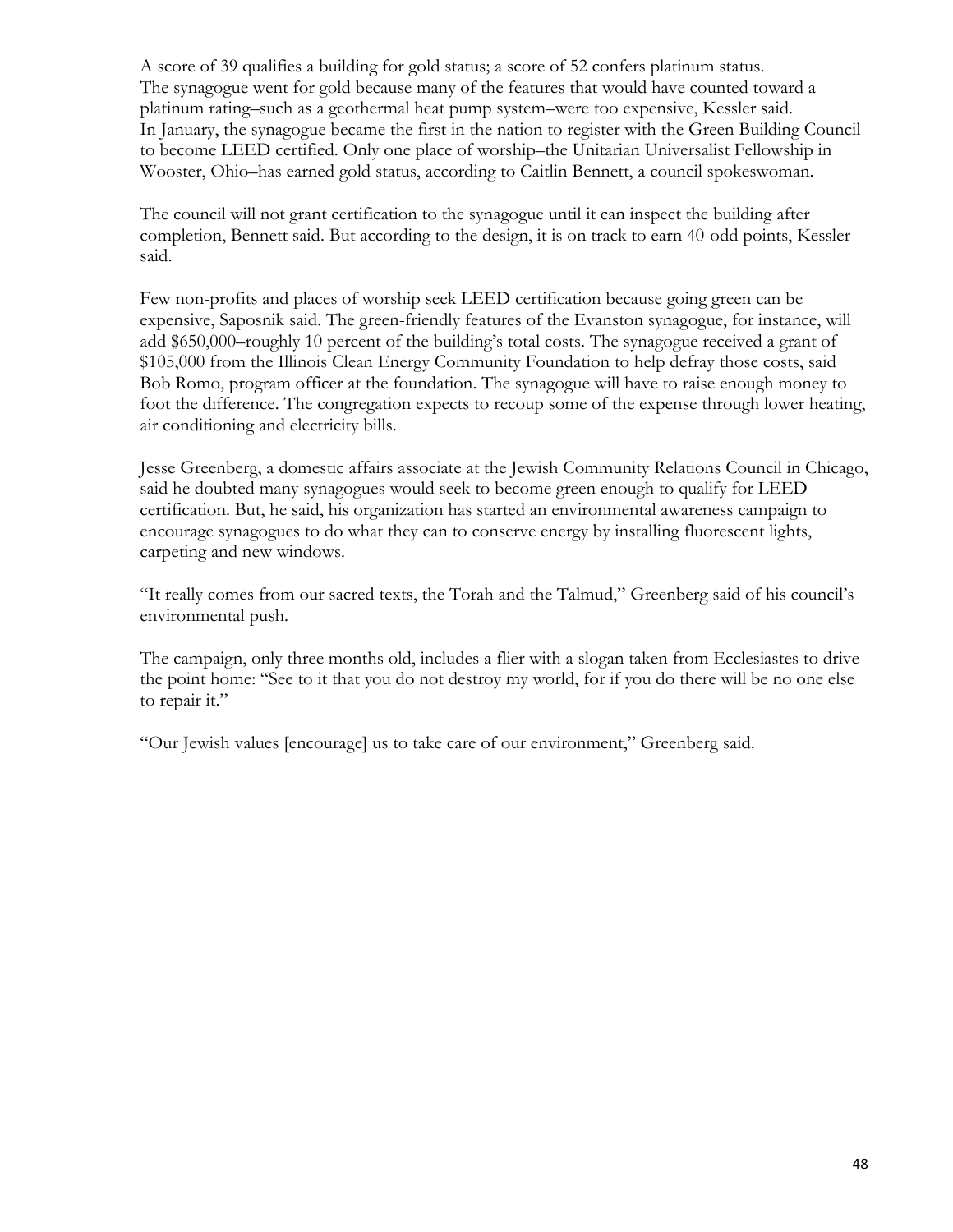## From *The Jewish Daily Forward:*

#### **Synagogues Throw Energy Behind Green Movement**

*By Rebecca Spence* 

Published August 03, 2007, issue of August 03, 2007.

When their synagogue opens in less than a year, members of the Jewish Reconstructionist Congregation in Evanston, Ill., will have to adjust to a lot more than just a new roof over their heads. For starters, they'll have showers and bike racks — just in case they want to pedal to services — and tinted glass windows, to minimize the amount of heat the building absorbs. Less obvious to synagogue-goers might be the solar-powered parking lot lights, the high-efficiency boilers and the cypress wood recycled from an old East Coast barn, all of which factor into the construction.

Those changes are among a laundry list of environmentally friendly, or "green," design choices that the Chicago-area synagogue is implementing in its new home. When it opens in January 2008, the building will become the first synagogue to receive the second-highest possible classification known as a LEED gold designation — from the U.S. Green Building Council, which rates buildings for sustainability. With months of construction ahead, the \$10 million model synagogue may even still manage to make a few more adjustments to attain the highest level that only some 4% or 5% of applicants receive: LEED platinum status.

While the 450-family congregation represents the most devoted end of the spectrum, it is not alone in its efforts to bring its religious ideals in line with environmentally conscious ideals. In fact, synagogues and Jewish organizations across the denominations are moving — some faster than others — toward better aligning their buildings and business practices with Mother Nature. For the most part, they're joining the wider global shift toward environmentalism for distinctly Jewish reasons.

"We're not just doing this because it's a good thing for the world," said Rabbi Joel Baker, executive director of the United Synagogue of Conservative Judaism's Pacific Southwest region. "We're doing it because it's incumbent on us as Jews to do it."

On the West Coast, Baker has pushed in recent years to make the congregational arm of the Conservative movement more sensitive to environmental concerns. Baker, who represents 65 synagogues in six states — among them New Mexico, California and Hawaii — signed on to a pilot program of the Coalition on the Environment and Jewish Life of Southern California that brings together houses of worship and faith-based organizations to promote awareness of their ecological impact. The Conservative movement's affiliation with the program, known as Green Sanctuaries, was launched in 2005 to great fanfare at Los Angeles's Sinai Temple. Mayor Anthony Villaraigosa even showed up to trumpet the program's virtues, both moral and economic, noting that Sinai Temple could save \$40,000 a year with energy efficiency.

The city of Los Angeles has also opened its coffers to Green Sanctuaries, offering financial and tactical support, including free energy audits from the Los Angeles Department of Water & Power.

The initiative, backed by COEJLSC's Interfaith Environmental Council, began with 16 religious institutions, including mosques and churches. In fact, Los Angeles's landmark church, the Cathedral of Our Lady of the Angels, with its more than 60-kilowatt solar panels, was the first tried-and-true "green sanctuary" to come out of it.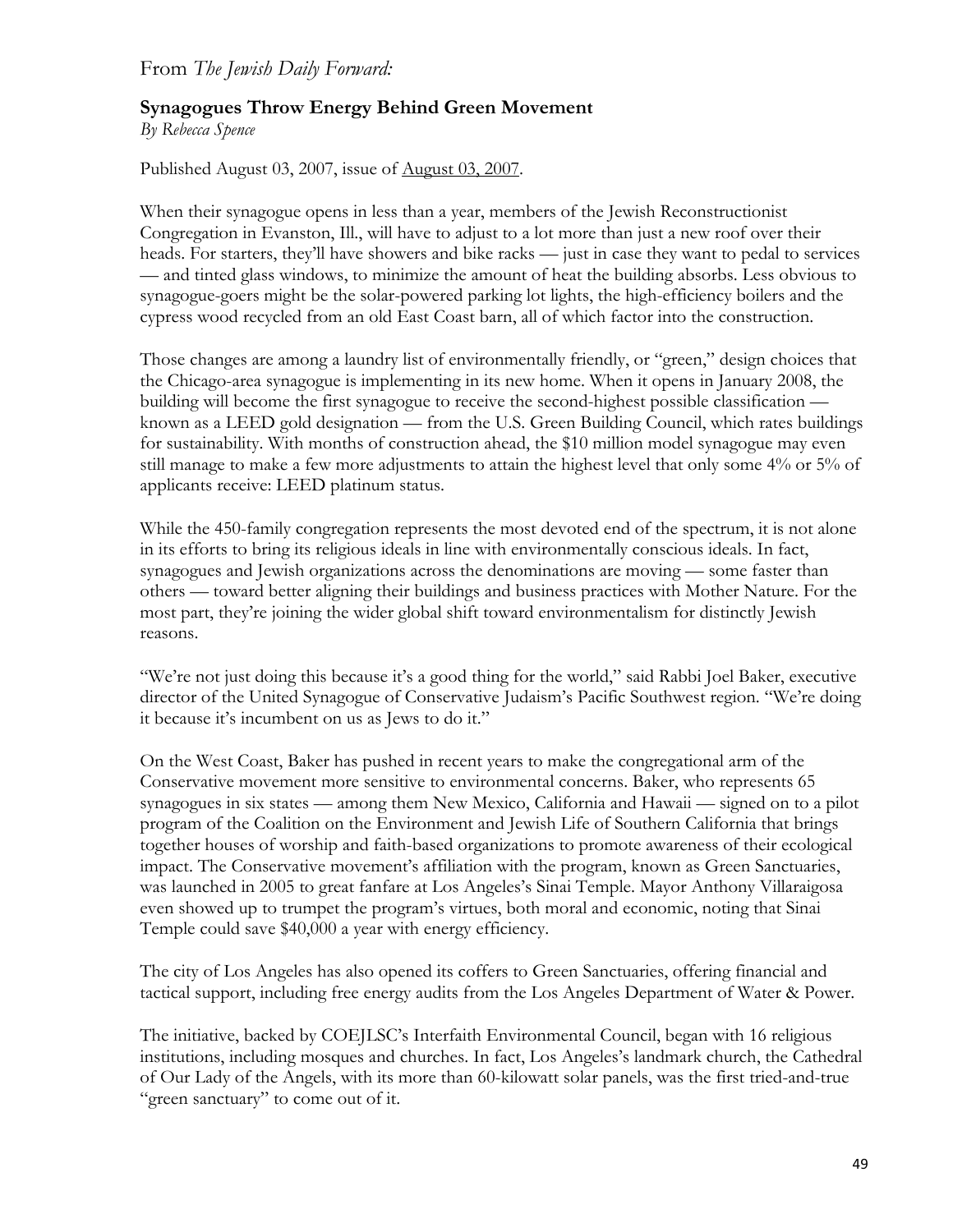But since the program's initial inception in 2002, the number of Jewish groups — some three dozen — that have formally affiliated with Green Sanctuaries trumps all others. "The Jewish communal aspect of Green Sanctuaries has taken a faster move forward," said Lee Wallach, president of COEJLSC and co-chair of the Interfaith Environmental Council. Wallach attributed the Jewish community's heavy involvement to both its high level of organization and the willingness on the part of three of its denominations — the Reform, Conservative and Reconstructionist movements — to band together around the issue.

Green Sanctuaries is creating a guidebook for its participating institutions and aims to create "green teams" at individual synagogues and organizations, which will implement changes and educate members. In Los Angeles, green teams have bought reusable bags from COEJLSC at less than half the price (89 cents, vs. \$2 at market value) to distribute to their members. The University of Southern California's Hillel recently distributed energy efficient light bulbs courtesy of Green Sanctuaries.

While the West Coast may seem to be more fertile terrain for environmentally conscious institutions, the East Coast has its fair share of synagogues that are breaking new ground on green building. The national COEJL organization launched a Green Synagogues program in New Jersey, which includes, among others, Congregation Sharey Tefilo-Israel, a Reform synagogue in South Orange, N.J., and Kesher, an Orthodox congregation in Englewood, N.J.

In New York City, the Eldridge Street Project, dedicated to preserving Jewish life at the historic Lower East Side synagogue built in 1887, has been working on its 20-year restoration project from a green perspective. The restoration, scheduled for completion in December, includes using recycled blue jeans as insulation.

Jill Gotthelf, an architect and associate at Walter Sedovic Architects who has worked on the restoration since 1990, said that synagogues and Jewish organizations have caught on to green building over the past few years — even if larger businesses and government institutions may have paved the way — because it is finally a more affordable proposition.

"It used to be that it would double or triple the cost of construction," Gotthelf said. "But now that it's becoming more competitive, the cost of doing green construction has come down considerably." And then there are the gestures whose symbolic meanings far surpass their costs: A host of synagogues — including Evanston's Jewish Reconstructionist Congregation — have opted to replace the electric light above the ark where the Torah is kept, known as the ner tamid, with a solarpowered fixture.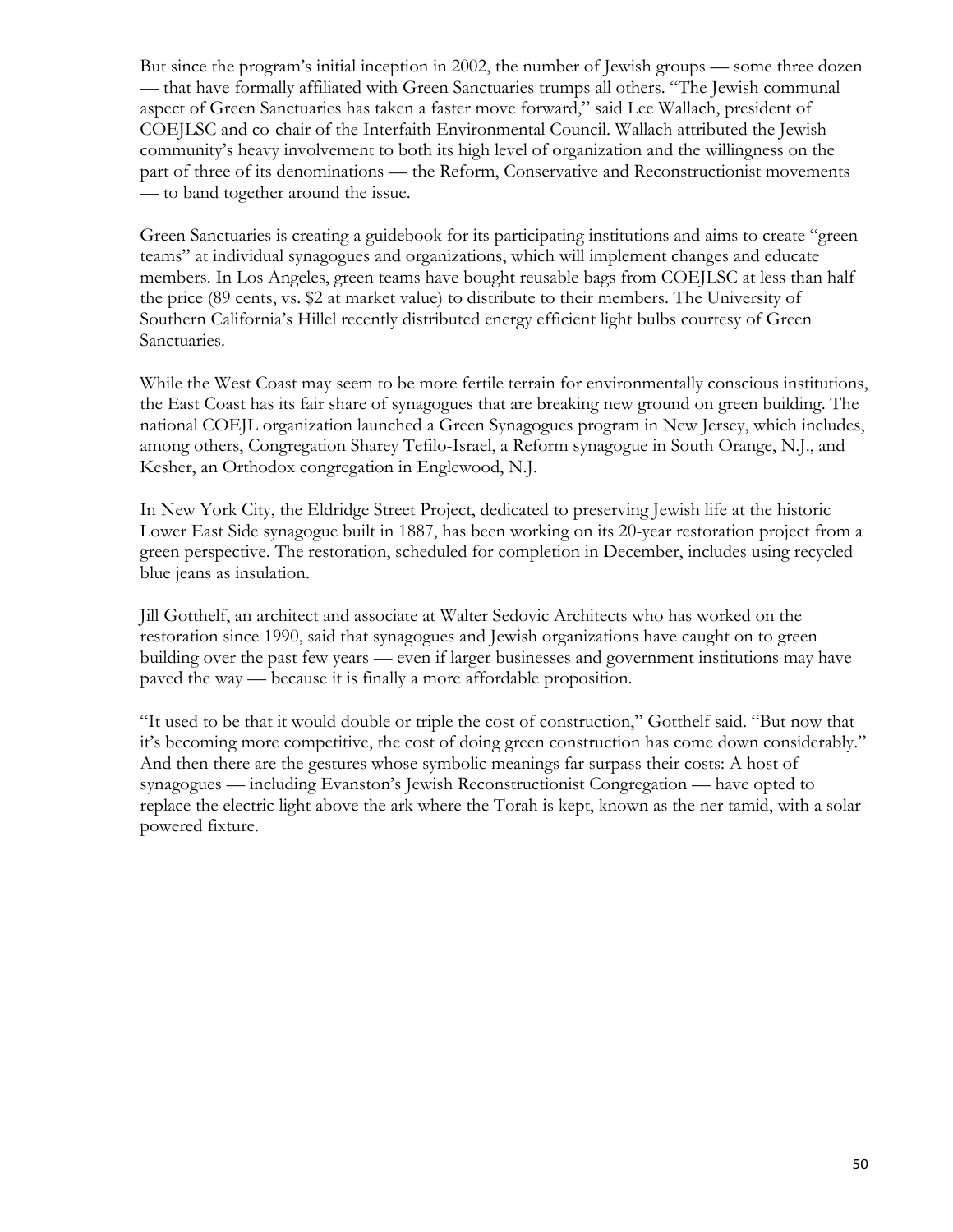# **Honest Prayer: the Greenest Shul in the World**

January 20, 2009 by Jewish Climate Initiative By Yannai Kranzler

There is officially a new standard in sustainable synagogue building: The Jewish Reconstructionist Congregation in Evanston, Illinois (JRC).

We're not talking recycling bins. We're not even talking local food for Kiddush. We're talking an Aron Kodesh, the "Holy Ark", built out of wind-fallen trees from the farm next door. Grounds decorated with native plants that don't require irrigation. Low water volume showers, installed to encourage biking to shul. We are talking an entire, top to bottom, front to back to sides model of a building whose every brick, lighting and piping has been considered in the name of eco-friendliness. (They've got the recycling bins and local food, too).

JRC's synagogue was awarded the Platinum LEED Standard, the highest standard in sustainable architecture according to the US Green Building Council (USGBC). It is the first house of worship in the world to be granted such an honor. JRC's self-declared purpose for investing in green construction, is fulfilling the biblical commandment of Bal Taschit, which prohibits Jews from being wasteful.

JRC's main sanctuary includes the aforementioned Aron Kodesh ("The vermillion (an exotic wood) for the Ark's handles was scrap from a pool cue maker in Baltimore"), as well as a solar powered Ner Tamid, the light which hangs over the arc. The phrase Ner Tamid is Hebrew for "Eternal Light"- it takes on an inspiring new significance when the light is powered by an energy source that's actually practically eternal.

Office workers can, of course, purchase fairtrade coffee at the synagogue gift shop.

JRC publicizes statistics regarding cost and energy/water savings: 47% of all the materials used in the building were manufactured within 500 miles. Water: The combination of water efficient features in the restrooms and kitchen and droughtresistant landscaping is projected to save 41% on water consumption. Energy: The combination of HVAC, lighting, insulation, and other energy saving features of our building is projected to save 45% on energy consumption compared to a conventional building. Estimated up-charge for green initiatives: 3-5% of total project Heating/Cooling: approximately \$250,000 more than conventional, but estimated to be 42-45%

more efficient with a payback of 5-7 years. Water usage will bring additional savings.

My favorite component of JRC's green construction, though, a chillingly powerful way to "Stand on the shoulders of giants", is the fact that JRC built the foundation of their new building, out of crushed rubble from the old one.

When considering the construction of the new synagogue, JRC's Board voted unanimously to conform to the highest LEED standards. The word that comes to mind when I think about the effort and Kavana, intent, in building a place of worship in such a way, is "Honesty." I envision the prayers said within the walls of the synagogue, prayers for peace, for global and local well being- and it just sounds honest.

To learn more about JRC Evanston and their green synagogue, visit their website for a virtual tour: http://www.jrc-evanston.org/green\_synagogue/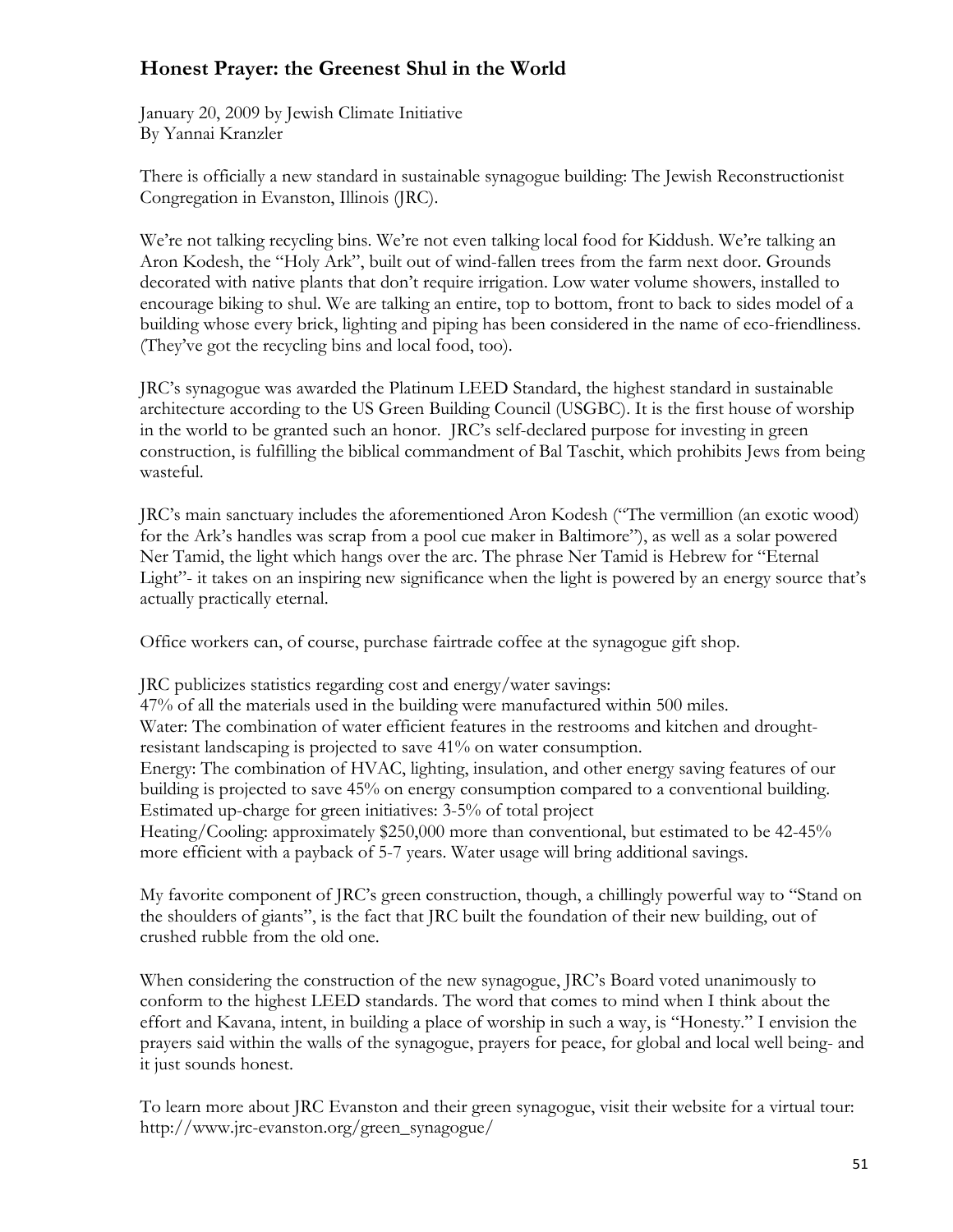# **Teens: Experience and Learning – Greening Our Synagogue / Community**

Selected Web Sites

www.coejl.org/~coejlor/greensyn/index.php: a helpful guide from COEJL about ways that synagogues can become more green

www.coejl.org/~coejlor/greensyn/gstoc.php: simple steps for synagogues to become more green

www.bjen.org/greening.html: The Baltimore Jewish Environmental Network Green synagogue guide

www.biggreenjewish.org: resources for connecting Judaism and the environment www.tevacenter.org: resources from a Jewish environmental education center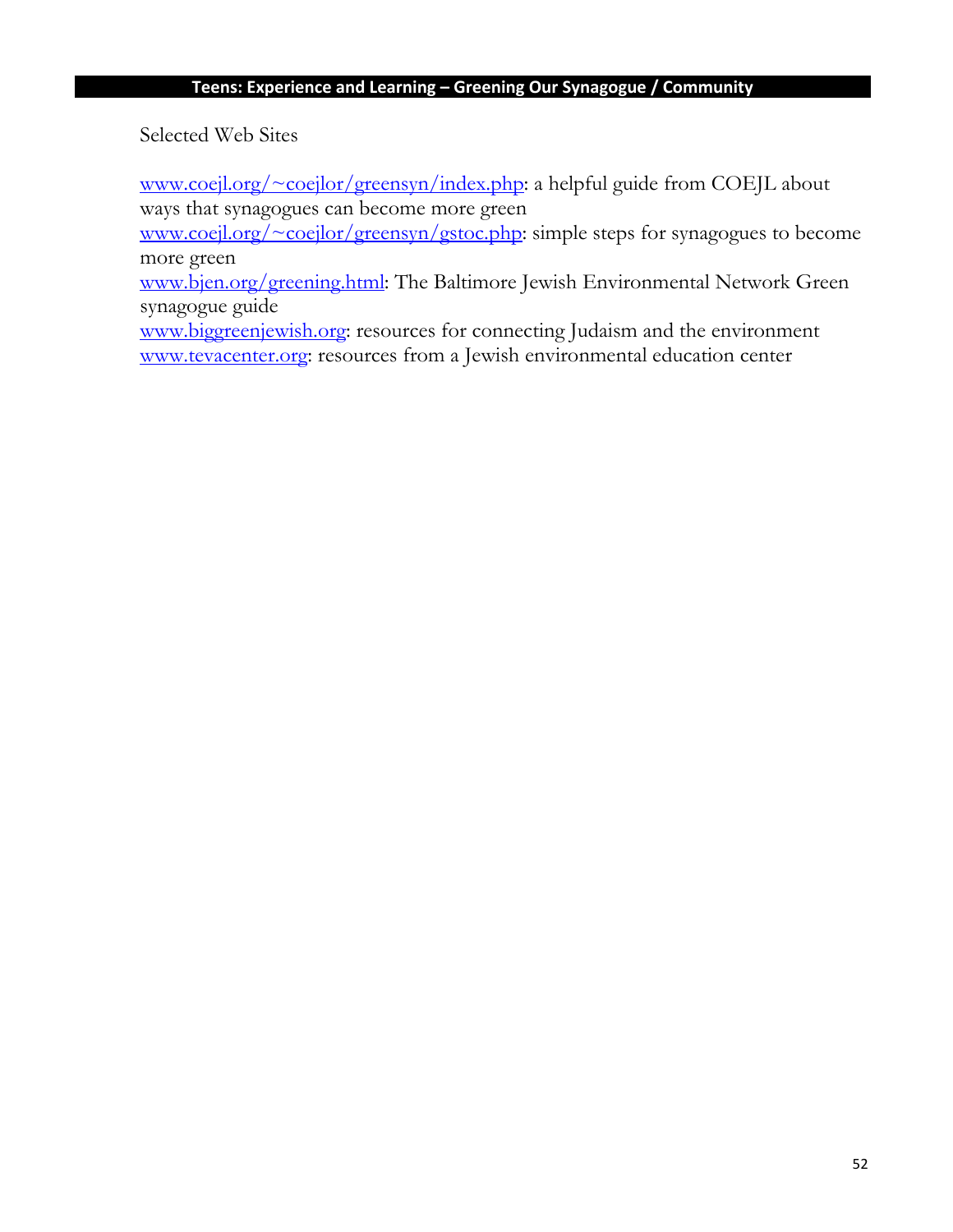# **Havayah Four: Choosing our Tikkun Olam Theme/Project, Part 2**

## **Materials:**

- Construction paper islands
- Crates or boxes
- Texts
- Collages from last session
- Butcher Paper
- Markers
- Project idea sheets

# Notes to the Group Leader:

In the previous TEL session, teens researched and presented areas where the group may focus their *Tikkun Olam* Project. In this session, the teens will review their research and brainstorm possible projects for each topic. Then they will vote on which topic they would like to work on and take some steps towards planning a project.

We have provided possible *Tikkun Olam* project ideas, four or five for each topic, which can be adapted and used for your TEL group based on your group's needs (i.e., can you take the group to an off‐site location or do you need to do a synagogue‐based service project). You may want to present the project ideas to your TEL group as a place to begin your brainstorming. Again, you may wish to work on an issue/project that is not included here; please feel free to use these ideas in the way that they can best serve your group.

# **Welcome, Introductions, Check‐in (15‐20 min)**

# Instructions:

- Take a few minutes to whip around the circle and have every teen share something they remember about the *Tikkun Olam* posters or collages that were made and presented at the last TEL meeting.
- You may also want to give a quick overview of what is coming up in this session.

# Opening Ice Breaker: "The Island Game"

- In this game, large pieces of construction paper are laid out strategically on the floor, cut out to look like islands. Teens begin standing at the edge of the space on crates/boxes, just beyond the first island. Teens are told that they have to move from one island to the next without touching the floor in between (dangerous waters, full of vicious crocodiles). They must work together to move the entire group as one unit from the first island to the last. If someone falls in the water, they have to return to the crates and begin again.
- This "Survivor‐Style" challenge can be a lot of fun and you can even add more to the challenge by tying two teens' legs together with a bandana, etc.
- When you finish the game, take some time to reflect on how the group worked together.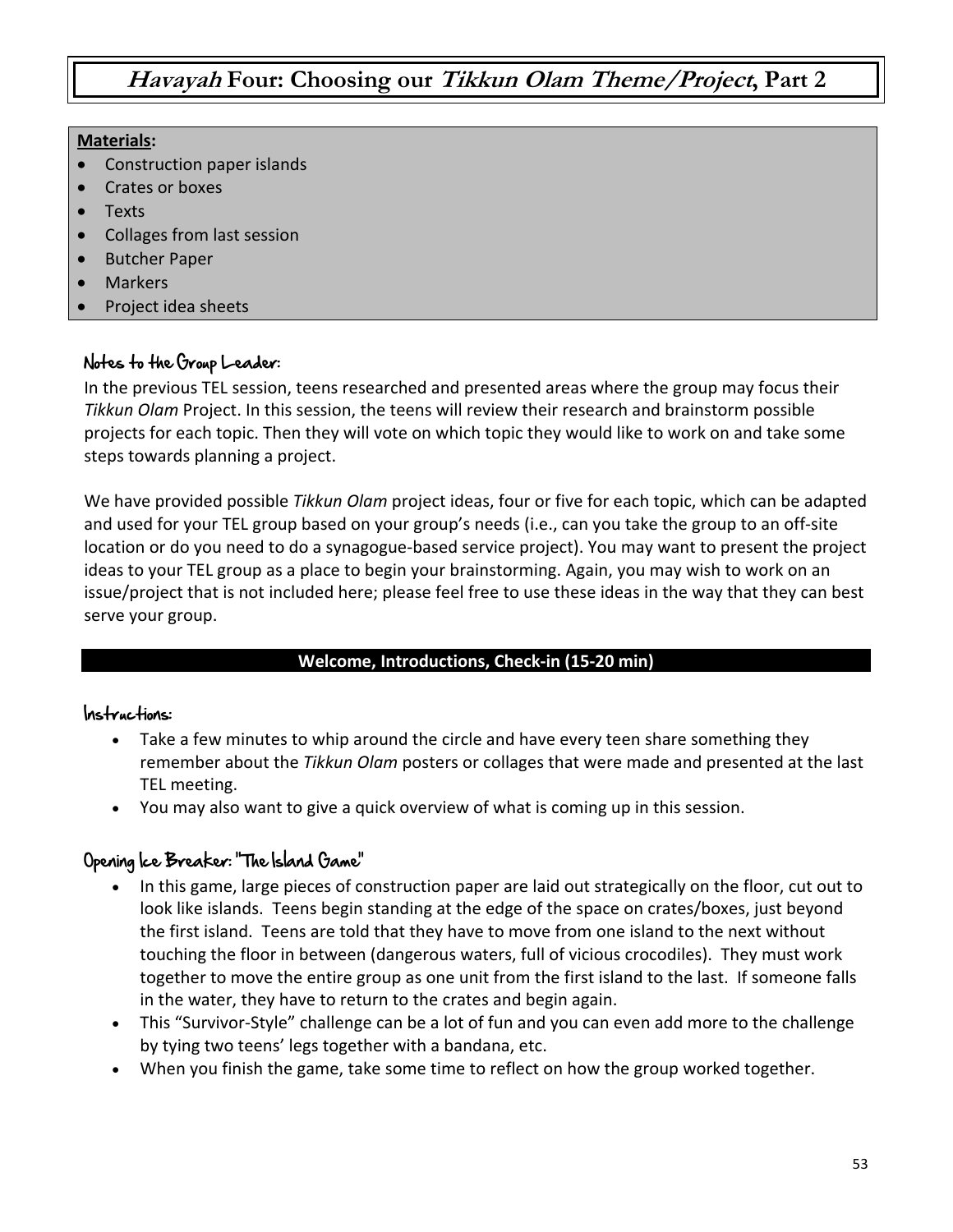# Ask Teens:

- How did they manage to move from one island to the next as a group?
- What happened to cause someone to fall off?
- Who stepped up as a leader?
- What hurt/helped the group? Talk about how the same qualities can affect the group when you begin working together on your *Tikkun Olam* project.

## **Text Study: "Prayer for Overcoming Indifference" and Pirkey Avot (15 min)**

## Instructions:

- Hand out copies of the texts (see handouts) or you may want to write the texts on a board.
- Introduce the texts by sharing that one text is from a contemporary rabbi and one text comes from Pirkey Avot, which we read from in *Havayah* 2. Both texts emphasize the role of our actions.

# Invite one of the teens to read the first text out loud:

# Prayer for Overcoming Indifference

I watch the news, God

I observe it from a comfortable distance.

I see people suffering, and I don't lift a finger to help them.

I condemn injustice but I do nothing to fight against it.

I am pained by the faces of starving children, but I am not moved enough to try to save them

I step over homeless people in the street, I walk past outstretched hands,

I avert my eyes, I close my heart.

Forgive me, God, for remaining aloof while others are in need of my assistance.

Wake me up, God;

ignite my passion, fill me with outrage.

Remind me that I am responsible for Your world.

Don't allow me to stand idly by.

Inspire me to act.

Teach me to believe that I can repair some corner of this world.

When I despair, fill me with hope.

When I doubt my strength, fill me with faith.

When I am weary, renew my spirit.

I lose direction,

show me the way back to meaning,

back to compassion,

back to You.

Amen.

– Rabbi Naomi Levy

# Ask teens:

- Have you ever felt like the speaker in this prayer, as if you watch suffering on TV or in person and have closed your heart?
- What makes it difficult to take action? Why do most of us need help to overcome indifference?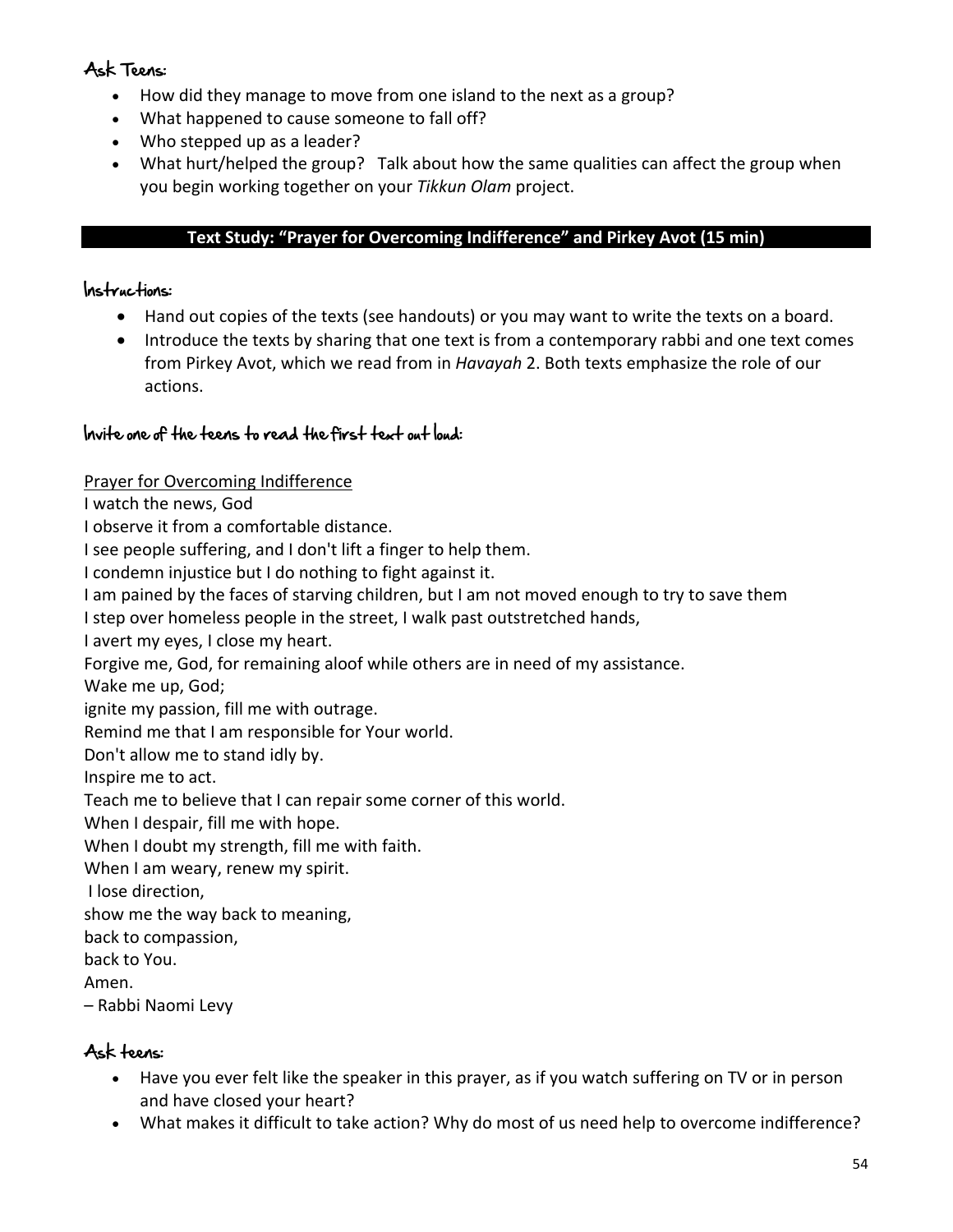What helps you to take action? Can you think of examples from your life—doing service, giving *tzedakah*, or speaking out for what you believed in—when you overcame a feeling of indifference?

# Invite one of the teens to read the second text out loud:

"Shimon, the son of Rabban Gamliel, says: It is not what one says, but rather what one does, That makes all the difference in the world." – Pirkey Avot, 1:7

# Ask teens:

- Why does Shimon believe that it is action, rather than your words, that makes a difference in the world? Do you agree or disagree?
- Can you think of examples from your own life when your actions made a significant difference in someone else's experience?

# **Review of Issues (15 min)**

# Instructions:

- Take the "*Tikkun Olam*" posters from last session and distribute each of them to a different group than the one that created it. Give the groups a few minutes to look over the posters.
- Whip around the room and have each group present what they think from that particular issue is most important.

# Ask teens:

 Of all the issues we researched last session, which one are you most interested in working on for a *Tikkun Olam* project?

# Instructions:

 Allow time for responses and explain that you will spend time in this session coming to a consensus on an issue and a project for the group.

# **Brainstorming Project Ideas (20 min)**

# Instructions:

- Hang up sheets of butcher paper around the room with each of the issues written on it.
- Divide the teens into pairs and give each pair a marker.
- Every pair will go to each sheet of butcher paper and write down three project ideas for each issue. Encourage each pair to think about a direct service/*avodah* project, an indirect service/*tzedakah* service project and an advocacy/*tzedek* project.
- Each pair should answer for the group: How can you educate people about this issue? How can you assist people who are directly affected by this issue? How could you raise money for this issue?
- When everyone has finished, invite them to read through each of the sheets. Invite them to put a star by their favorite projects.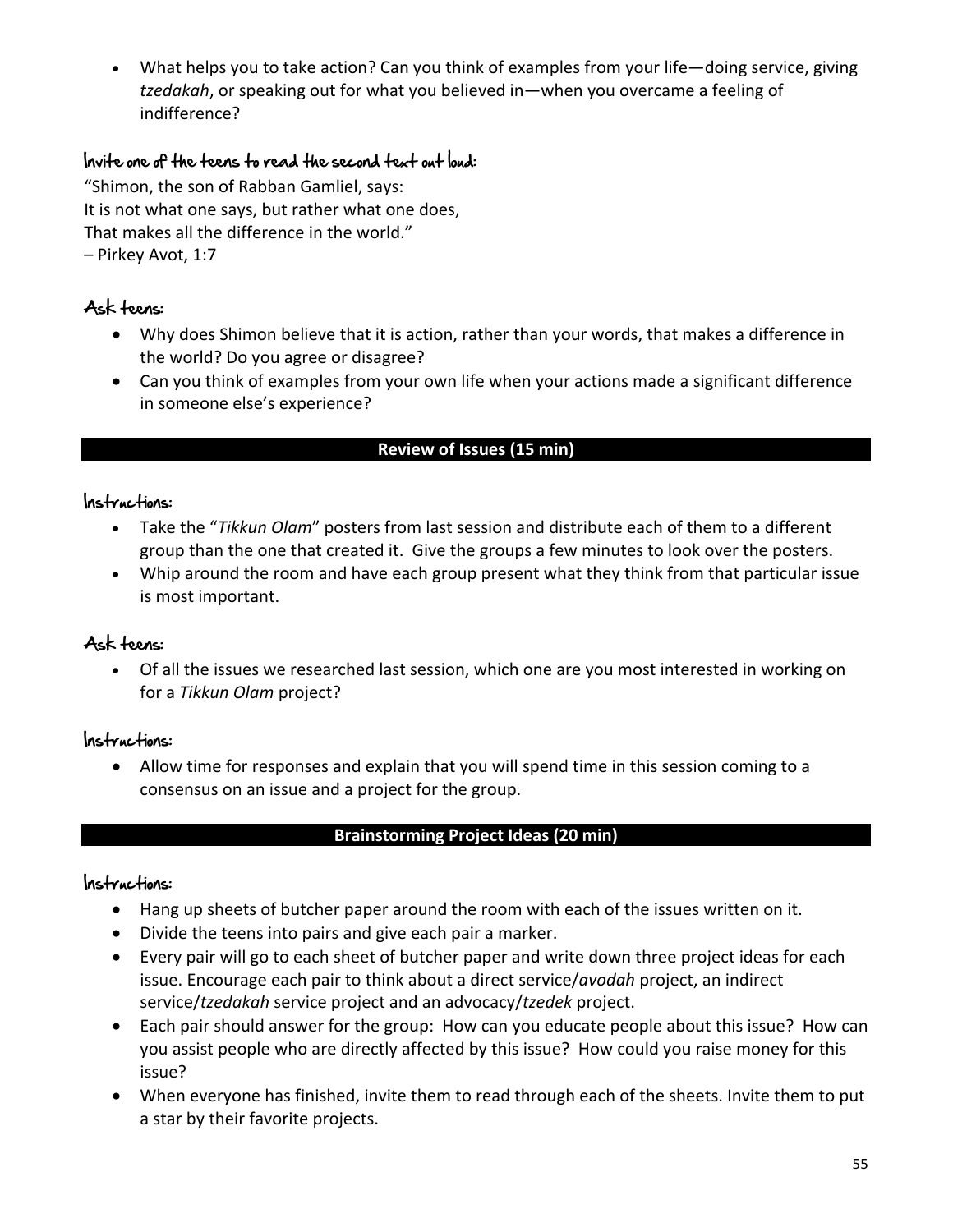Bring the group together and point out which project ideas have the most stars. Invite the teens who "starred" them to talk about why they like that project idea(s).

# **Voting and Planning (30 min)**

#### Instructions:

- Bring the group together and hand out the "Planning Your Project" sheet (attached). Talk through the sheet and complete together.
- Hand out the "*Tikkun Olam* Projects" sheet and whip around the group reading through the project ideas. Notice any projects that are different from the ones that your group brainstormed. Which ideas do the teens like the most? What makes those projects sound interesting?
- Talk about how the project ideas fit into your group's situation. Which projects match up with the time and resources that you have available? Make a list of five projects (from your brainstorming and/or the Project Ideas sheet) that your group could do and that are projects that the teens are interested in. Write them on a board or new sheet of butcher paper.
- Take a vote and choose the project that the majority of teens select.
- Divide the group into small groups based on the *Havayah* 2 session: photographers, writers, web design, etc. Each group can spend some time planning how they will bring their skill set to documenting the project.

# **Group Reflections and Personal Journaling (10 min)**

#### Instructions:

 Pass out the journals and invite the teens to take some time to write about how they are feeling about the upcoming *Tikkun Olam* project. What are they most looking forward to? How do they imagine bringing their unique talents, energy and insights to the project? What is the most important thing that they have learned about the issue you are working on? If time allows, invite teens to share from their journal writing.

# Ask teens:

- What did you most enjoy about this session?
- What would you have improved/done differently?

# Closing Ritual:

• Today's prompt is "Today, I am feeling and about our *Tikkun Olam* project." Go around the circle and have each teen answer the prompt.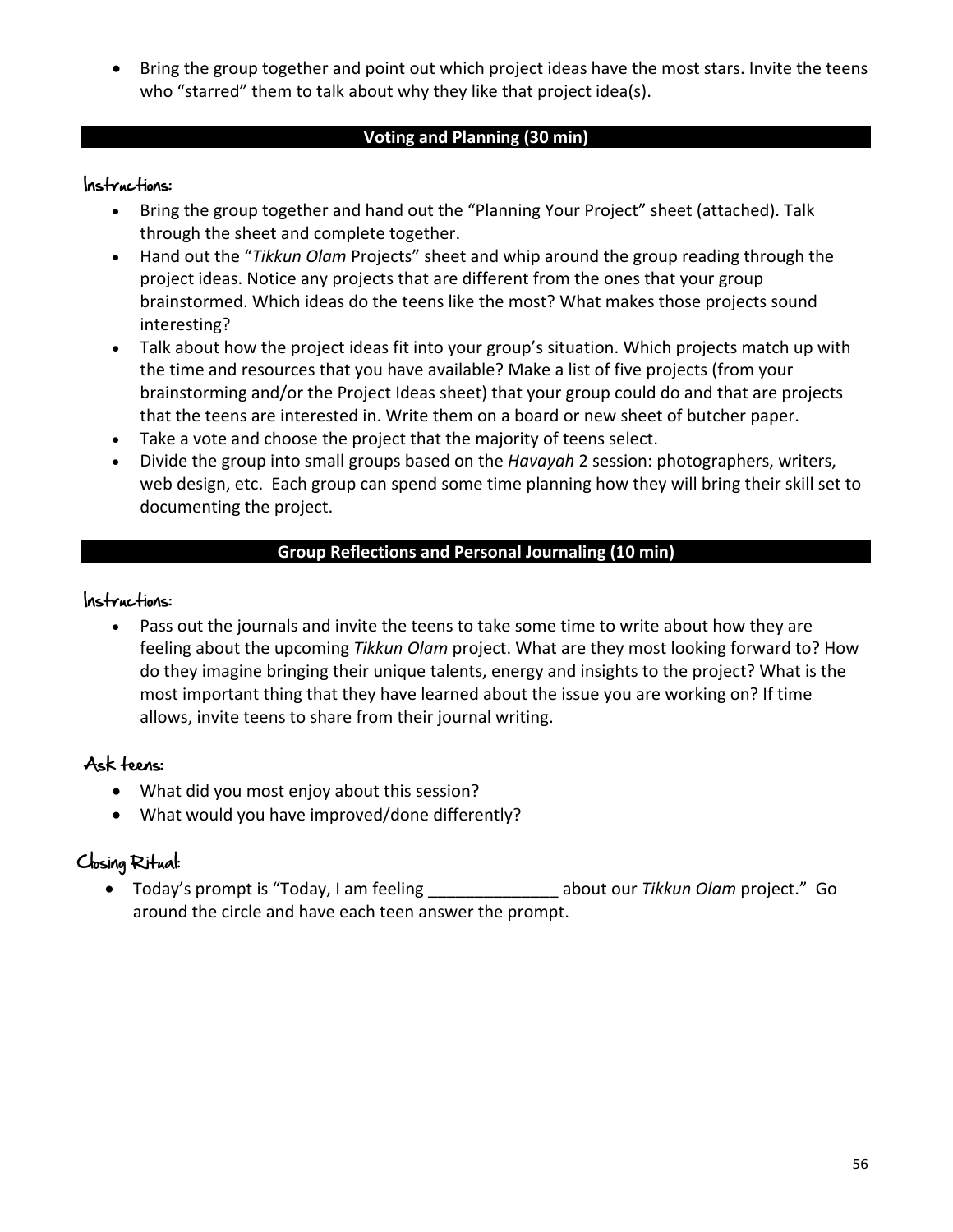Prayer for Overcoming Indifference I watch the news, God. I observe it from a comfortable distance. I see people suffering, and I don't lift a finger to help them. I condemn injustice but I do nothing to fight against it. I am pained by the faces of starving children, but I am not moved enough to try to save them. I step over homeless people in the street, I walk past outstretched hands, I avert my eyes, I close my heart. Forgive me, God, for remaining aloof while others are in need of my assistance. Wake me up, God; ignite my passion, fill me with outrage. Remind me that I am responsible for Your world. Don't allow me to stand idly by. Inspire me to act. Teach me to believe that I can repair some corner of this world. When I despair, fill me with hope. When I doubt my strength, fill me with faith. When I am weary, renew my spirit. When I lose direction, show me the way back to meaning, back to compassion, back to You. Amen.

– Rabbi Naomi Levy

"Shimon, the son of Rabban Gamliel, says: It is not what one says, but rather what one does, That makes all the difference in the world."

– Pirkey Avot, 1:7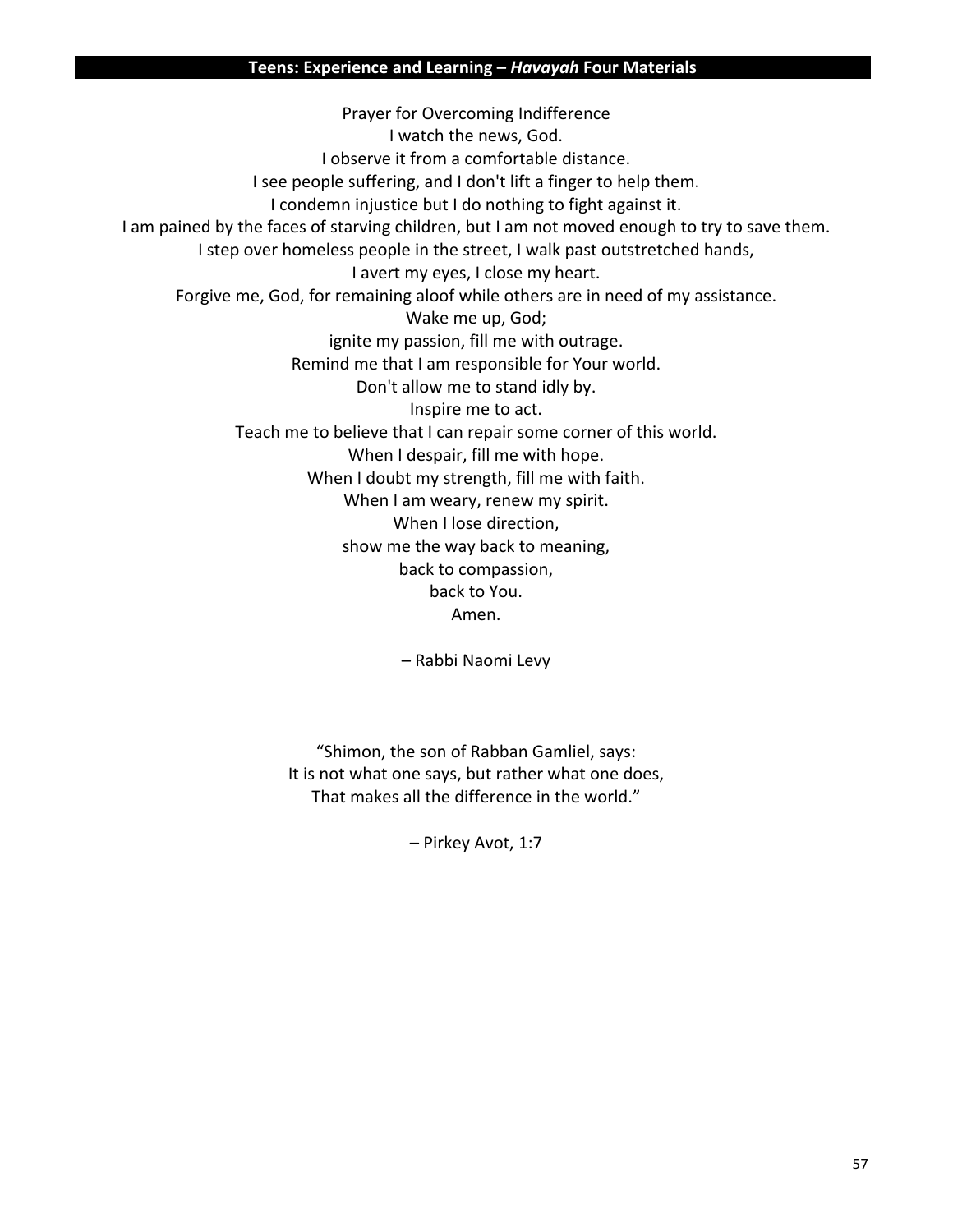#### **Teens: Experience and Learning – Planning Your** *Tikkun Olam* **Project**

#### "The Whos"

Who is going to participate in the project? (TEL group members, others?) Who is going to transport participants to and from the project (if not at the synagogue)? Who are your partners in the project (synagogue community, other organization)? Whom will your project benefit?

#### "The Whats"

What will you be doing in the project? What supplies do you need? What steps do you need to take to prepare?

# "The Wheres"

Where will the project take place? Where will participants meet?

Where will participants leave from?

# "The Whens"

When will you do the project (dates/times)? Is the project scheduled for your regular TEL group time or a different time? Will you need to stay later than usual?

And most important…

WHY is this project meaningful to you?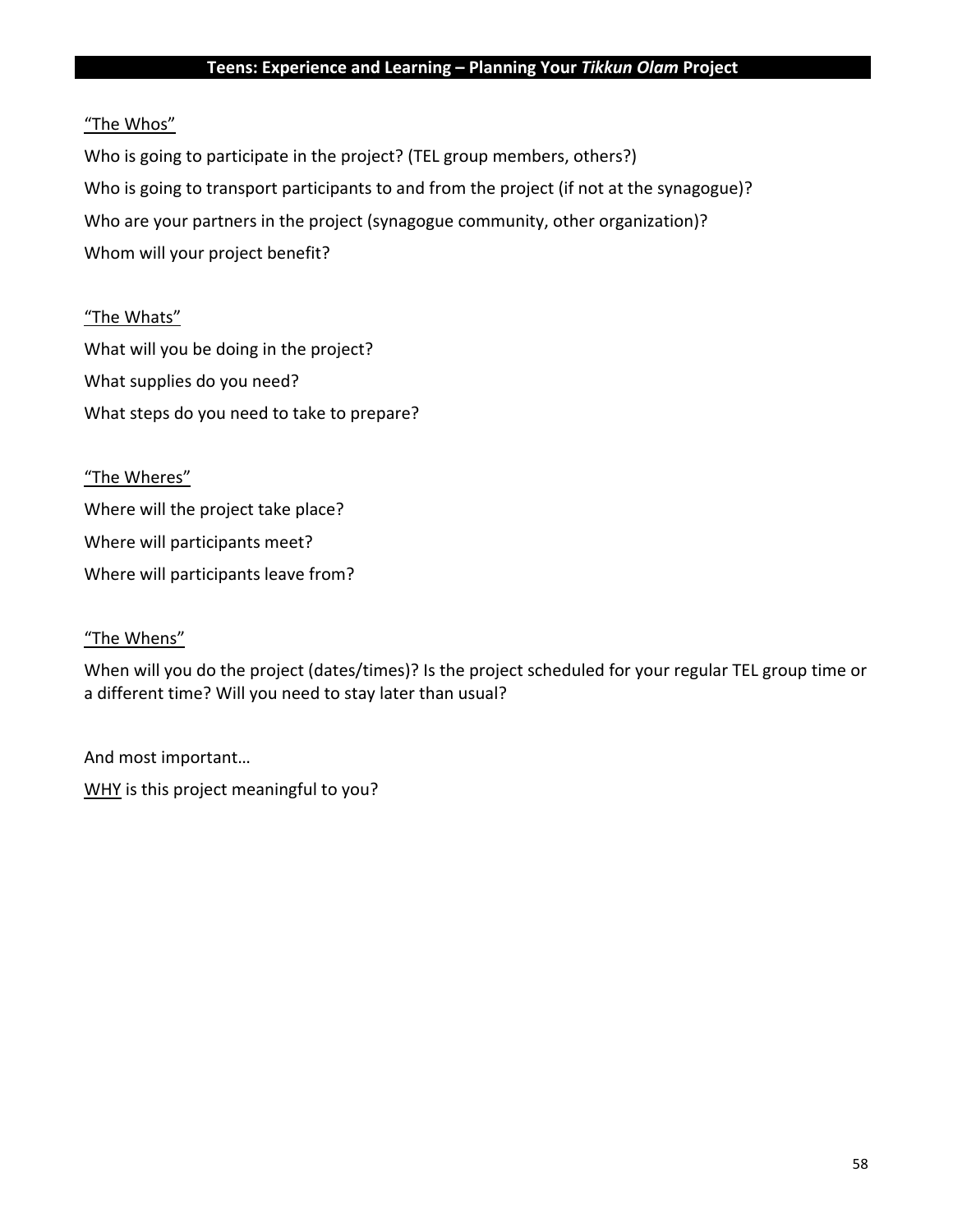Ending Poverty

- 1. Making dinners to take (and possibly serve) for a homeless shelter /soup kitchen
- 2. Create educational presentation about Judaism and its response to poverty to share with younger grades in religious school
- 3. Lead canned food drive in the synagogue
- 4. Visit with local legislature to voice support for the living wage
- 5. Create a "*Mitzvah* Garden" in your congregation, with produce going to a local food bank

Food Ethics

- 1. Host a locally grown/organic *Oneg Shabbat* for the community
- 2. Hold a screening of a film related to the food industry (such as "Supersize Me") for the community and lead introduction and post‐show discussion
- 3. Visit a local farm/farming school and begin a relationship between the farmer and your synagogue community; find out about the farmer's challenges to growing healthy food in your local ecosystem.
- 4. Start a "*Mitzvah* Garden" on site in your congregation
- 5. Make a "healthy snack day" for your religious school; TEL members make and serve locally grown, organic food for the students

Labor Rights

- 1. Create an educational video/PowerPoint presentation about current issues to screen at your congregation
- 2. Invite local labor leaders to your synagogue for a panel discussion about issues important to them
- 3. Create a pamphlet/web site/guide to local socially-responsible businesses and distribute in your community. (The Industrial Cooperative Association provides a list of more than eight hundred worker‐owned cooperatives divided by geographical location; use that as a starting place).
- 4. Research "Fair Trade" companies and whether your synagogue uses fair trade products (such as coffee). Fundraise to purchase fair trade products for your community and educate community leaders about their importance.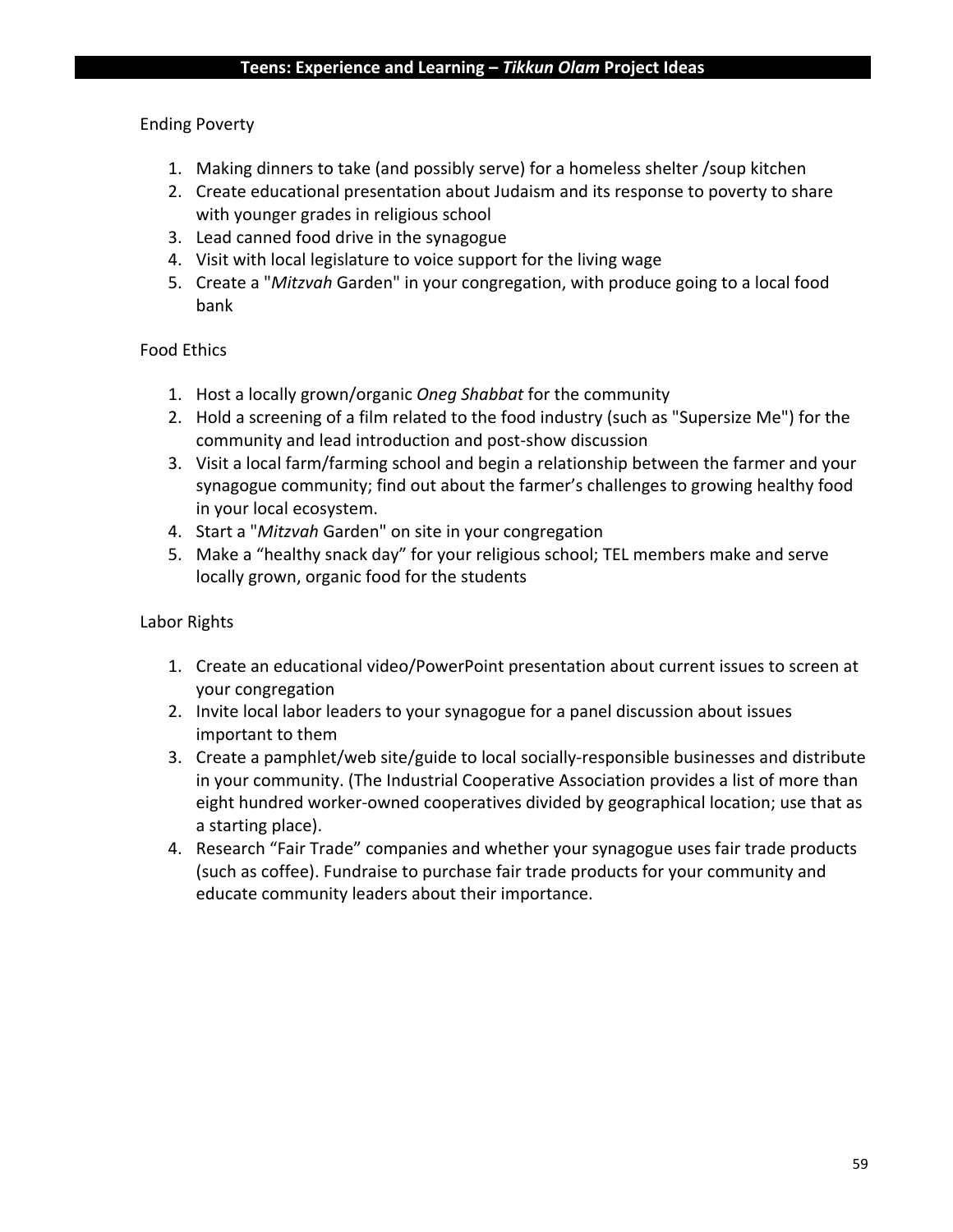- 1. Using the UJA Greening Guide, do an energy audit of your synagogue and share results with the synagogue board. Make recommendations for short and long term goals.
- 2. Lead a recycling campaign in the school (if there isn't one already). Assess if any materials that could be being recycled are being thrown out.
- 3. Raise money and donate compact florescent light bulbs to the synagogue. Create signage near light switches reminding people to be aware of energy conservation.
- 4. Find out what kinds of cleaners are being used in the synagogue and why "green" cleaners are not being used (if they are not). Lead an educational campaign about green cleaners and fundraise to donate a set of green cleaning supplies to the synagogue.
- 5. Create and lead a Jewish environmental education session for religious school students.

# Same‐Sex Rights/Marriage

- 1. Invite same‐sex couples from your community to talk to your *TEL* group about why they have/haven't gotten married and their feelings about it. From this discussion, your group could plan a community‐wide panel and discussion.
- 2. Begin a petition and letter-writing campaign to your local, state and national politicians to legalize same‐sex marriage in your state.
- 3. Create and display a banner supporting same‐sex marriage to hang in your synagogue.
- 4. Use Amnesty International's template "Love is a basic human right" (available at www.amnestyusa.org//pdf/Pride\_2009\_packet.pdf) to create an awareness campaign and make stickers and posters to distribute to your community.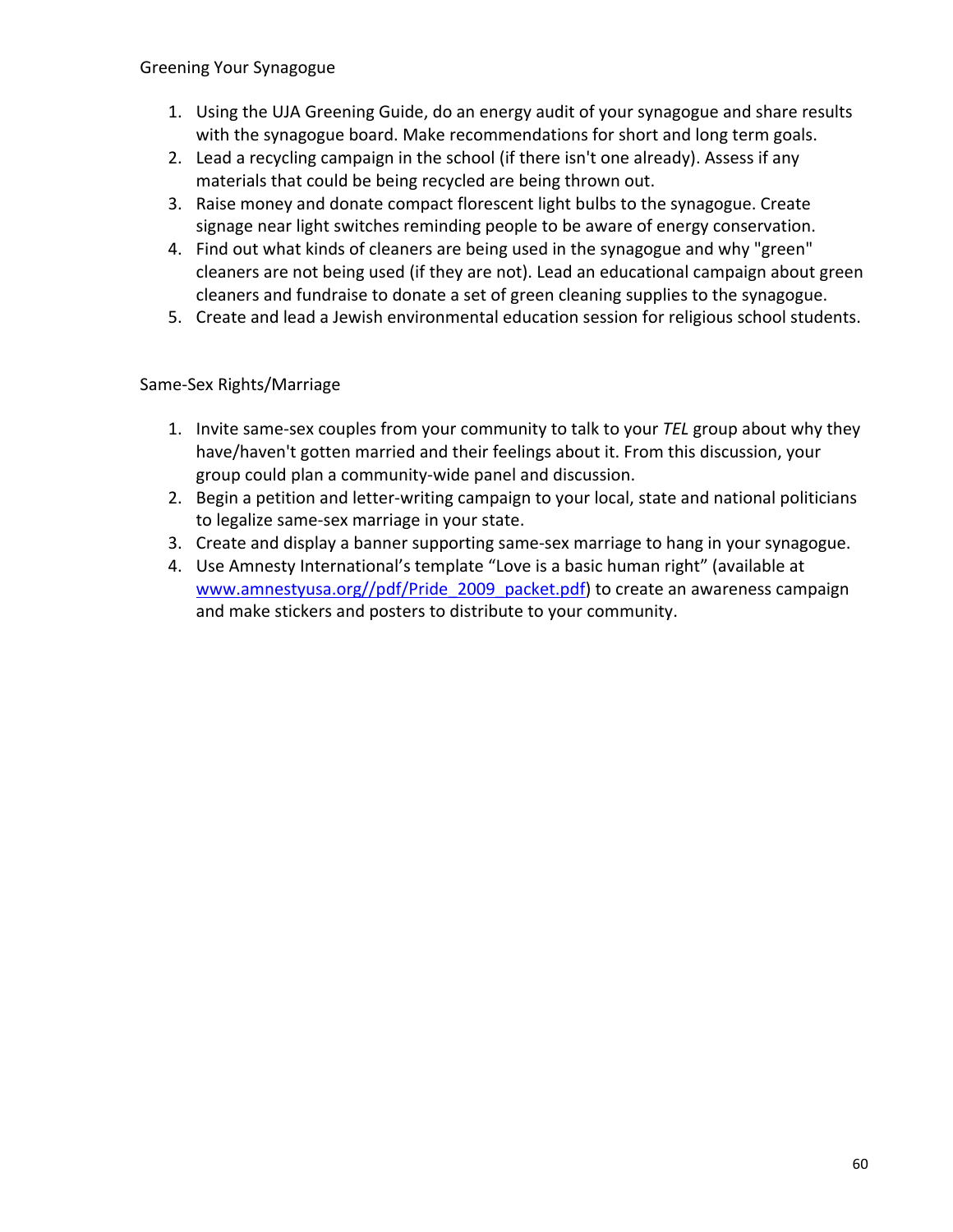# For the TEL leader

If you are going to do an advocacy project, this guide from www.socialaction.com will be very helpful:

# **Advocacy Tips:**

Advocacy is all about action. Speaking out on important issues — in person, on the phone, via letters, faxes, emails, or phone calls, as an individual or in a group — is part of the democratic process. Make the most of the opportunity.

- Do your homework. Learn as much as possible about the issue of concern.
- Choose the method that is most comfortable for you. There are many ways to make your opinions known. The important thing is to do it.
- Have a clear, focused purpose for your action. Address one issue at a time. And use the facts. The more prepared you are, the more persuasive you can be.
- Be specific about what you want to achieve. What do you want your senator, representative, or other public official to do?
- Communicate as a constituent. Show the legislator or official specifically how his or her constituency is affected by or concerned about the issue.
- Be courteous and reliable. Do not promise what you cannot deliver in terms of help or information. Leave your contact information. And always follow up on requests for additional materials or further clarification.

# **Legislative Visits:**

Visiting a member of Congress — in Washington DC or in a hometown office — is the most personal and effective way to communicate your views.

- Determine if you want to visit your legislator's Capitol or local office.
- Call for a calendar to confirm your appointment options.
- Schedule a specific appointment by phone. A written request may also be required. Tell the staff member the number of people attending and the issue(s) of interest.
- Be prompt. And if the legislator or official is late, be patient and flexible.
- Do not be disappointed if the meeting is with a staff person. There is great value in educating and building a relationship with the key staff members on issues.
- Be prepared to speak confidently on as many, but not more than, three issues.
- Bring concisely and clearly written materials outlining your position and leave them with the person you are visiting.
- Follow up the meeting with a "thank you" letter outlining what was covered and reiterating your goals.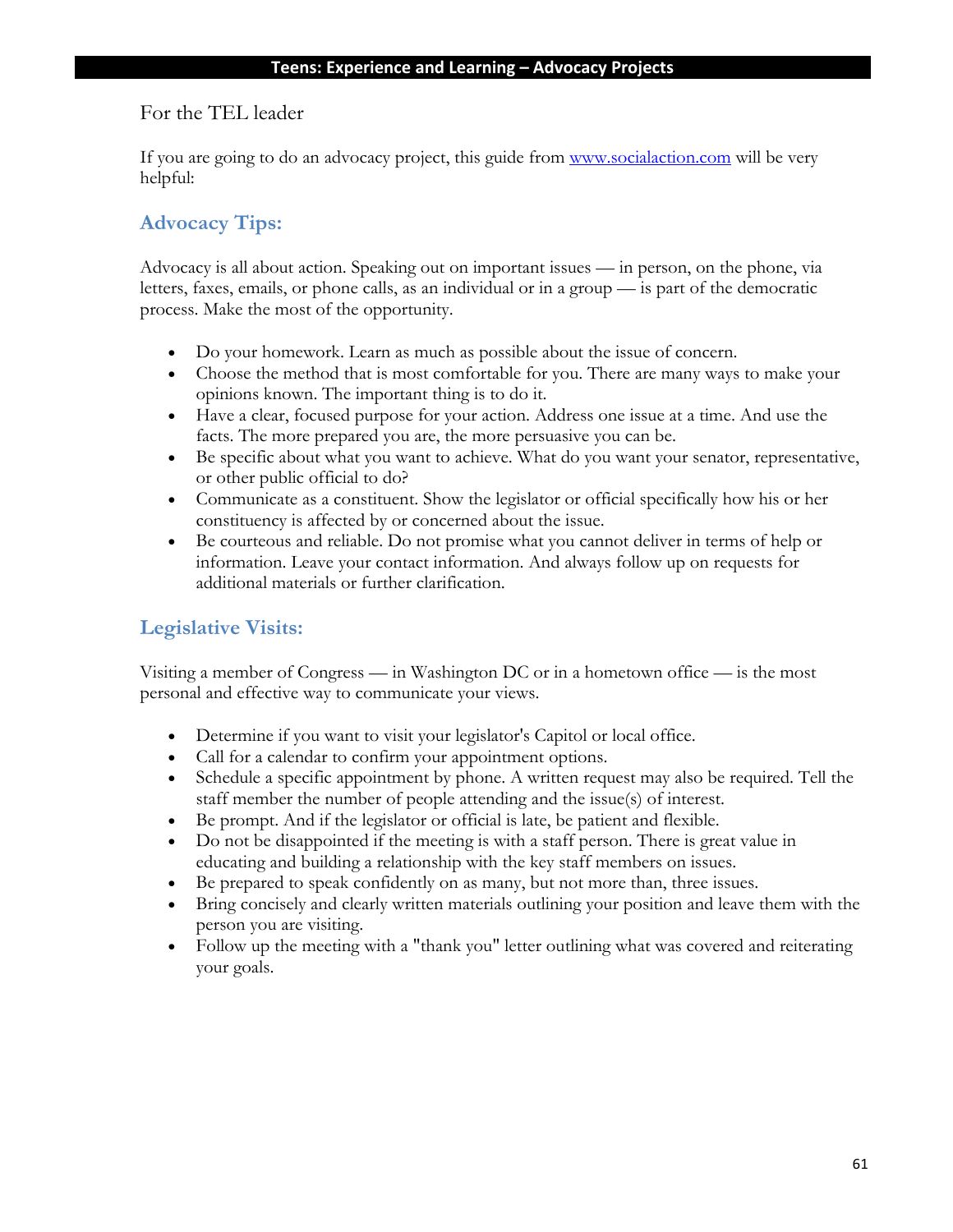# **Letters to Legislators:**

The written word is very powerful. Congressional staffers read, log, and report on input they receive especially from constituents. Letters, faxes, and emails are all valuable ways of communicating with legislators — but emails are an effective way to weigh in when time is of the essence.

- Use this website to send an email on selected Issues. Sample letters have been created, but you may adapt the message to personalize it or include additional information.
- If you are writing an email of your own, clearly state your facts and your purpose. Address only one issue, keep the message concise, and if possible, include personal examples of why you support/oppose the issue.
- You may also mail a letter directly to your legislators but its delivery will be significantly slower than via email and may miss the critical window of opportunity to impact urgent decisions. Faxing is another way to get your letters to legislators quickly. Addresses, telephone, and fax numbers for your legislators are available through THOMAS.
- You may also call your legislators via the Capitol switchboard at 202 224 3121. As with letters be clear, concise, and prepared to leave your contact information.

# **Letters to Editors:**

Letters to the editor are an effective way to communicate a message about an issue to the general public.

- Find a "hook." Most papers prefer letters written in response to an editorial, column, or news story that recently appeared in that paper. It is also useful to link the issue to current events.
- Be timely. The quicker the response to a piece, the better.
- Be succinct. Most papers limit the length of letters. If specific limits are not mentioned in the paper or on the website, call and ask.
- Research the topic. The letter should express an opinion, but it will be much stronger with facts, particularly if it is a rebuttal to a recent piece. Personal examples are also very powerful.
- Know the audience. Read past letters to the editor and become familiar with what the paper typically prints. It is much more difficult to be published in a metropolitan daily newspaper than in a neighborhood weekly. Try to relate the letter/issue to the local community.
- Submit the letter to one newspaper. Letters to the editor should be specific. Sending the same letter to multiple outlets dilutes the message and irritates the editors.
- Identify yourself. Include your name and your affiliation with NCJW (or another organization, if appropriate) to be published with your letter. If you are writing on behalf of NCJW or another organization, make sure that you have the organization's support for your point of view and permission to speak in their name. For the editor's information only (not to be published), include your complete contact information.

From www.socialaction.com/advocacy/advocacy.shtml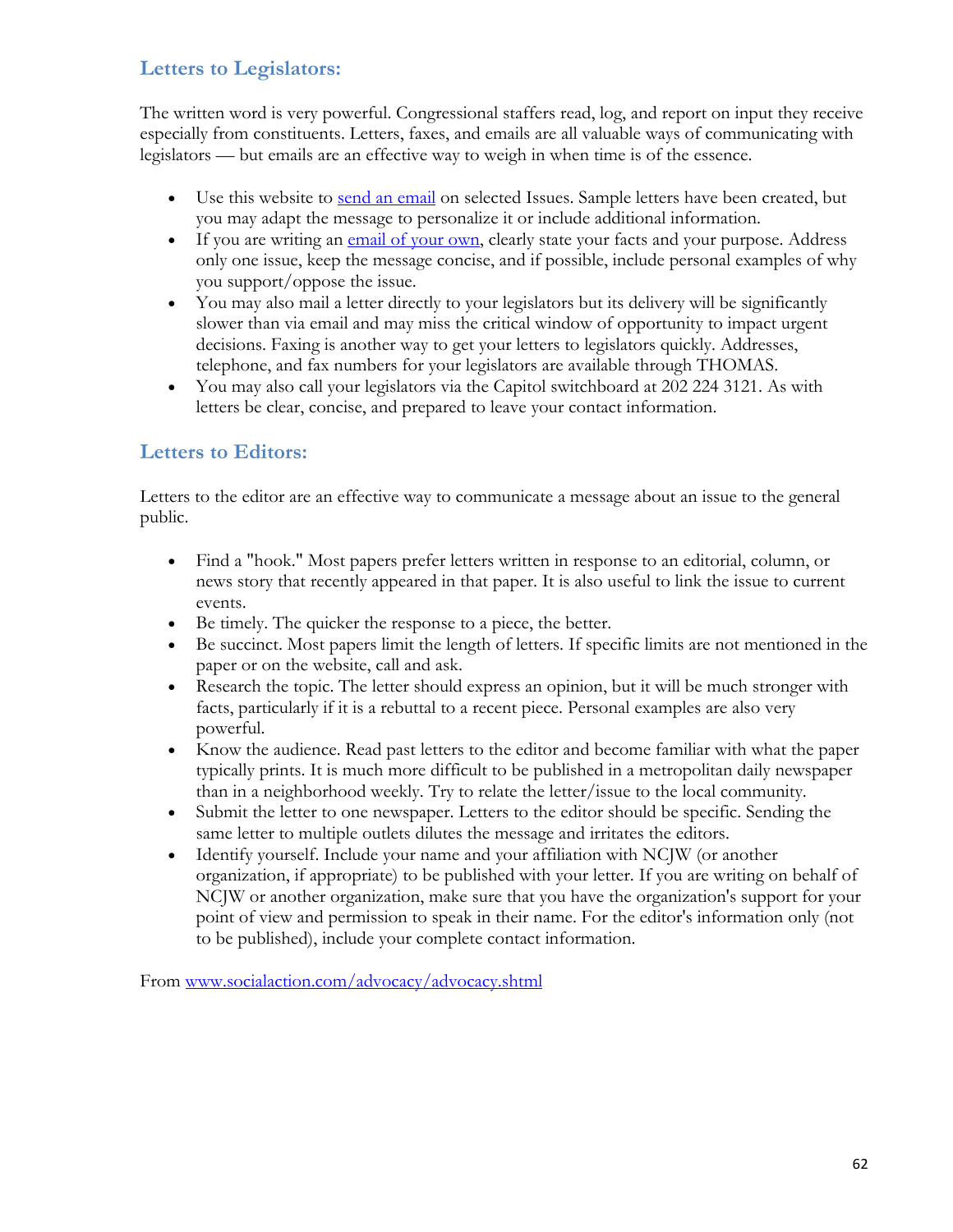#### **Teens: Experience and Learning – Helpful Social Action Websites**

#### **Religious Action Center of Reform Judaism (www.rac.org)**

The official website of the Religious Action Center of Reform Judaism can be searched for resolutions, initiatives, and information on the social action themes. The social action program bank (www.rac.org/social/bank.html ) contains many programming ideas.

#### **MAZON: A Jewish Response to Hunger (www.mazon.org)**

MAZON offers a number of readings and resources relating to issues of hunger for use throughout the year.

#### **Coalition on the Environment and Jewish Life (www.coejl.org)**

The Coalition on the Environment and Jewish Life (COEJL) promotes environmental education, scholarship, advocacy, and action in the American Jewish community. www.coejl.org/celebrate/suk\_eco.shtml

#### **Socialaction.com (www.socialaction.com)**

Socialaction.com is an online magazine dedicated to pursuing justice, building community, and repairing the world. A wealth of materials for social action-based programming, readings, and supplements can be found at the above link.

#### **AVODAH: the Jewish Service Corps (www.avodah.net )**

AVODAH: the Jewish Service Corps is a yearlong program combining front-line antipoverty work, Jewish study, and community-building. It provides an opportunity for young adults to live out and deepen their commitments to Jewish life and social change through a year.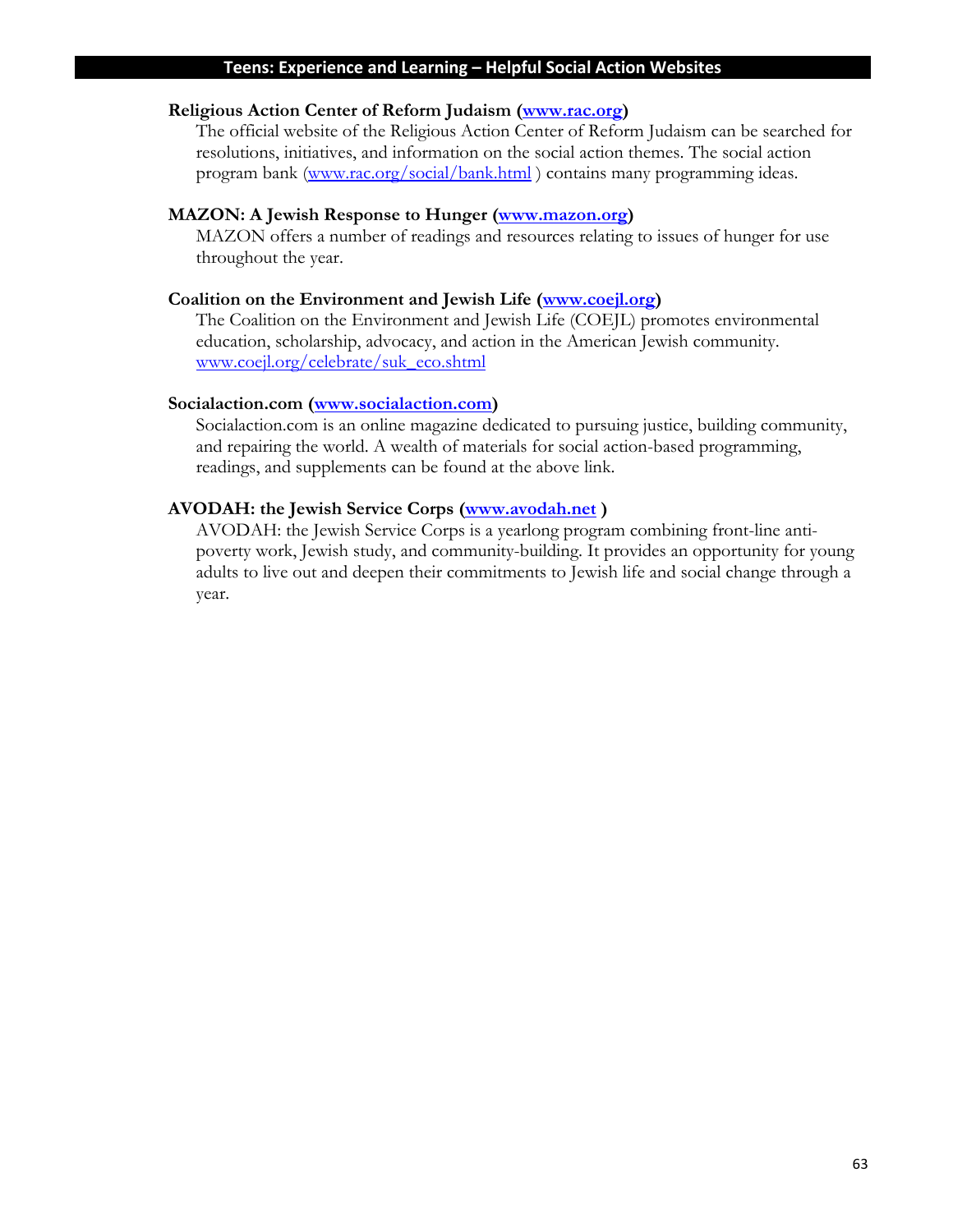# **Havayah Five: Tikkun Olam in Action, Part 1**

# **Materials:**

- Texts (if using)
- Tea candles and matches (if using)
- Markers
- Digital camera or camera phones
- Foam Core Board
- **Journals**

# Notes to the Group Leader:

*Havayot* Five and Six are different from the previous sessions in that these are the times when your teens are engaged in doing your service learning project and so these sessions will be different for each TEL group. However, below you will find ideas for opening and closing your *havayot* that can help to both ground and frame the experience for your teens.

# **Welcome/Introductions/Check‐in (5 min)**

# Instructions:

- Because time will be tight in this session, greet teens as they enter individually and encourage them to settle in. If you are meeting at a space outside of your synagogue, orient the teens to the space (find the bathrooms, etc).
- Ask teens who like to take pictures to carry their phone or a digital camera with them to take photos throughout the project.

# **Opening Kavanah (10 mi)**

# Instructions:

- Below are three ideas to set a *kavanah* (intention) for your *Tikkun Olam* project. You may want to invite your congregational rabbi to this session to lead the teens in the opening *kavanah*. These are just ideas—please feel free to create and share your own *kavanot*!
	- o Music: Choose a favorite *Tikkun Olam* related song sing together before starting the project. If you have someone in your TEL group who plays guitar, invite him/her to bring his/her guitar and lead the song.
	- o Ritual: Bring a tea candle for each participant. Gather everyone in a circle and invite them to get quiet. Read the following *kavanah*:

"The idea of *Tikkun Olam* comes from Jewish mystical writings. Rabbi Isaac Luria imagined that in order to create the world, God contracted God's self into Divine vessels in order to make room for creation. With creation, some of these vessels shattered and scattered, so that sparks of divine light are contained throughout creation.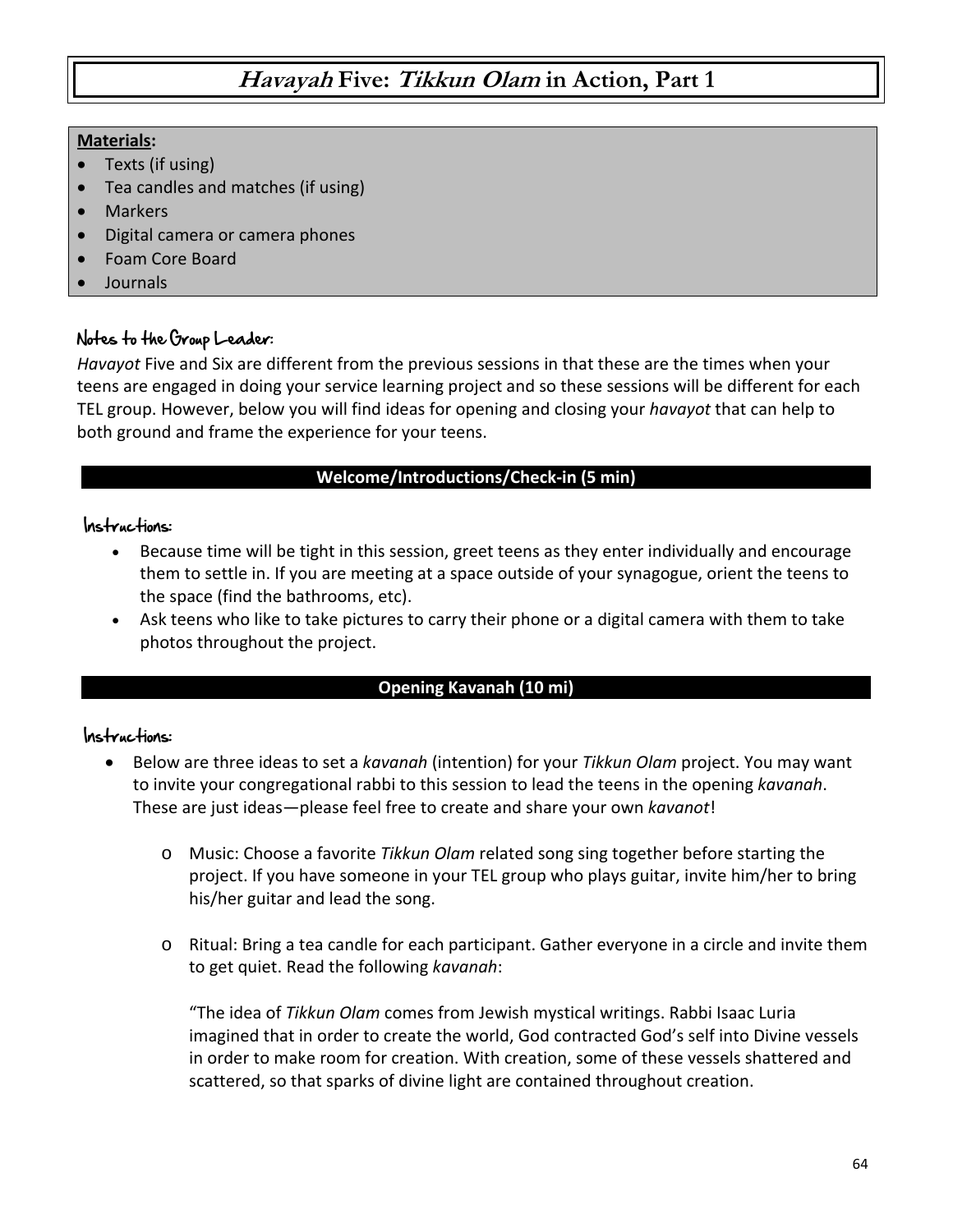"Each of us contains this Divine light. Today the work that we will do contributes to *Tikkun Olam*, repair of the world. Although we are working as a group, we are aware of the individual lights that we bring to our *Tikkun Olam* work.

"Think about the qualities that make you a unique part of creation. What will you bring to our *Tikkun Olam* work today? Sensitivity, patience, humor? Creativity, ingenuity, common sense?

"When you are ready, light a candle to honor the divine light that is inside of you, that is part of the work we are doing to repair something that is broken in the world together.

"We will light our candles in silence."

When everyone has lit their candles, take a moment to look at them. Say the *shehekheyanu* together.

*\*Note: if you are leaving the building/space, please blow out the candles!*

o Readings: You may want to copy and share an inspirational reading, such as:

#### A Prayer for Social Action

We cannot merely pray to God to end war; For the world was made in such a way That we must find our own path of peace Within ourselves and with our neighbor.

We cannot merely pray to God to root out prejudice; For we already have eyes With which to see the good in all people If we would only use them rightly.

We cannot merely pray to God to end starvation; For we already have the resources With which to feed the entire world If we would only use them wisely.

We cannot merely pray to God to end despair; For we already have the power To clear away slums and to give hope If we would only use our power justly.

We cannot merely pray to God to end disease: For we already have great minds With which to search out cures and healings If we would only use them constructively.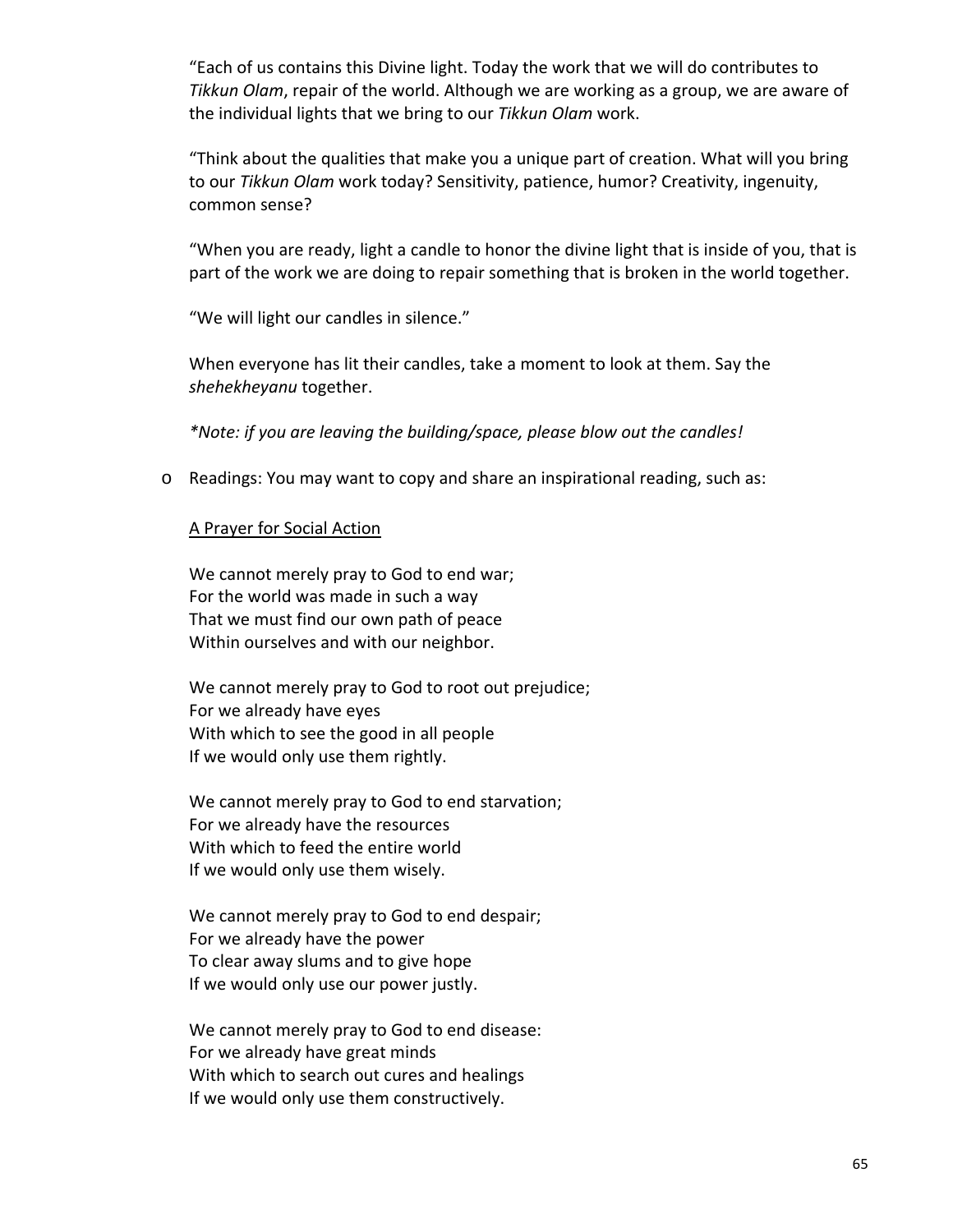Therefore we pray instead For strength, determination, and will power, To do instead of merely to pray To become instead of merely to wish; That our world may be safe, And that our lives may be blessed.

– Jack Riemer, adapted

Now go do great work!

# **Group Reflections and Personal Journaling (10 min)**

#### Instructions:

- When you have finished your *Tikkun Olam* work, find a quiet place and distribute journals and pens to the teens. Invite them to respond to the following question/statements:
	- o How does the song/text/ritual that we opened our session with relate to your experience working on our *Tikkun Olam* project today?
	- o Something I felt about the work we did today is….
	- o I will think differently about (insert your topic) because….

# Closing Ritual:

- While the teens are writing, put out the Foam Core Board and markers. In big letters, write "*Tikkun Olam*" on the board.
- Today, we are going to write our closing ritual words around this board to help us remember our feelings from the work we did today. "Today, our *Tikkun Olam* work made me feel\_\_\_\_\_\_\_\_\_\_."
- Read the finished board together and place somewhere in the synagogue that congregants will be able to see it.
- Thank everyone for their work.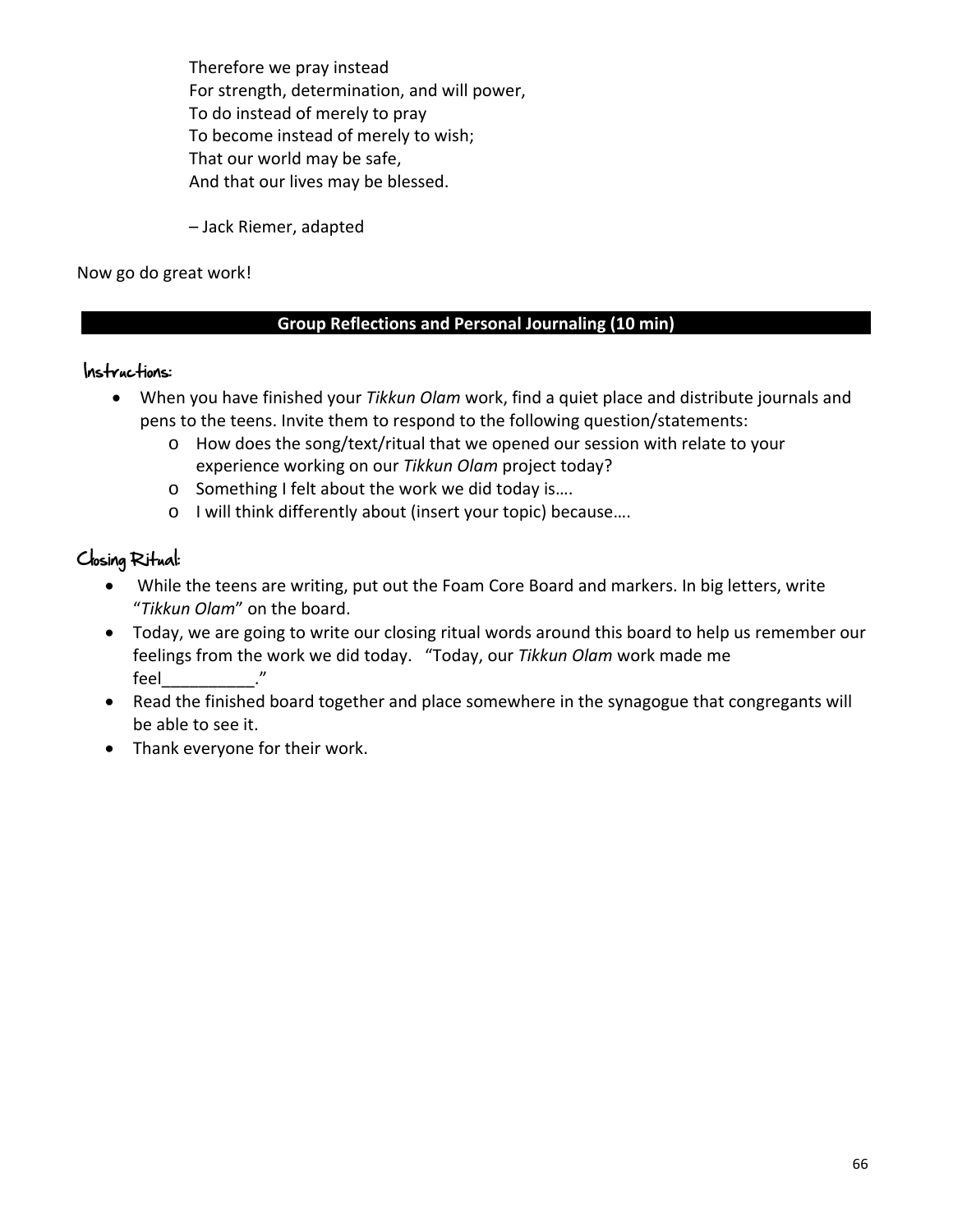#### A Prayer for Social Action

We cannot merely pray to God to end war; For the world was made in such a way That we must find our own path of peace Within ourselves and with our neighbor.

We cannot merely pray to God to root out prejudice; For we already have eyes With which to see the good in all people If we would only use them rightly.

We cannot merely pray to God to end starvation; For we already have the resources With which to feed the entire world If we would only use them wisely.

We cannot merely pray to God to end despair; For we already have the power To clear away slums and to give hope If we would only use our power justly.

We cannot merely pray to God to end disease: For we already have great minds With which to search out cures and healings If we would only use them constructively.

Therefore we pray instead For strength, determination, and will power, To do instead of merely to pray To become instead of merely to wish; That our world may be safe, And that our lives may be blessed.

– Jack Riemer, adapted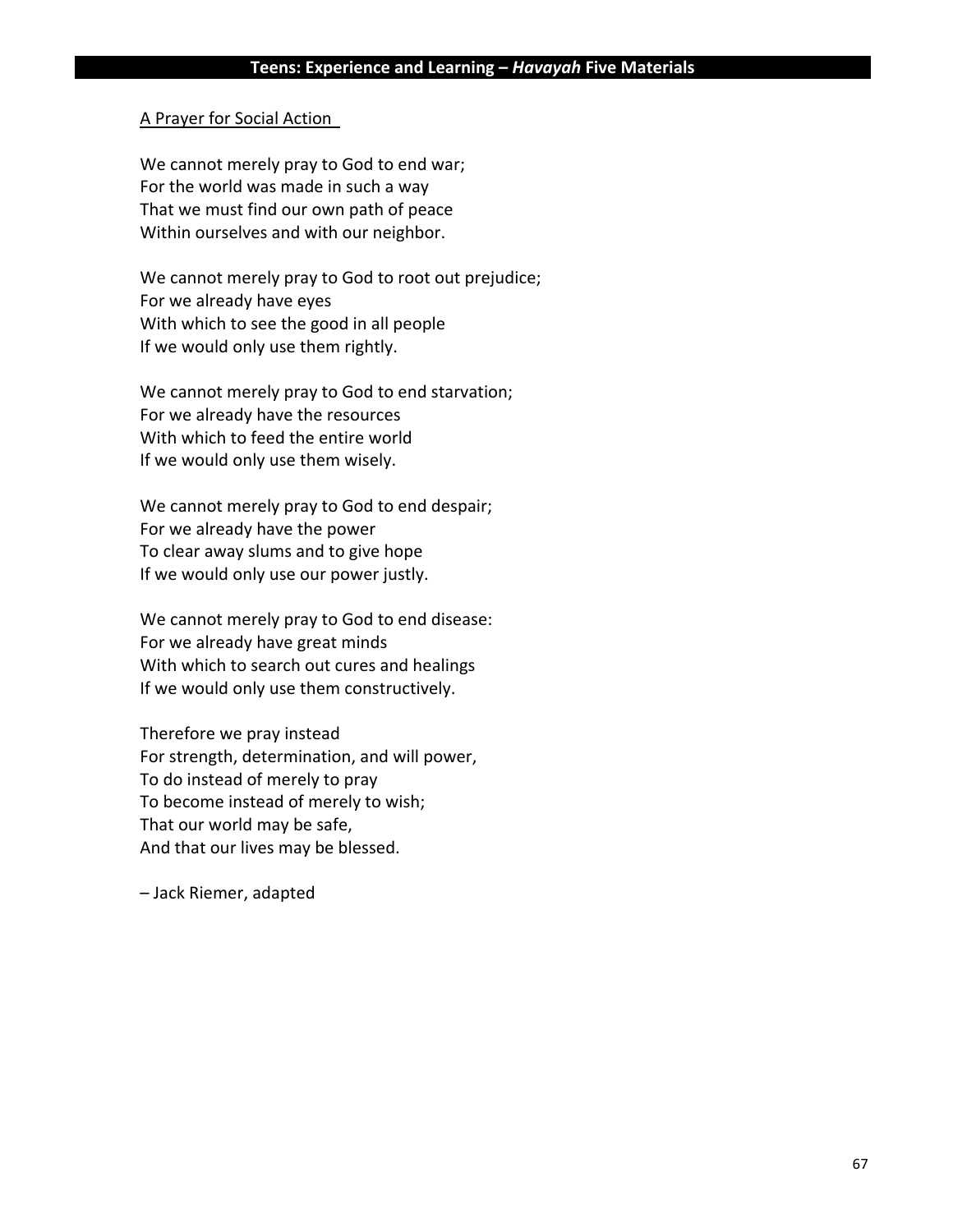# **Havayah Six: Tikkun Olam in Action, Part 2**

## **Materials:**

- Texts (if using)
- Tea candles and matches (if using)
- Markers
- Digital camera or camera phones
- Foam Core Board
- Photos from *Havayah* 5
- Tape or glue sticks
- Journals

# Notes to the Group Leader:

*Havayot* Five and Six are different from the previous sessions in that these are the times when your teens are engaged in doing your service learning project and so these sessions will be different for each TEL group. However, below you will find ideas for opening and closing your *havayot* that can help to both ground and frame the experience for your teens.

# **Welcome/Introductions/Check‐in (5 min)**

#### Instructions:

- Because time will be tight in this session, greet teens as they enter individually and encourage them to settle in. If you are meeting at a space outside of your synagogue, orient the teens to the space (find the bathrooms, etc.).
- Ask teens who like to take pictures to carry their phone or a digital camera with them to take photos throughout the project.

# **Opening Kavanah (10 min)**

# Instructions:

- Below are three ideas to set a *kavanah* (intention) for your *Tikkun Olam* project. You may want to invite your congregational rabbi to this session to lead the teens in the opening *kavanah*. These are just ideas—please feel free to create and share your own *kavanot*!
	- o Music: Choose a favorite *Tikkun Olam* song to sing together before starting the project. If you have someone in your TEL group who plays guitar, invite him/her to bring his/her guitar and lead the song.
	- o Ritual: Bring a tea candle for each participant. Gather everyone in a circle and invite them to get quiet. Read the following *kavanah*:

"Rabbi Abraham Joshua Heschel was one of the Jewish community's most important rabbis and teachers of the 20th century. He escaped Nazi Germany and came to America where he taught at the Jewish Theological Seminary. Although Rabbi Heschel wrote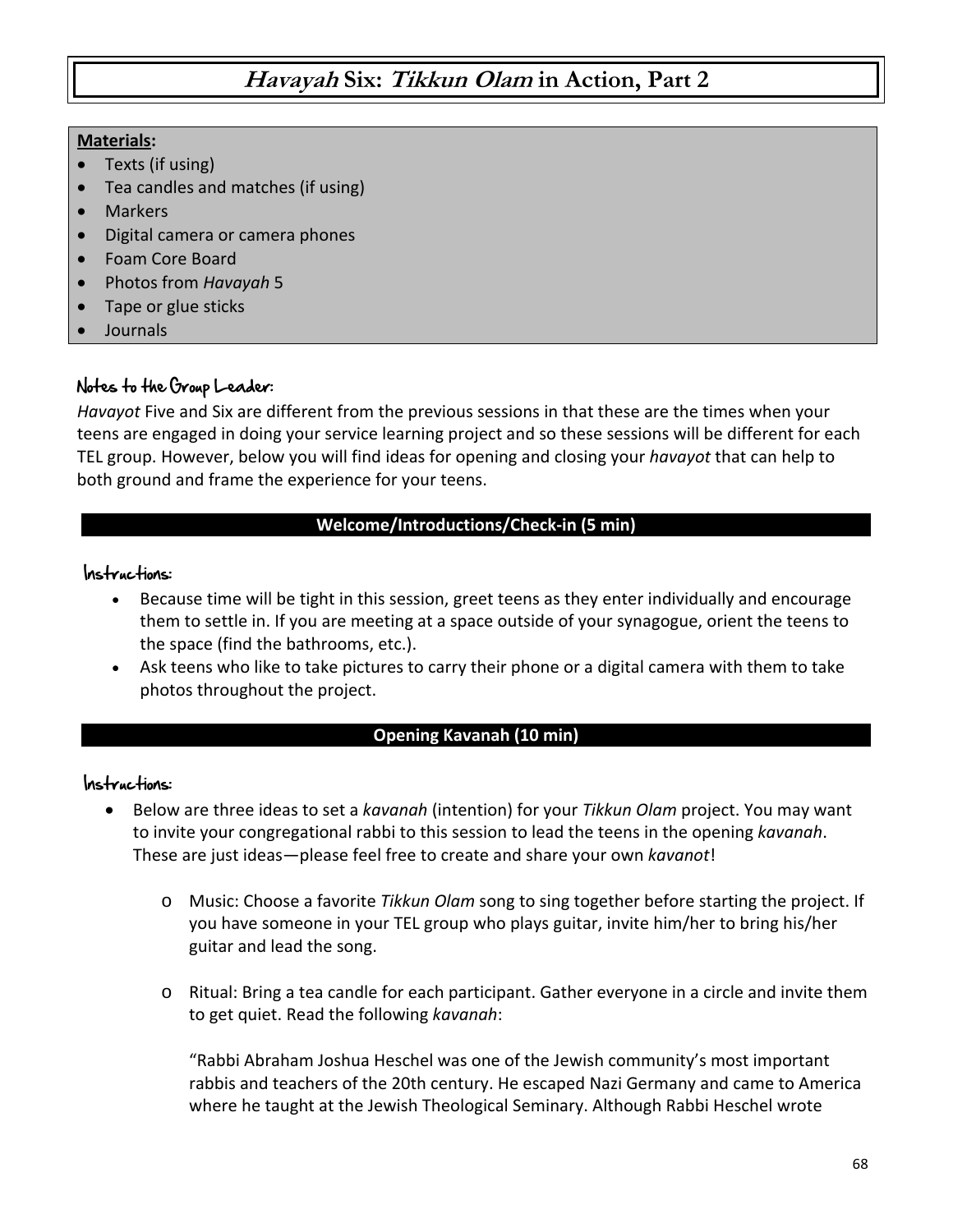many books and was a famous scholar, he was also equally devoted to being a political advocate.

"During the 1960s, when Dr. Martin Luther King, Jr. was courageously leading the Civil Rights movement in the South, Rabbi Heschel spoke about the importance of civil rights. Dr. King invited Rabbi Heschel to march with him for voting rights for African‐American people in Selma, AL. White people in AL were not only hostile but openly violent towards civil rights demonstrators. Earlier marches ended because state and local police attacked the marchers with billy clubs and tear gas.

"Rabbi Heschel and other religious leaders from different faiths met Dr. King and marched with him from Selma to Montgomery, 54 miles away.

"For Heschel, the march had spiritual significance. He wrote, "For many of us the march from Selma to Montgomery was about protest and prayer. Legs are not lips and walking is not kneeling. And yet our legs uttered songs. Even without words, our march was worship. I felt my legs were praying."

"When we engage in acts of *Tikkun Olam*, large or small, we carry on the legacy of Dr. King and Rabbi Heschel. Our *Tikkun Olam* work is both service and prayer.

"When you light a candle today, light it in honor of Dr. King, Rabbi Heschel or one of your heroes who has helped to repair the world in some way. We will light our candles in silence."

When everyone has lit their candles, take a moment to look at them. Say the *shehekheyanu* together.

*\*Note: if you are leaving the building/space, please blow out the candles!*

o Readings: You may want to copy and share an inspirational reading, such as:

An individual has not started living until he can rise above the narrow confines of his individualistic concerns to the broader concerns of all humanity. —Dr. Martin Luther King, Jr.

A lot of people are waiting for Martin Luther King or Mahatma Gandhi to come back – but they are gone. We are it. It is up to us. It is up to you. —Marian Wright Edelman

How wonderful it is that nobody need wait a single moment before starting to improve the world.

—Anne Frank

If I can stop one heart from breaking, I shall not live in vain. If I can ease one life the aching, Or cool one pain,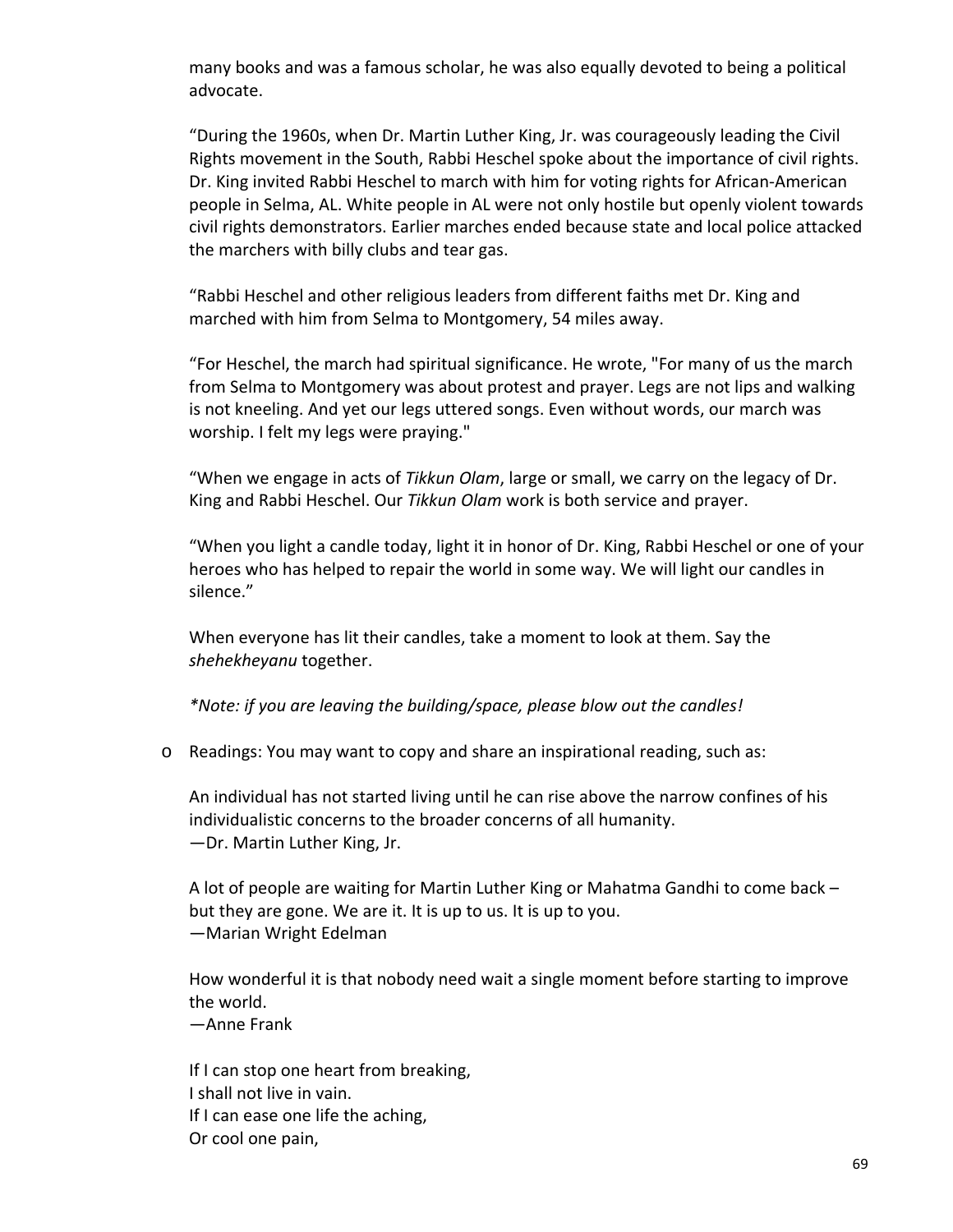Or help one fainting robin Unto his nest again, I shall not live in vain. —Emily Dickinson

Now go do great work!

# **Group Reflections and Personal Journaling (10 min)**

# Instructions:

- When you have finished your *Tikkun Olam* work, find a quiet place and distribute journal and pens to the teens. Invite them to respond to the following question/statements:
	- o How does the song/text/ritual that we opened our session with relate to your experience working on our *Tikkun Olam* project today?
	- o Something I felt about the work we did today is….
	- o I will think differently about (insert your topic) because….

# Closing Ritual:

- Put out a new Foam Core Board, glue sticks/tape and photos from last session's *tikkun olam* project. When teens finish journaling, invite them to look through the pictures and select one that is evocative for them.
- Ask them to glue/tape the picture to the board and to create a caption about the moment.
- Look at the board together when it is completed.
- Ask the teens which images really capture what the service experience was like for them. How do the pictures communicate the experience?
- Place them somewhere in the synagogue that congregants will be able to see them.
- Thank everyone for their work and share that in the next session we will get to process the experience more and think about next steps for communicating the social action project to the community.
- Close with prompt of "Today, our *Tikkun Olam* work made me feel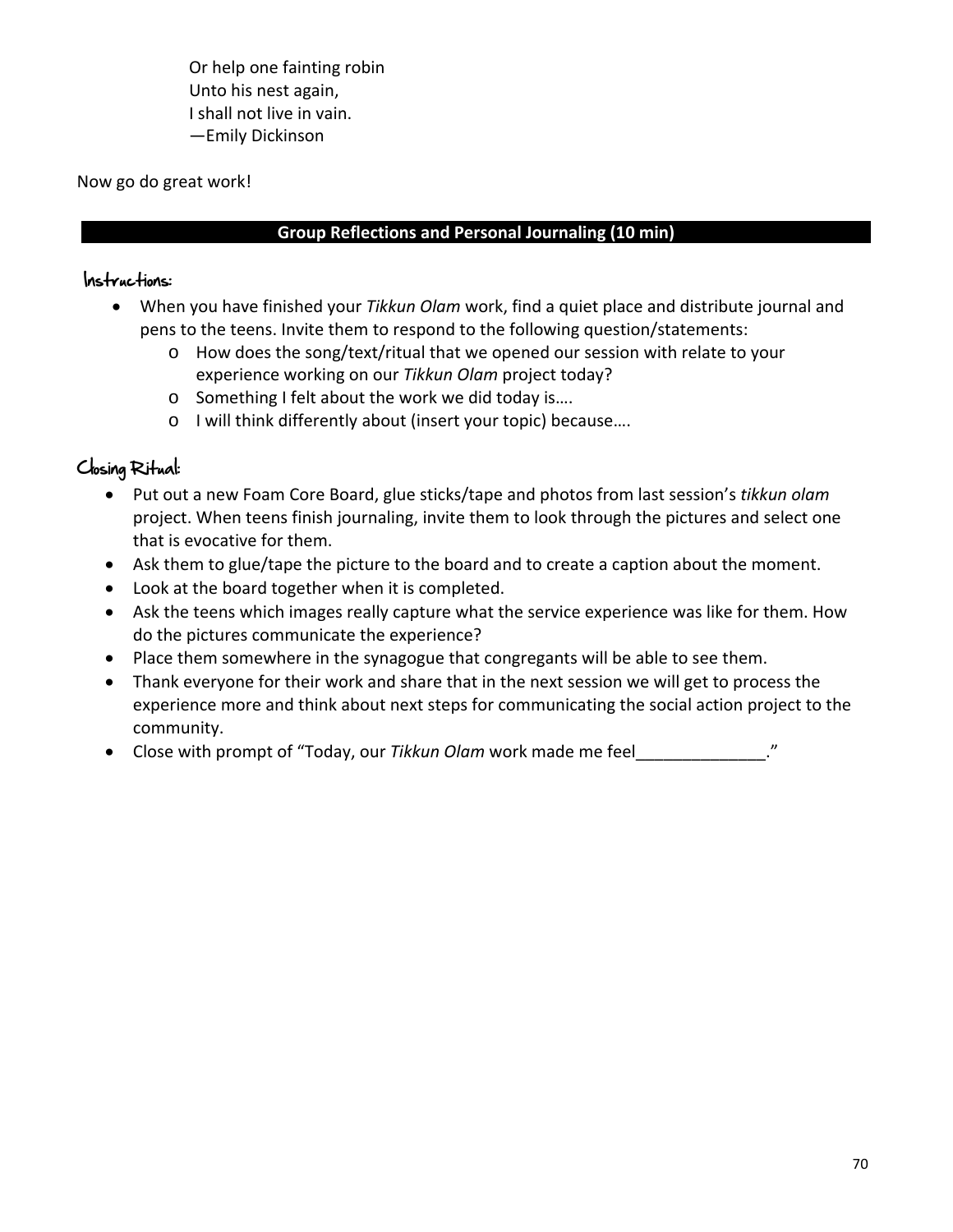# **Teens: Experience and Learning –** *Havayah* **Six Materials**

An individual has not started living until he can rise above the narrow confines of his individualistic concerns to the broader concerns of all humanity.

– Dr. Martin Luther King, Jr.

A lot of people are waiting for Martin Luther King or Mahatma Gandhi to come back ‐‐ but they are gone. We are it. It is up to us. It is up to you.

– Marian Wright Edelman

How wonderful it is that nobody need wait a single moment before starting to improve the world.

– Anne Frank

If I can stop one heart from breaking, I shall not live in vain. If I can ease one life the aching, Or cool one pain, Or help one fainting robin Unto his nest again, I shall not live in vain.

– Emily Dickinson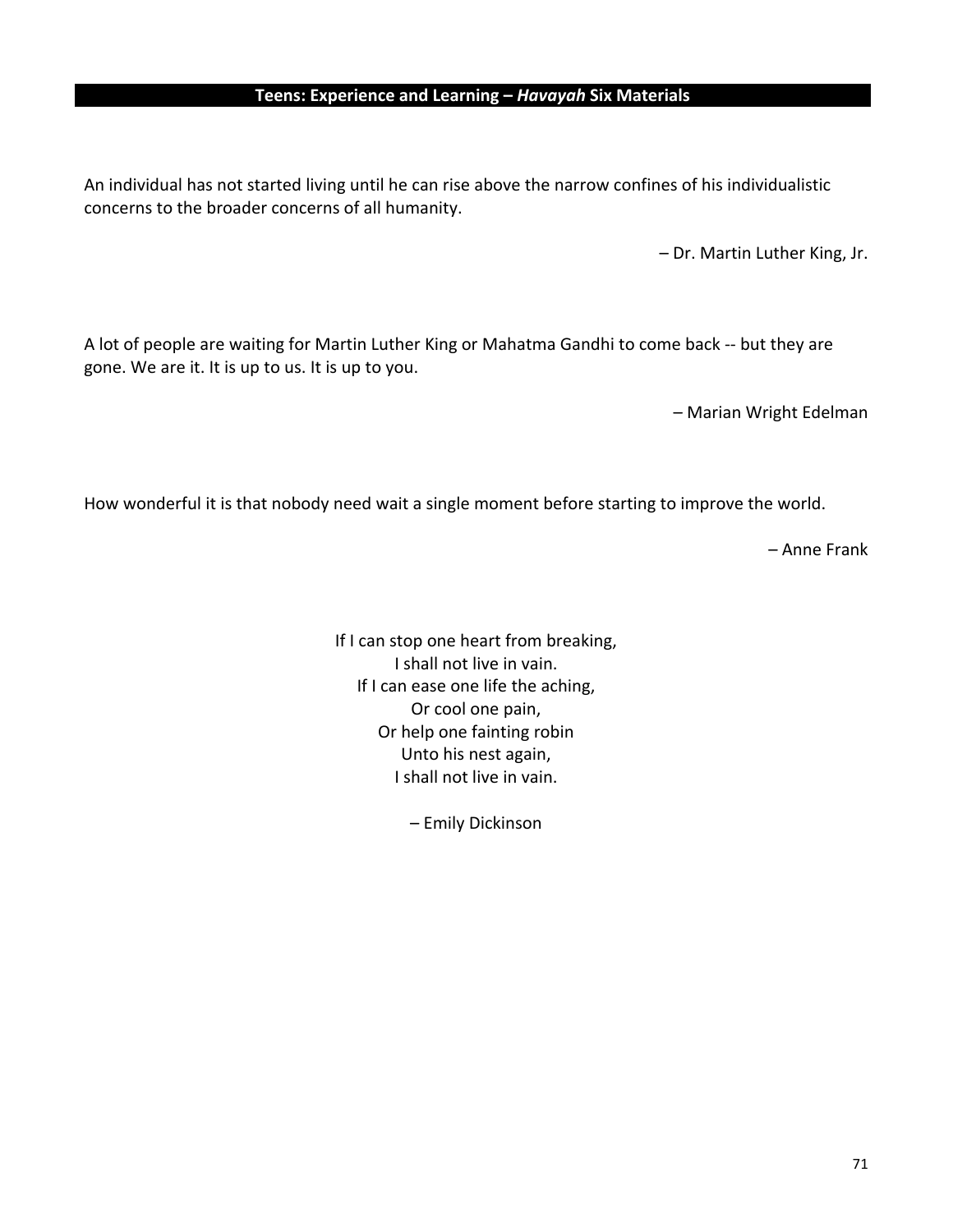# **Havayah Seven: Communicating about our Tikkun Olam Project**

# **Materials:**

- Texts (if using)
- Plain M&Ms/bowl
- Paper and pens
- Computer or tablet (if available)
- Butcher paper
- Paint and brushes
- Journals

# Notes to the Group Leader:

Now that your TEL group had has the opportunity to spend two sessions doing hands‐on *Tikkun Olam* work, you can take some time to process what the experience was like for the teens and plan on how they can communicate what they did and how they came to choose this project with the larger community. Doing so, the teens' work moves beyond your TEL sessions to make adults in the community aware of the teens' commitment to social action and abilities to plan and participate in a service learning project.

# **Welcome/Introductions/Check‐in (10 min)**

#### Instructions:

- Take a few minutes to whip around the circle and have every teen share about something that has inspired him/her or made him/her think since last TEL meeting.
- You may also want to give a quick overview of what is coming up in this session.

# **Opening Ice Breaker: M & M Game (10 min)**

# Instructions:

- Sit in a circle and invite the teens to take a handful of M&M candies from a large bowl and hold them without eating them yet. When everyone has his/her candy, explain that you are going to go around the circle and share something based on the M&M color(s) that he/she has chosen. You can use the following guide:
	- o Red—My favorite part of the *Tikkun Olam* Project
	- o Yellow—Something on my mind about the issue
	- o Green—Something that happened since the last session that made me think about the project
	- o Blue—Something I wish had gone differently
	- o Brown—A way I want to work on this issue in the future either with the TEL group or on my own
	- o Orange—Share anything you want!
- After the teens have shared, the candy can be eaten.  $\odot$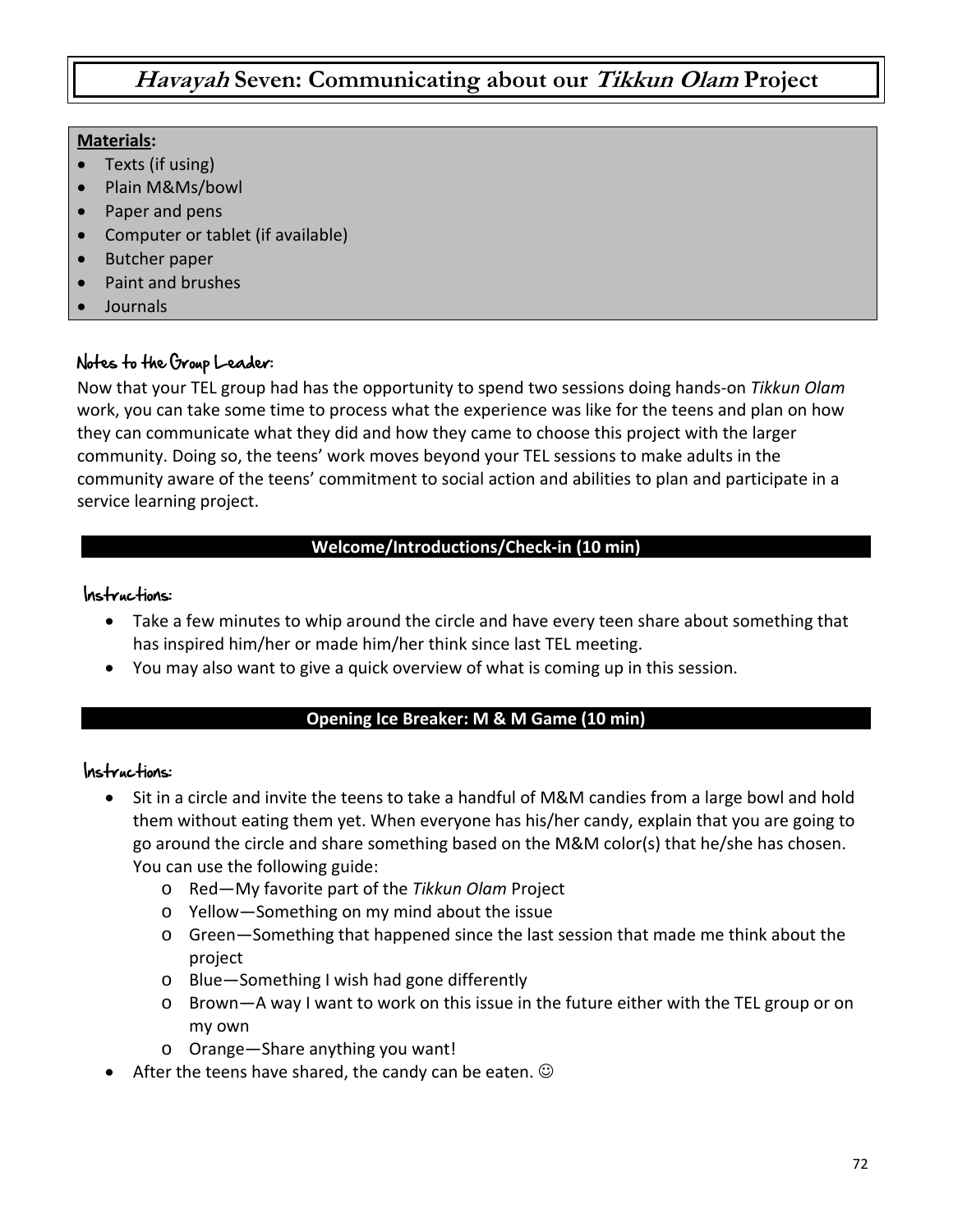#### Instructions:

- Hand out copies of the texts (see handouts) or you may want to write the texts on a board.
- Introduce the texts by asking who can remember who Rabbi Abraham Joshua Heschel is and what his relationship to Dr. Martin Luther King, Jr. was. Explain that we are going to read a quote from both Rabbi Heschel and Dr. King.

#### Invite one of the teens to read the first text out loud:

"I would say to young people a number of things…. I would say let them remember that there is meaning beyond absurdity. Let them be sure that every little deed counts, that every word has power, and that we can, everyone, do our share to redeem the world in spite of all absurdities and all the frustrations and all disappointments."

– Rabbi Abraham Joshua Heschel

#### Ask teens:

- Remembering Rabbi Heschel's life experience and his work, why do you imagine he believes that every little deed counts? That every word has power? Can you think of examples from your own life when this has been true for you?
- What do you think he means by "meaning beyond absurdity"? What things strike you as absurd in the world? What gives meaning to your life?
- In what way does *Tikkun Olam* work help to "redeem the world"? How do you imagine that our project affected someone's life?

#### Invite one of the teens to read the second text out loud:

"Everybody can be great... because anybody can serve. You don't have to have a college degree to serve. You don't have to make your subject and verb agree to serve. You only need a heart full of grace. A soul generated by love."

– Dr. Martin Luther King, Jr.

#### Ask teens:

- Explain what Dr. King means by being "great." Does that line up with your idea of what greatness is? How does the idea that doing service makes a person great expand or challenge your idea?
- Why does Dr. King mention that "your subject and verb" don't have to agree. Who is he addressing with that statement? Why is it important that he is including that audience?
- What does it mean to have "a heart full of grace" and "a soul generated by love"? Do you know someone who has those things? Do you have those things? How did working on our service project expand or open your heart/soul in new ways?

#### Say to the group:

- You can wrap up the discussion by sharing:
- The work of Rabbi Heschel and Dr. King was, at times, very public work—they marched to raise awareness on a local, national and international level. Although we have completed the hands‐ on doing part of our *Tikkun Olam* project, our service isn't finished. Today we are going to plan ways to use our learning and doing to raise awareness in our synagogue community. We will be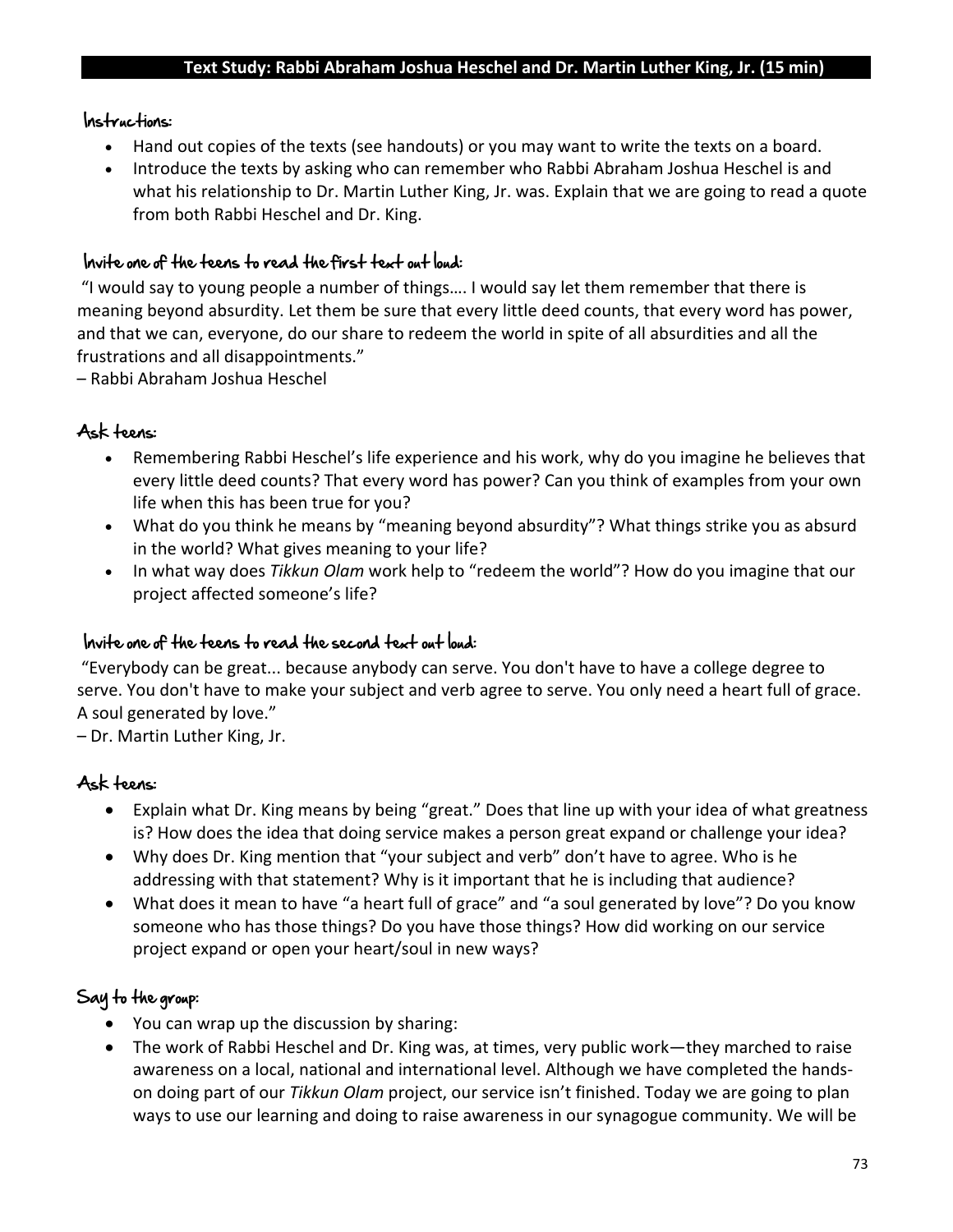planning a presentation to share with the community at our next TEL session (or another arranged time).

#### **Fishbowl Sharing (15 min)**

#### Instructions:

- Divide teens into two equal groups. Each group is going to make a circle, sitting on the floor. One group sits cross‐legged facing out and the other group sits cross‐legged facing in so that teens are face‐to‐face.
- Explain that soon we will be planning a presentation to share with the community about our project. As part of the presentation, people may have questions for us. We will practice thinking about and answering questions with each other so we can get comfortable when questions come up during the presentation.
- With each question, the two people facing each other can share their responses with one another. After a few minutes, when it looks like they're done sharing, have the inside circle rotate clockwise and answer the question with a new partner. Rotate two or three times/question so that the teens get a chance to think and respond with different partners. Here are some questions to try:
	- o How did you decide to work on this issue/project?
	- o How did you find out/get information about this issue?
	- o What did you know about the issue before doing the project? What have you learned?
	- o How is your project raising awareness about this issue?
	- o Where do you hope to go from here? Will you keep working on this issue?
	- o What was the most meaningful part of this process for you?
	- o How do you think and/or feel differently as a result of engaging in this project?
- When the fishbowl exercise is done, explain that they will use the answers and ideas that they just generated to create a presentation to share with the community. Teens will be divided to work in small groups, based on their interests and talents. Working groups may include writers, artists, web designers and photographers.

# **Small Group Work: Writing, Mural, Web Design, etc. (45‐50 min)**

#### Instructions:

The following are ideas to generate presentation material. Based on your teens' interests and talents, you may want to choose all, some or a few of these modalities or go with another way to create your presentation altogether.

- Writers: This team will take the questions that were used in the fish bowl game and respond to them in written form. They can work individually, in pairs or in a small group. If you have a computer available, they can write and save their work as a document. Have them practice reading their talk out loud.
- Artists: Using butcher paper and paints, invite the artists to create a mural inspired by the issue/project. Encourage them to think about images that will be evocative and communicate the importance of the issue to the group. The mural can hang as a backdrop for the teens who share their talk.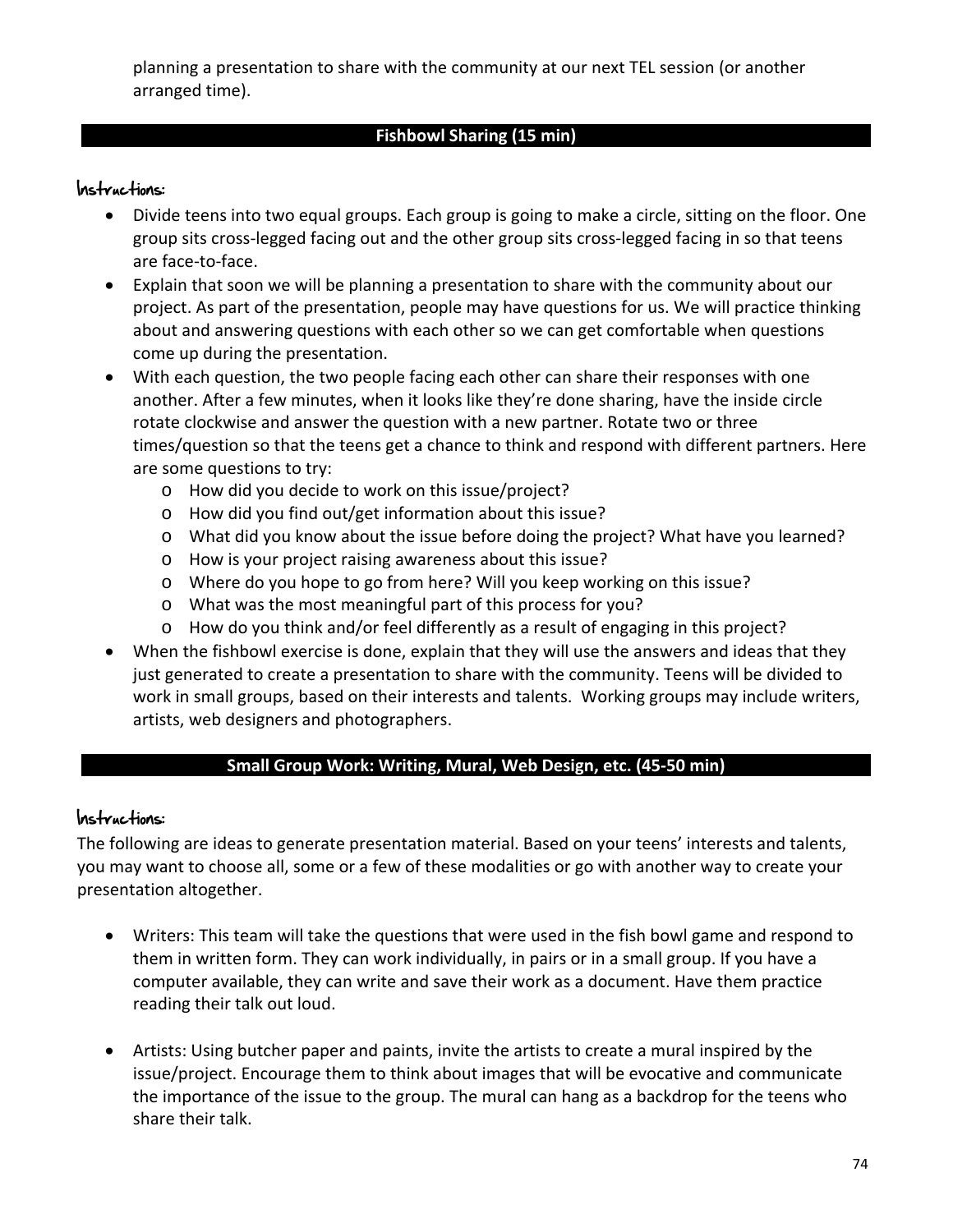- Web Design: Teens can create an original page, with the digital photos that were taken during the project. They can include links that you used during your research. Find out if you can link directly to your synagogue web page or create a way to have a TEL tab on the web site.
- Photographers: Invite the teens who took pictures throughout the process to edit the pictures and create a slideshow or make a video with the images. Include a link to it in your invitation to the community about your upcoming sharing.
- Other ideas: A group of teens who love theater could make a short skit based on the issue/project…. Teens who are musical could write a song and record it (perhaps the one they sang as part of your opening *kavanah*) to share or write original song lyrics based on the issue…. Teens could make a list of important facts about the issue to distribute at the sharing.

# **Group Reflections and Personal Journaling (10 min)**

#### Instructions:

 Pass out the journals and invite the teens to take some time to write about how they are feeling about sharing their experience with their community. What is the most important part of your project that you want to share?

# Ask teens:

- What did you most enjoy about this session?
- What would you have improved/done differently?

# Closing Ritual:

- Today's prompt is "The one thing I want our community to know about our *Tikkun Olam* project is  $\blacksquare$   $\blacksquare$  Go around the circle and have each teen answer the prompt.
- Remind the teens that in their next session they will be sharing their presentation with the larger community. (Note: you may elect to take two sessions to work on the planning started in this session and share at another scheduled time.)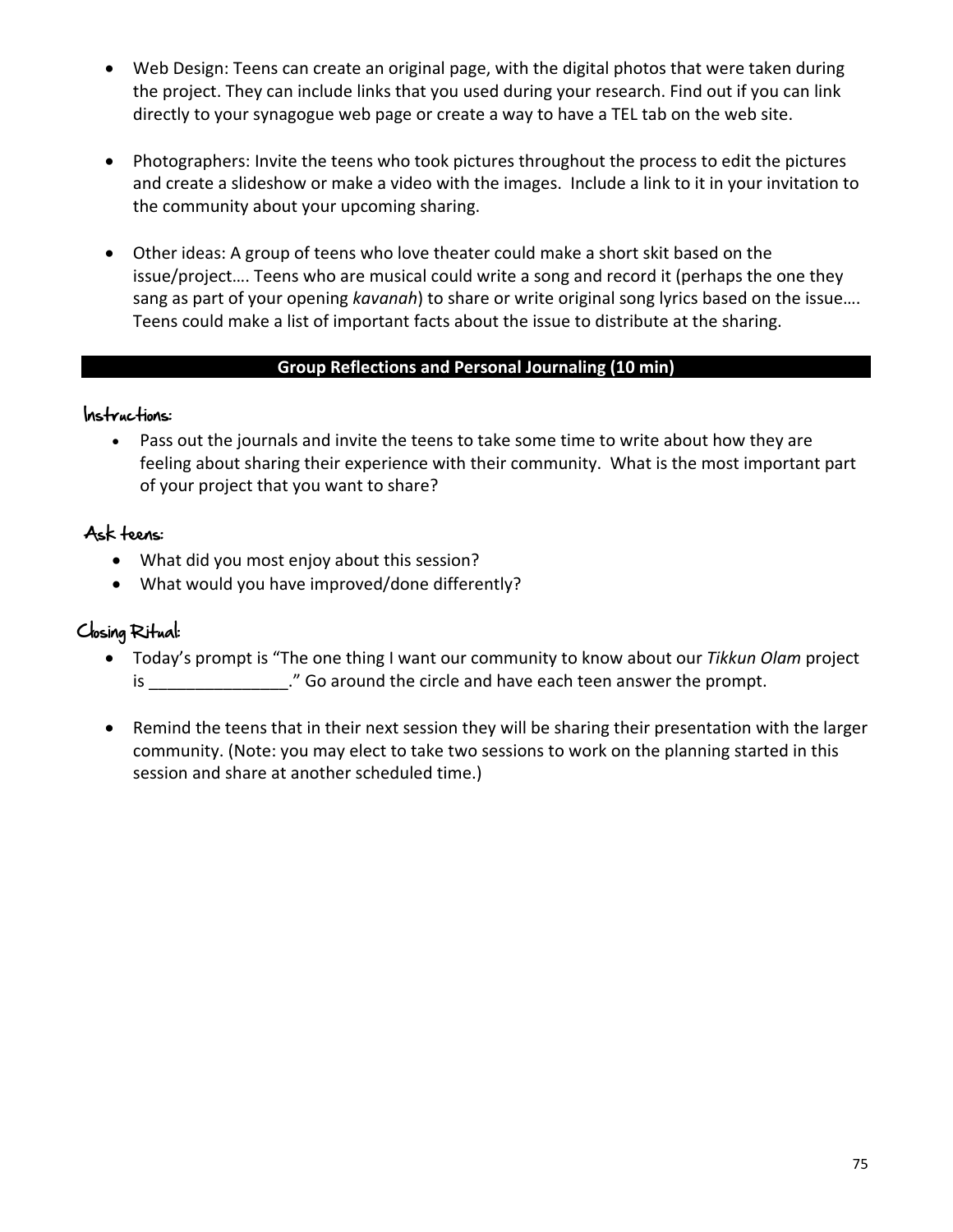#### **Teens: Experience and Learning –** *Havayah* **Seven Materials**

"I would say to young people a number of things…I would say let them remember that there is meaning beyond absurdity. Let them be sure that every little deed counts, that every word has power, and that we can, everyone, do our share to redeem the world in spite of all absurdities and all the frustrations and all disappointments."

– Rabbi Abraham Joshua Heschel

"Everybody can be great ... because anybody can serve. You don't have to have a college degree to serve. You don't have to make your subject and verb agree to serve. You only need a heart full of grace. A soul generated by love."

– Dr. Martin Luther King, Jr.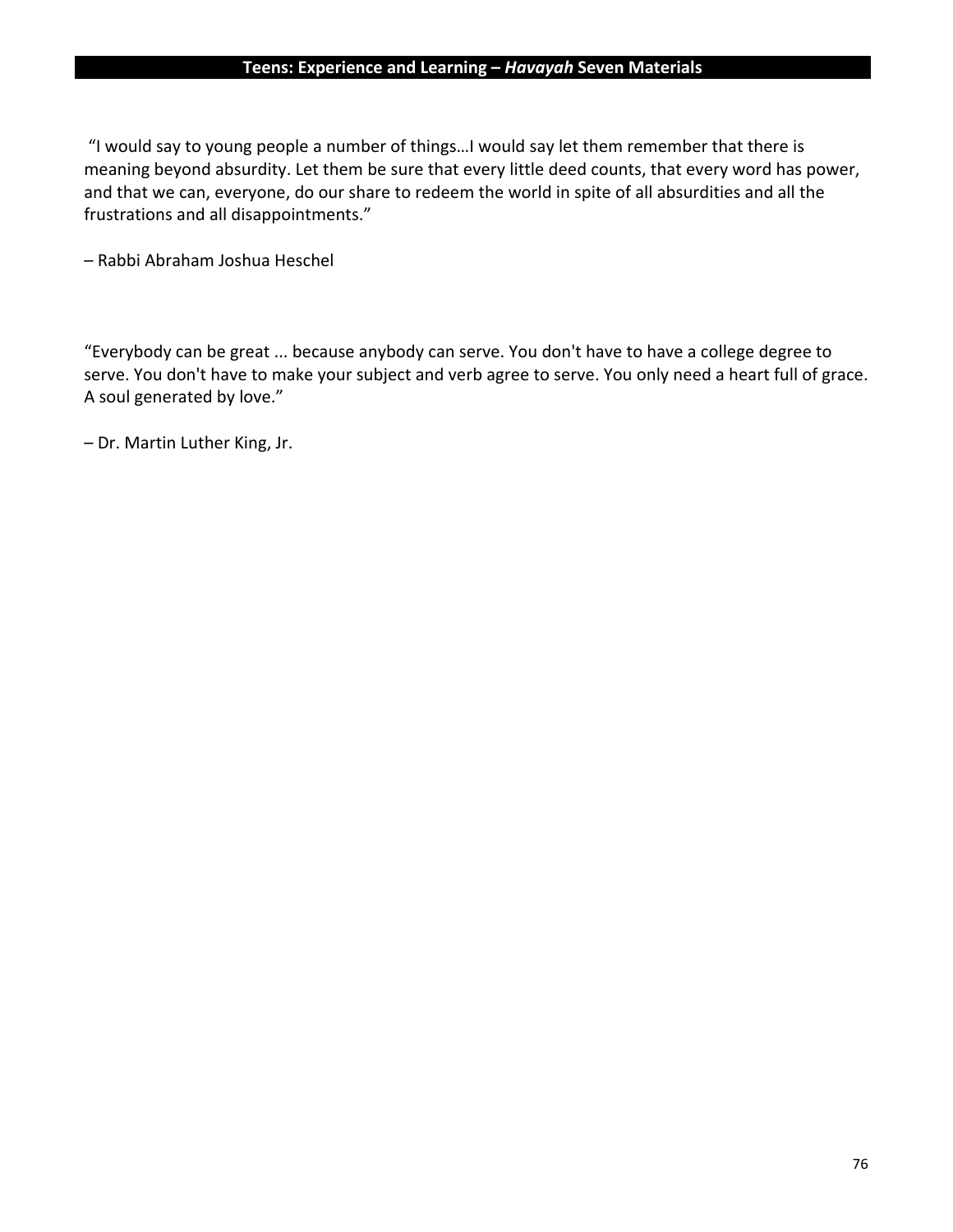# **Havayah Eight: Sharing our Tikkun Olam Project, Culmination, and Celebration!**

#### **Materials:**

- **Texts**
- Paper and pens
- Written Presentation (or video, etc.)
- Art work from last sessions
- Computer or tablet (if available)
- **Journals**

#### Notes to the Group Leader:

This is the final *havayah* for the year. You and your teens have put in incredible efforts and now have the opportunity to share what you have learned about and contributed towards repairing the world with your project. This session is also a time to celebrate all of your efforts. Some groups will elect to make this session only for the TEL group and will plan an additional time to present to the community and other groups may choose to frame their sharing within this last session. Please do what makes the most sense for your community.

#### **Welcome/Introductions/Check‐in (10 min)**

#### Instructions:

 Take a few minutes to whip around the circle and have every teen share what his/her favorite part of participating in TEL has been this year.

#### **Opening Ice Breaker: "One great thing about…" (15 min)**

#### Instructions:

- This ice breaker is a nice way to give closure to your group and help your teens to recognize what they have learned to appreciate about each other during the year of collaborating together.
- Invite teens to make a circle and ask for a volunteer to stand in the middle of the circle (or you can go first). Explain that everyone will get a turn in the middle. The job of the people on the outside of the circle is to pay a compliment to the person in the middle. They might want to complete the statement "One great thing about Jacob is…" or you can use another phrase like "Something I like about Jacob is…." The compliments can be about qualities that person has and has brought to the group; each person who gives should think of something original.
- You can either go around the whole circle or make a rule like three people will give a compliment for each person in the middle. When you finish, invite the teens to share how it felt to get showered with compliments and how it felt to give them.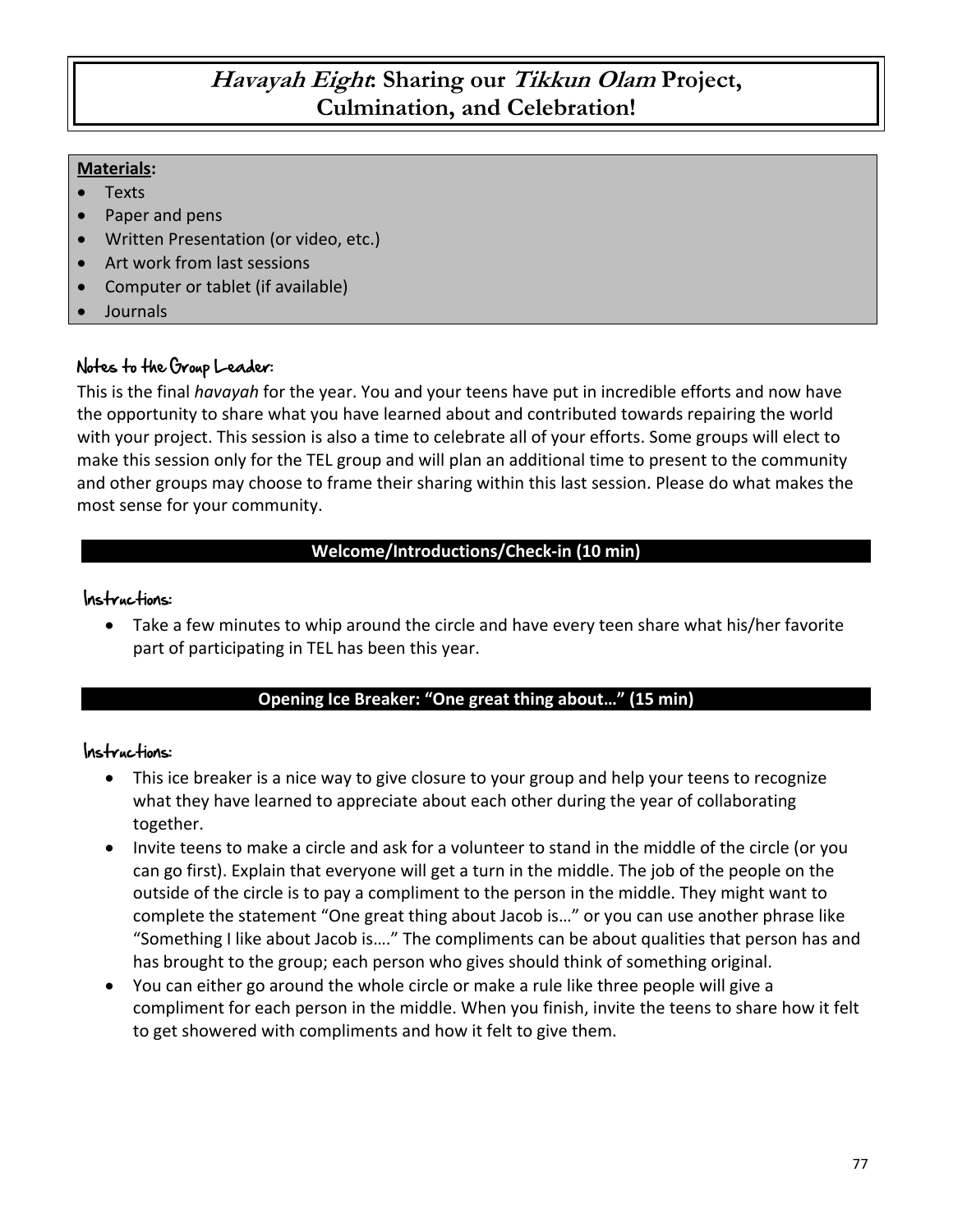Instructions:

Hand out copies of the texts (see handouts) or you may want to write the texts on a board.

# Invite one of the teens to read the first text out loud:

"One thing that never ceases to amaze me, along with the growth of vegetation from the earth and of hair from the head, is the growth of understanding." – Alice Walker

# Ask teens:

- Walker compares the growth of understanding to growth in nature. Think about the ways that your understanding of *Tikkun Olam* has grown this year. Where did you begin and where is your understanding now? How has a better understanding of *Tikkun Olam* and your topic specifically changed you as a person?
- What do you hope that the community will understand about your topic/project as a result of your presentation?

#### Invite one of the teens to read the second text out loud:

"This is the duty of our generation as we enter the twenty‐first century – solidarity with the weak, the persecuted, the lonely, the sick, and those in despair. It is expressed by the desire to give a noble and humanizing meaning to a community in which all members will define themselves not by their own identity but by that of others." – Elie Wiesel

### Ask teens:

- In our first *Havayah*, we read a quote from Elie Wiesel. Does anyone remember the story of his life and what his life work is about?
- How do you imagine that our TEL group met the challenge that Wiesel sets up for us? In what ways have we stretched to learn about the identity of others whose life experience is very different from our own or the identity of an issue (such as the environment) that we didn't know about as deeply before?
- What else would you add to Wiesel's list of whom we should have solidarity with? What causes/issues would you also include (i.e. solidarity with nature/environment, etc.)?

Thank the teens for all of their thoughtfulness and insights during the text study sessions throughout the year!

#### **Presentation to the Community OR Continued Work on Presentation (1 hour)**

#### Instructions:

Depending on how much work your group was able to complete last session, you may want to take the next hour for the teens to keep working in small groups on their presentations. Other groups will use the last session to invite parents, board members and/or the community at large so that the teens can present and share. You may want to end the sharing with a special potluck *Oneg* of food and drink that the TEL families can supply.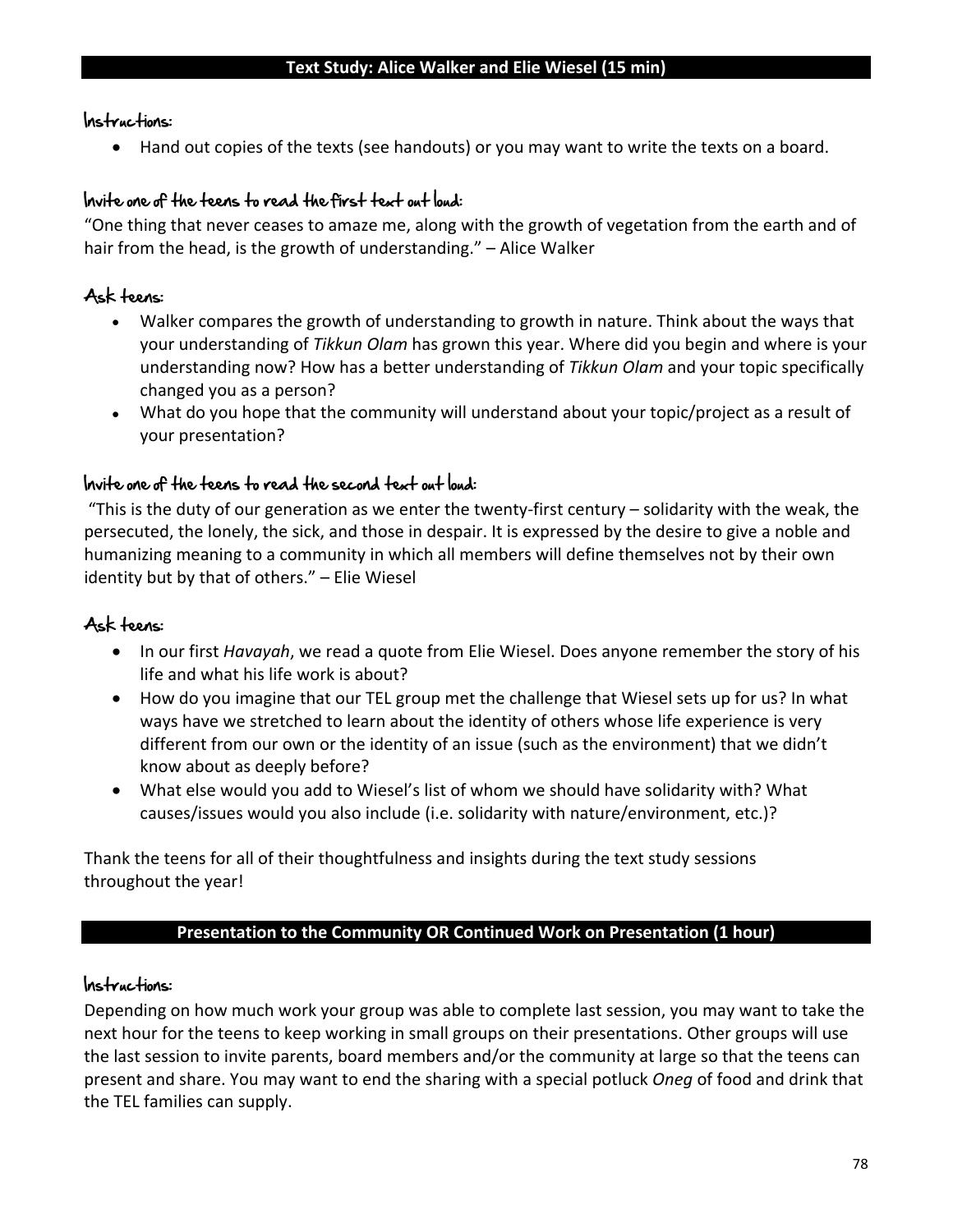#### Instructions:

- Hand out the teen journals and give the teens some time to read through their entries from the last seven sessions.
- Invite the teens to share something that they have written. It could be from any session during the year; something that captures a meaningful moment or a new insight. They can share a paragraph, a page or even a sentence.
- Ask the teens to select one of their favorite songs to close the session with.

# Closing Ritual:

• Our last prompt is "If I could summarize the TEL experience in one word, it would be  $\ddot{\hspace{1cm}}$ Go around the circle and have each teen answer the prompt.

> Yasher Koakh! Celebrate your learning and growth as a leader. Thank you for the work you've done!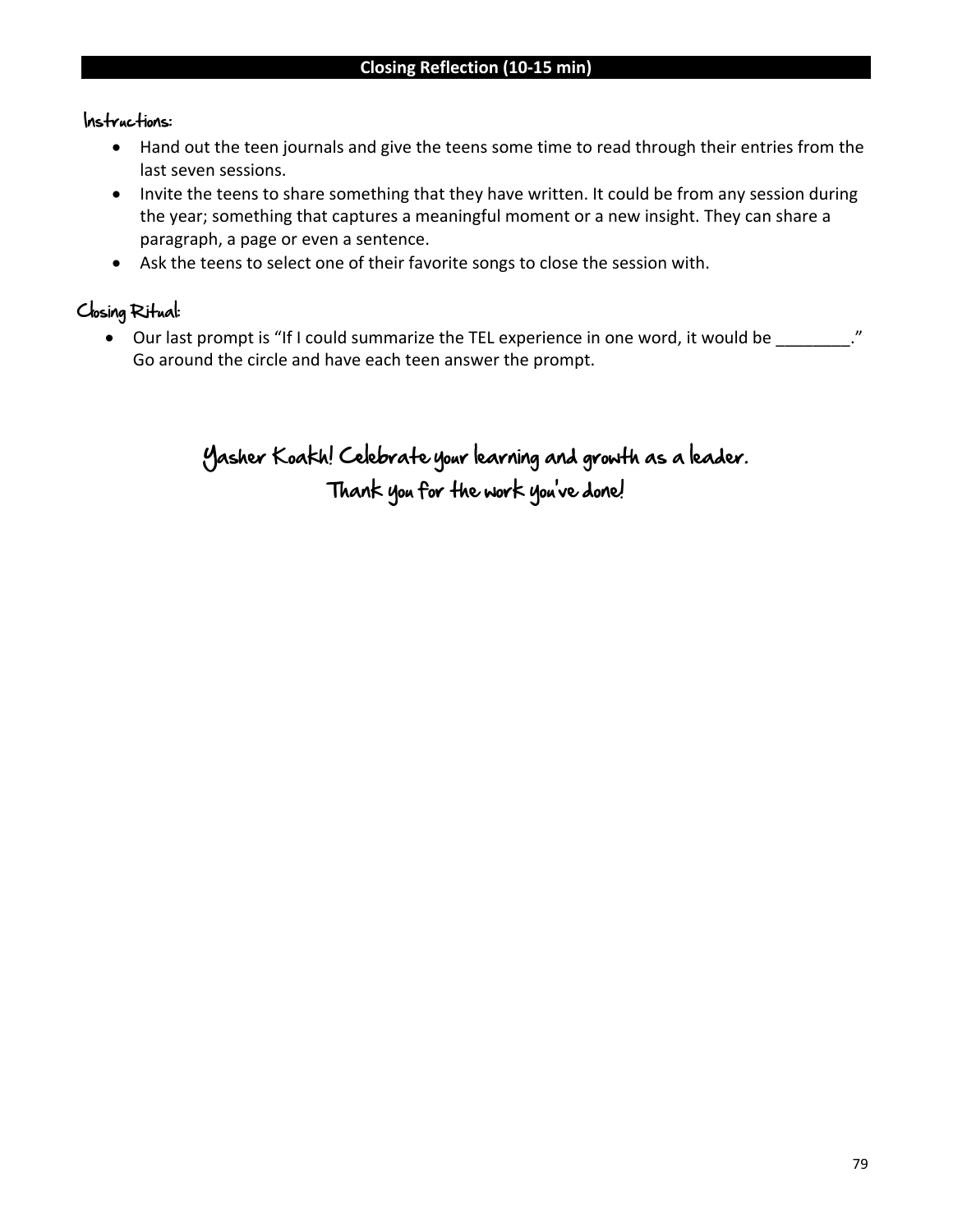"One thing that never ceases to amaze me, along with the growth of vegetation from the earth and of hair from the head, is the growth of understanding."

– Alice Walker

"This is the duty of our generation as we enter the twenty‐first century ‐‐ solidarity with the weak, the persecuted, the lonely, the sick, and those in despair. It is expressed by the desire to give a noble and humanizing meaning to a community in which all members will define themselves not by their own identity but by that of others."

– Elie Wiesel